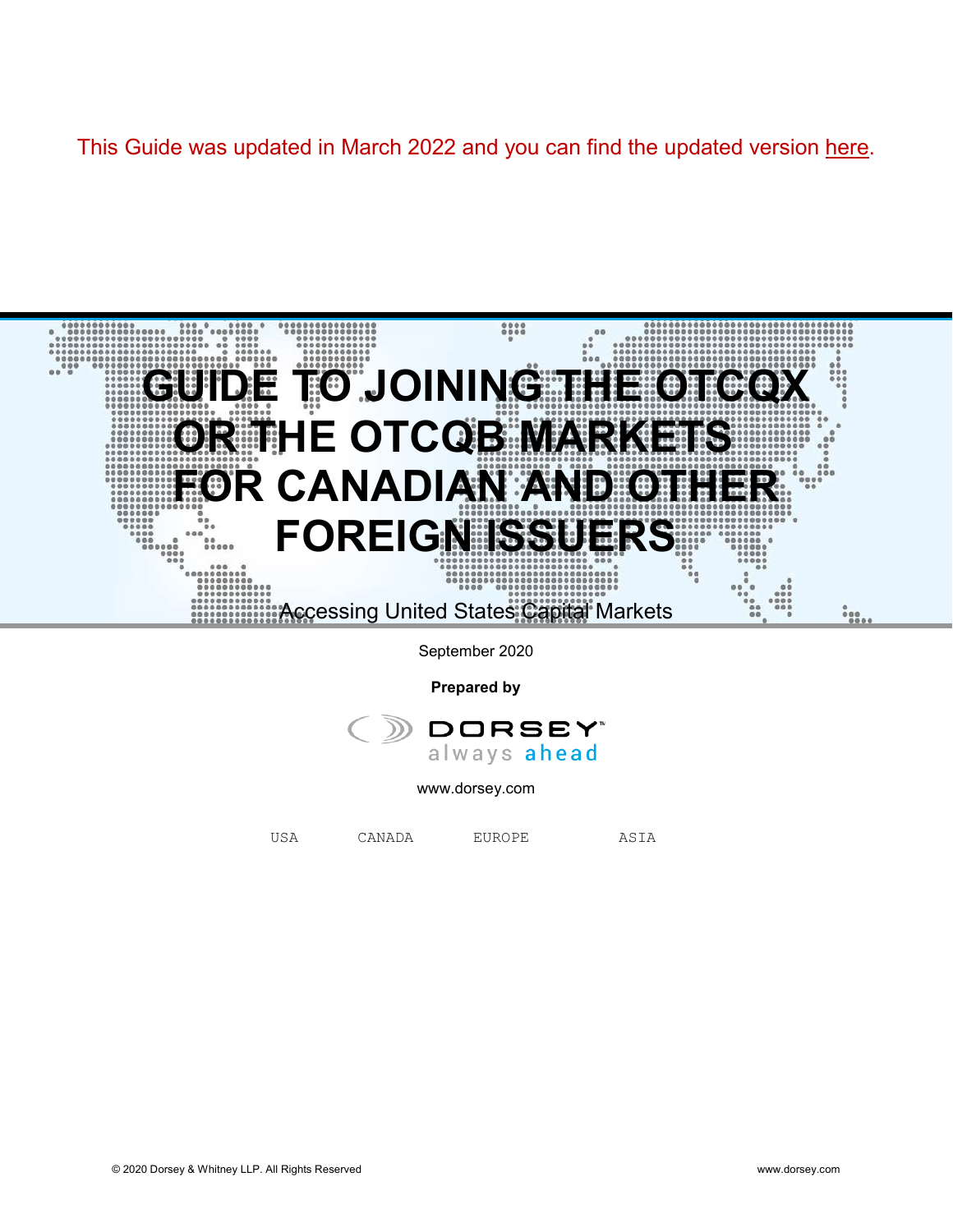

# **OTC**Markets

# **Guide to Joining the OTCQX or the OTCQB Markets for Canadian and Other Foreign Issuers**

*Accessing United States Capital Markets*

**Dorsey & Whitney LLP** is an international law firm with offices throughout the United States, Canada, Europe, and Asia, and is a pre-approved Sponsor for issuers on the OTCQX or the OTCQB markets. Dorsey provides U.S. legal advice in Canada. This *Guide to Joining the OTCQX or the OTCQB Markets for Canadian Issuers* was prepared by the following attorneys at Dorsey & Whitney LLP with the assistance of OTC Markets Group Inc.

*About the Authors*

**Kenneth Sam** is a Partner in Dorsey's Denver office and a member of the firm's Canada cross-border practice group. Mr. Sam is a leading international corporate finance attorney who represents companies, underwriters, agents and investors on U.S. legal matters, including SEC reporting, mergers and acquisitions, takeover defense and other related issues. Mr. Sam can be contacted at 303-629-3445 or [sam.kenneth@dorsey.com.](mailto:sam.kenneth@dorsey.com)

**Chris Doerksen** is a Partner in Dorsey's Seattle office and a member of the firm's Canada cross-border practice group. Mr. Doerksen assists clients with corporate finance, stock exchange listings, SEC reporting, mergers and acquisitions, and other related issues, and has been recognized by *Chambers Global* for his cross-border expertise. Mr. Doerksen can be contacted at 206-903-8856 or [doerksen.christopher@dorsey.com.](mailto:doerksen.christopher@dorsey.com)

**Jason Brenkert** is a Partner in Dorsey's Denver office and a member of the firm's Canada cross-border practice group. Mr. Brenkert advises Canadian companies on U.S. legal matters, including U.S. capital raising, SEC reporting, mergers and acquisitions, U.S. listings and other related issues. Mr. Brenkert can be contacted at 303-352-1133 or [brenkert.jason@dorsey.com.](mailto:brenkert.jason@dorsey.com)

**James Guttman** is a Partner in Dorsey's Toronto office and a member of the firm's Canada cross-border practice group. Mr. Guttman advises Canadian companies on U.S. legal matters, including U.S. capital raising, SEC reporting, mergers and acquisitions, U.S. listings and other related issues. Mr. Guttman can be contacted at 416-367-7376 or [guttman.james@dorsey.com.](mailto:guttman.james@dorsey.com)

For more U.S. legal topics of specific interest to Canadian companies, investors, lawyers and accountants, see or subscribe to the Cross-Border Counselor blog, co-edited by Chris Doerksen, James Guttman and Randal Jones, at [crossbordercounselor.com.](https://crossbordercounselor.com/)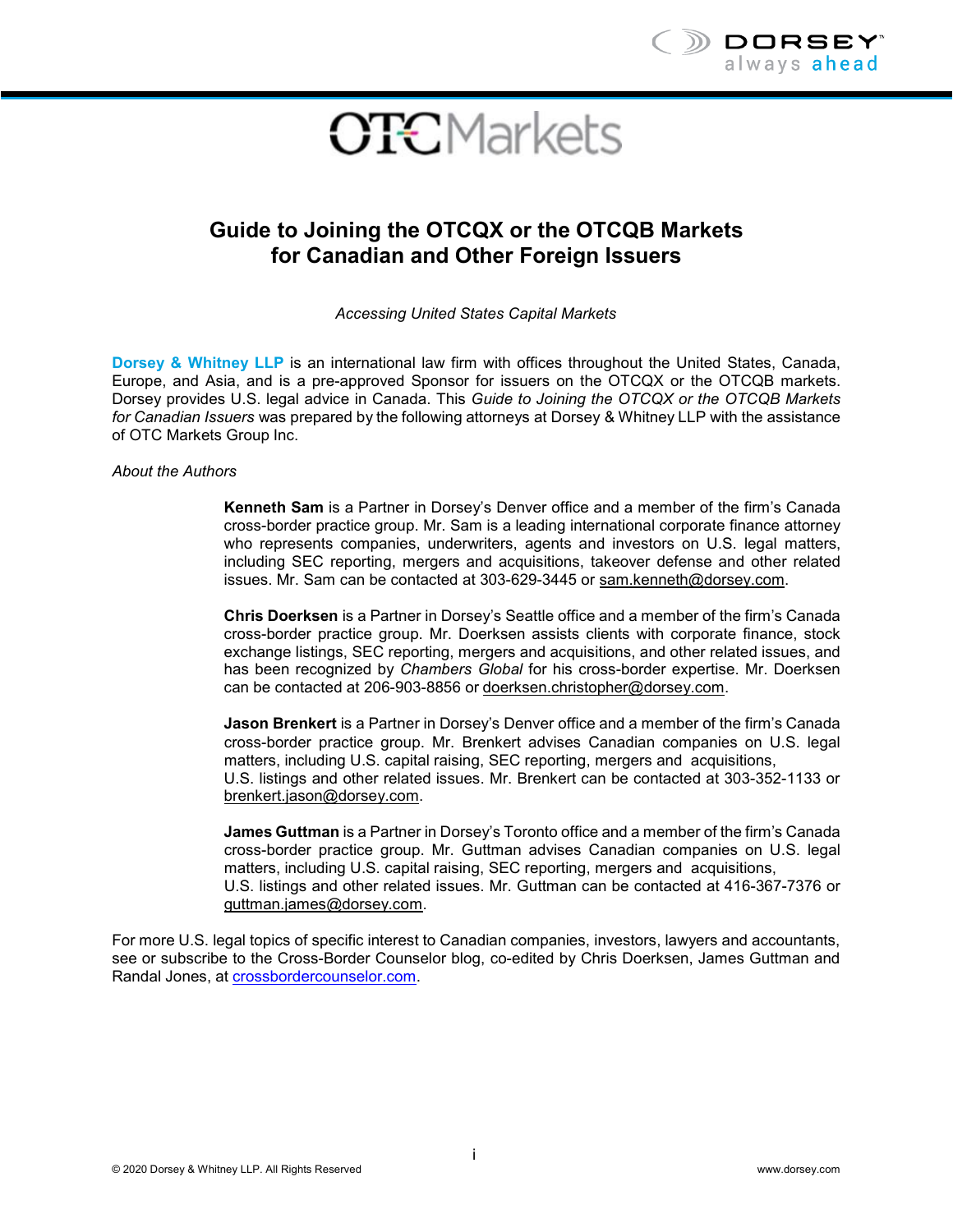

# **Guide to Joining the OTCQX or the OTCQB Markets for Canadian and Other Foreign Issuers**

*Accessing United States Capital Markets*

#### **TABLE OF CONTENTS**

#### **Page**

|       | 1. OTCQX INITIAL QUALIFICATION STANDARDS FOR INTERNATIONAL COMPANIES 11 |  |  |
|-------|-------------------------------------------------------------------------|--|--|
| II.   |                                                                         |  |  |
| III.  | OTCQB INITIAL QUALIFICATION STANDARDS FOR INTERNATIONAL COMPANIES 19    |  |  |
| IV.   |                                                                         |  |  |
| V.    |                                                                         |  |  |
| VI.   |                                                                         |  |  |
| VII.  |                                                                         |  |  |
| VIII. |                                                                         |  |  |

*This Guide is intended to provide general information for Canadian and foreign issuers with respect to planning to trade on the OTCQX or OTCQB markets and is not intended to provide definitive legal or tax advice. No legal, tax or business decisions should be based solely on its content. None of Dorsey & Whitney LLP, OTC Markets Group Inc. or any of their affiliates guarantees the completeness of the information contained in this Guide and we are not responsible for any errors or omissions in, or your use of, or reliance on, the information contained in this Guide.*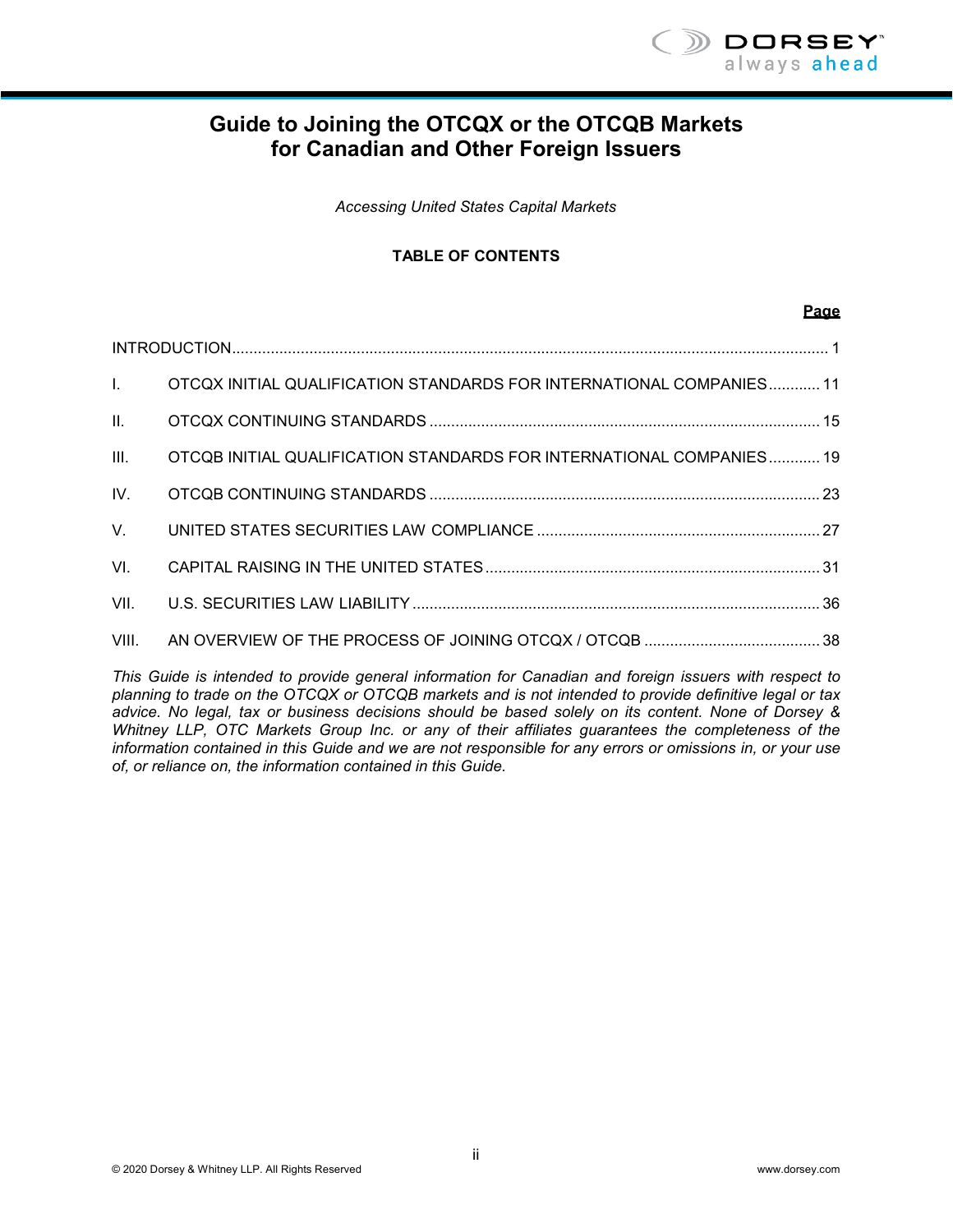# **INTRODUCTION**

<span id="page-3-0"></span>The United States capital markets are among the world's largest and most stable markets to access capital and liquidity for securityholders. In the past, many Canadian companies have elected not to access the United States capital markets due to high regulatory, accounting and compliance costs related to U.S. securities laws, including the Sarbanes-Oxley Act of 200[21](#page-3-1) ("**Sarbanes-Oxley**").

The OTCQX and the OTCQB markets offer Canadian and other foreign companies an alternative to traditional stock exchange listings in the United States. Foreign issuers that (i) qualify for an exemption from the registration and reporting requirements of the Securities Exchange Act of 1934, as amended (the "**Exchange Act**") pursuant to Rule 12g3-2(b) ("**Rule 12g3-2(b)**") thereunder (see "*United States Securities Law Compliance"* below), or are not otherwise required to register a class of securities under the Exchange Act, (ii) have their securities listed on a qualified foreign stock exchange, and (iii) meet certain additional requirements, can have their securities traded on the OTCQX or the OTCQB markets, without need for registration or reporting with the Securities and Exchange Commission ("**SEC**") or compliance with Sarbanes-Oxley. Foreign issuers with a class of securities registered under Section 12(g) of the Exchange Act may also trade on the OTCQX or the OTCQB markets.

More and more Canadian companies are considering joining OTCQX or the OTCQB to provide investors in the United States with access to investment opportunities in their equity securities. OTCQX or OTCQB can provide an effective alternative to listing on the New York Stock Exchange ("*NYSE*"), NYSE American or NASDAQ and provide liquidity for investors in both Canadian and U.S. marketplaces.

*As a Canadian company, you may be asking…*

#### **Q. What are the OTCQX, OTCQB and Pink Markets, and what is the difference between them?**

A. The OTC Markets Group Inc. (the "**OTC Markets Group**") *[2](#page-3-2)* operates three over-the-counter markets on which shares may be traded in the United States. It identifies them as follows:

> The OTCQX® Best Market is for established, investor-focused U.S. and international companies. To qualify for the OTCQX market, companies must meet high financial standards, follow best practice corporate governance, demonstrate compliance with U.S. securities laws, be current in their disclosure, and have a professional third-party sponsor introduction. Penny stocks, shells and companies in bankruptcy cannot qualify for OTCQX. The companies found on OTCQX are distinguished by the integrity of their operations and diligence with which they convey their qualifications.

> The OTCQB® Venture Market is for early-stage and developing U.S. and international companies. To be eligible, companies must be current in their reporting and undergo an annual verification and management certification process. Companies must meet a minimum US\$0.01 bid test and may not be in bankruptcy.

> The Pink Open Market provides brokers a platform for transparent trading and best execution in any security. There are no financial standards or disclosure requirements. A wide spectrum of companies are traded on this market, including foreign companies that

<span id="page-3-1"></span><sup>&</sup>lt;sup>1</sup> The Sarbanes-Oxley Act of 2002 (Pub.L. 107-204, 116 Stat. 745, enacted July 30, 2002), also known as the Public Company Accounting Reform and Investor Protection Act of 2002.

<span id="page-3-2"></span><sup>2</sup> OTC Markets Group operates the OTCQX® Best Market, the OTCQB® Venture Market, and the Pink® Open Market for 11,000 U.S. and global securities. Through OTC Link® ATS, the OTC Markets Group connects a diverse network of broker-dealers that provide liquidity and execution services. The OTC Markets Group enables investors to easily trade through the broker of their choice and empower companies to improve the quality of information available for investors. OTC Link ATS is operated by OTC Link LLC, member FINRA / SIPC and SEC regulated ATS.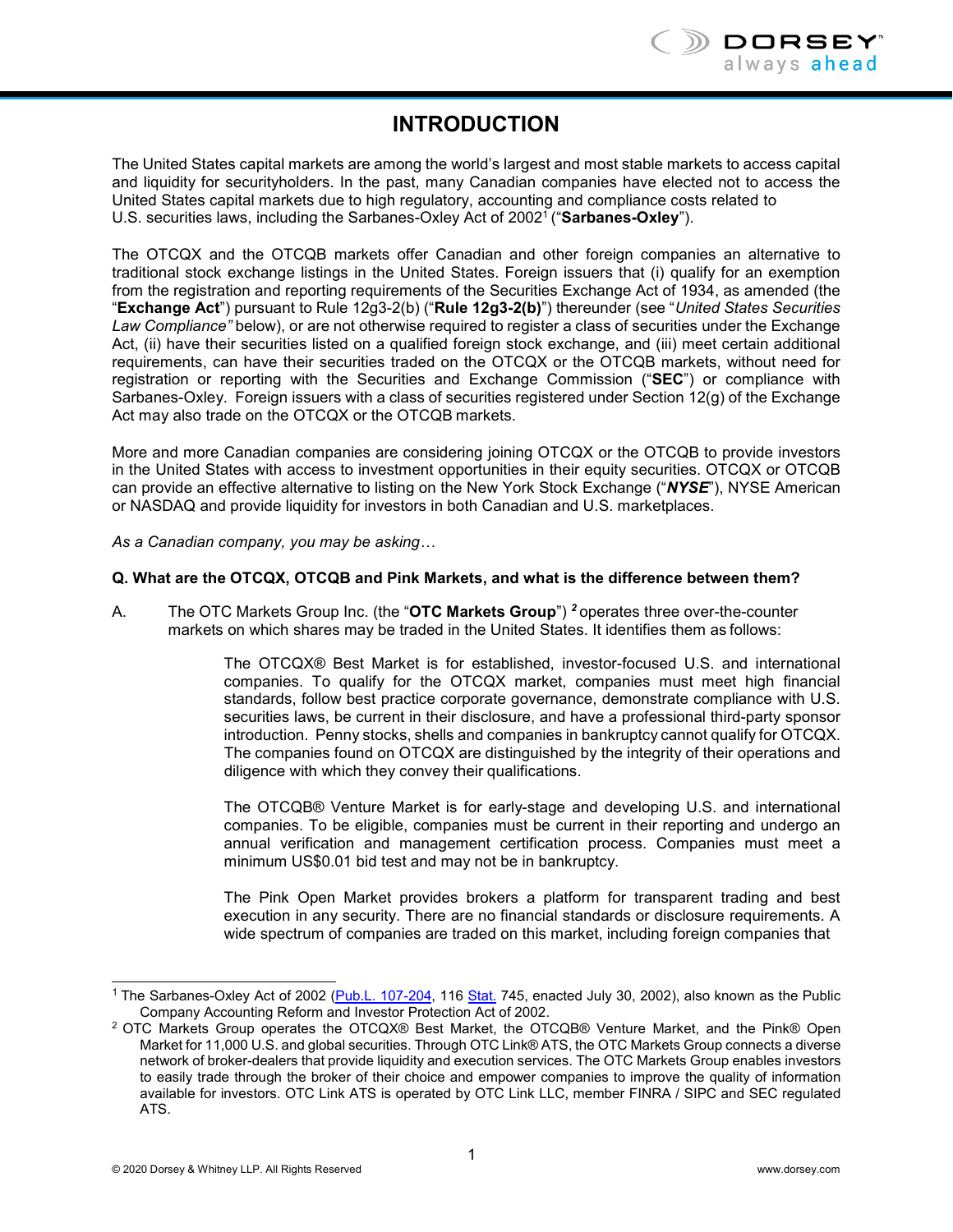limit their disclosure in the U.S., penny stocks and shells, as well as distressed, delinquent, and dark companies not willing or able to provide information to investors.

The OTCQX and the OTCQB markets are available only to issuers that apply for inclusion and that meet certain standards specified by OTC Markets Group. In our experience, most issuers that seek to join an OTC market will join OTCQX if they qualify for inclusion on the OTCQX, with issuers that do not qualify for OTCQX seeking inclusion on OTCQB. Issuers that make no effort to join the OTCQX or OTCQB market, and that are not listed on a U.S. national securities exchange, may find their shares quoted on the Pink market, because broker-dealers are permitted to transact in this market without the involvement of the issuer.

#### **Q. What more can you say about the OTCQX Market?**

A. The OTCQX is the top-tier of the markets operated by OTC Markets Group. The OTCQX market is not a stock exchange, or regulated market. Instead, OTCQX is a market with its own rules and standards. There are two tiers and standards available to international companies on OTCQX: OTCQX International Premier and OTCQX International. Each is designed to meet the needs of international public companies by providing a trading platform in the United States that offers many of the benefits of traditional U.S. stock exchanges with lower regulatory and reporting costs. The two OTCQX tiers have different requirements, which are explained below. The main difference is that criteria for the OTCQX International Premier tier contains all of the criteria for OTCQX International tier, as well as additional requirements.

#### **Q. What are the general requirements for joining the OTCQX International Market?**

- A. Generally, an issuer may qualify for OTCQX International by satisfying OTCQX financial and disclosure standards and applicable U.S. securities law requirements. For Canadian or international issuers qualifying under the OTCQX International standards, these requirements include:
	- **Penny Stock Exemption**  A company's security must meet one of the following exemptions consistent from the definition of a "Penny Stock" under Rule 3a51-1 of the Exchange Act: (1) the company has net tangible assets (i.e., total assets less intangible assets and liabilities) in excess of US\$2,000,000, if the company has been in continuous operation for at least three years, or US\$5,000,000, if the company has been in continuous operation for less than three years, as demonstrated by audited financial statements dated less than fifteen months prior to the company's Application Day<sup>3</sup>; (2) the company has average revenue of at least US\$6,000,000 for the last three years, as demonstrated by audited financial statements dated less than fifteen months prior to the company's Application Day; or (3) the security has an inside bid quotation of US\$5.00 or more on the close of business on each of the 30 consecutive calendar days immediately preceding the company's Application Day, and as of the most recent fiscal year end have at least one of the following (A) net income of US\$500,000; (B) net tangible assets of US\$1,000,000; (C) revenues of US\$2,000,000; or (D) total assets of US\$5,000,000.

In the event that there has not been a prior public market for the company's securities in the U.S., and FINRA<sup>4</sup> has approved a Form 211 with a bid price greater than US\$5.00 per share, then the company may apply in writing for an exemption from the requirement to maintain a bid price over US\$5.00 per share as of the close of business on each of the 30 consecutive days prior to the company's Application Day, which exemption may be granted by OTC Markets Group in its sole and absolute discretion. In such a case, the company may, demonstrate compliance with 3(A) - (D) above using its most recent annual, quarterly

<span id="page-4-0"></span><sup>3</sup> The OTCQX Rules define "**Application Day**" as the calendar day on which a company submits all required elements of the OTCQX Application Materials.

<span id="page-4-1"></span>The Financial Industry Regulatory Authority, Inc., which regulates U.S. broker-dealers.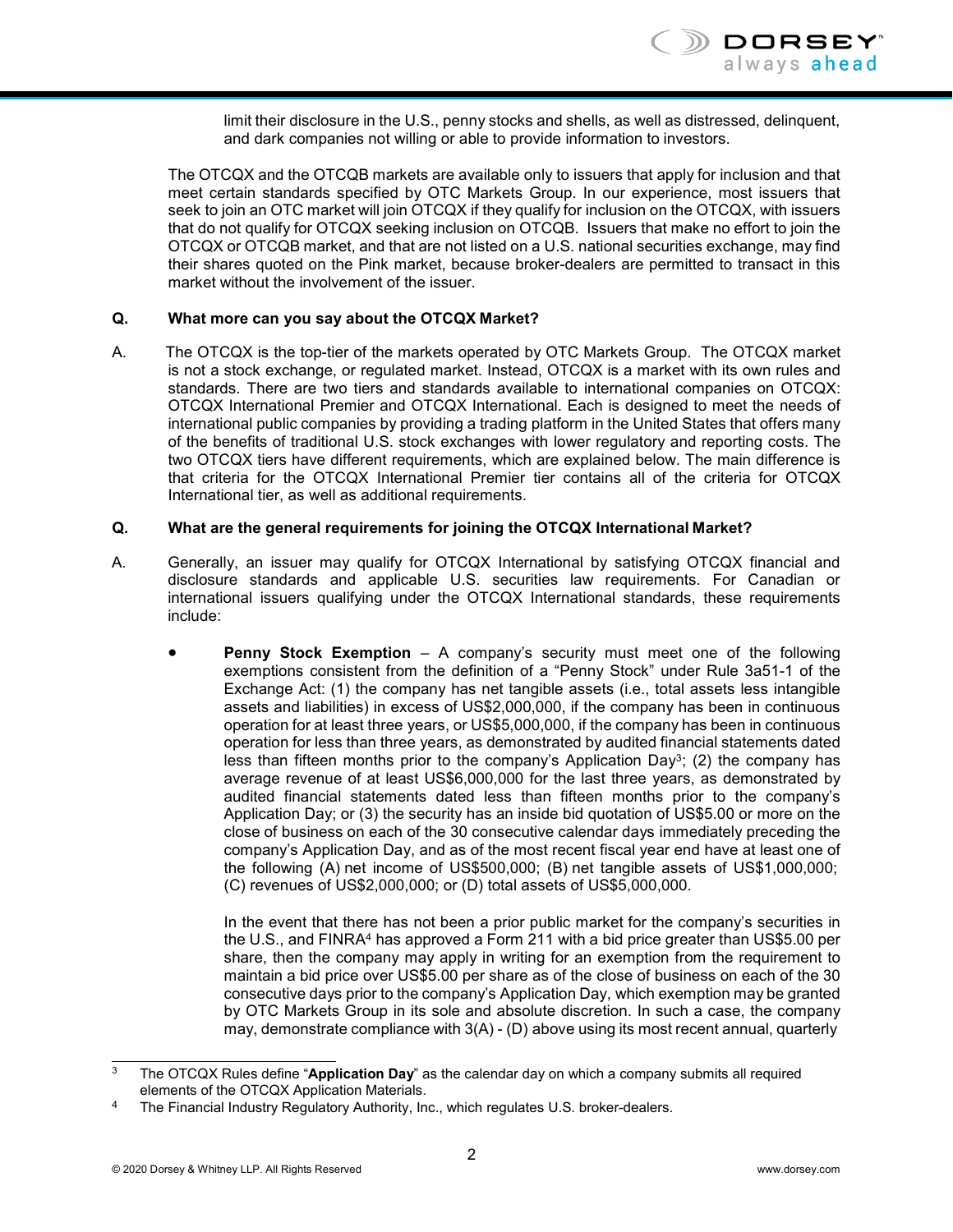or current event report filed through EDGAR or the OTC Disclosure & News Service or a pro-forma financial statement (signed and certified by the CEO or CFO) posted through EDGAR or the OTC Disclosure & News Service.

- **SEC Registration, Exemption or Regulation**  $A A$  **company must satisfy one of the** following four conditions: (1) the company must have a class of its securities registered under Section  $12(q)$  of the Exchange Act, and be current and fully compliant with its obligations under Section 12(g); or (2) the company must be a Regulation A Reporting Company<sup>5</sup> and be current and fully compliant with its SEC reporting obligations; (3) the company must be eligible to rely on the exemption from Exchange Act registration provided by Rule 12g3-2(b), and be current and fully compliant with its obligations under that exemption; or (4) if a company is not able to rely on the exemption from Exchange Act registration provided by Rule 12g3-2(b) because it either: (a) does not meet the definition of "Foreign Private Issuer,"<sup>6</sup> or (b) does not maintain primary trading market in a foreign jurisdiction, the company must be both (i) otherwise current and fully compliant with the obligations of a company relying on the exemption from registration provided by Exchange Act Rule 12g3-2(b); and (ii) not otherwise required to register under Section 12(g).
- **Listing on a Qualified Non-U.S. Stock Exchange** A company must either be listed on a qualifying foreign stock exchange ("**Qualified Foreign Stock Exchange**"), which includes the Toronto Stock Exchange ("**TSX**"), the TSX Venture Exchange ("**TSXV**"), the Aequitas Neo Exchange ("**NEO**"), or the Canadian Securities Exchange ("**CSE**"), or must be an SEC Reporting Company<sup>7</sup> or a Regulation A Reporting Company that complies with certain corporate governance requirements of the OTCQX[.8](#page-5-3) Most Canadian companies qualify for OTCQX via a listing on a Qualified Foreign Stock Exchange. Other Qualified Foreign Stock Exchanges include stock exchanges in Australia, China, Israel, Japan and the United Kingdom among other countries.
- **Priced Quotation**  A company must have proprietary priced quotations published by at least one Market Maker<sup>9</sup> in OTC Link<sup>®</sup> ATS<sup>10</sup>. For companies that do not have existing Market Maker quotes, it may be necessary to identify a Market Maker to file a Form 211 with FINRA to authorize the commencement of quotations.
- <span id="page-5-1"></span>**Bankruptcy** – A company must not be subject to any Bankruptcy <sup>11</sup> or reorganization proceedings.

<span id="page-5-0"></span><sup>5</sup> The OTCQX Rules define "**Regulation A Reporting Company**" as a company incorporated in the U.S. or Canada, subject to the reporting obligations under Tier 2 of Regulation A under the Securities Act.

<sup>6</sup> See "*United States Securities Law Compliance – Determination of Foreign Private Issuer Status*" in *Section VI* below for the definition of a Foreign Private Issuer.

<span id="page-5-2"></span><sup>7</sup> The OTCQX Rules define an "**SEC Reporting Company**" as a company subject to the reporting obligations under Section 13 or 15(d) of the Exchange Act.

<span id="page-5-3"></span><sup>8</sup> The additional corporate governance requirements for an SEC Reporting Company or a Regulation A Reporting Company that is not listed on a Qualified Foreign Stock Exchange are (i) having a board of directors that includes at least two independent directors, (ii) having an audit committee, a majority of the members of which are independent directors, and (iii) for a company with common stock, voting preferred stock or their equivalent, conducting annual shareholders' meetings and making annual financial reports available to shareholders at least 15 calendar days prior to such meetings.

<span id="page-5-4"></span><sup>9</sup> The OTCQX Rules define "**Market Maker**" as a firm that stands ready to buy and sell a particular security on a regular and continuous basis at a publicly quoted price.

<span id="page-5-5"></span><sup>10</sup> The OTCQX Rules define "**OTC Link ATS**" means the SEC registered alternative trading system operated by OTC Link LLC a wholly owned subsidiary of OTC Market Group.

<span id="page-5-6"></span><sup>11</sup> The OTCQX Rules define "**Bankruptcy**" to mean, with respect to a company, (i) an adjudication that it is bankrupt or insolvent, (ii) an admission of its inability to pay its debts as they mature, (iii) it's making a general assignment for the benefit of creditors, (iv) its filing of a petition in bankruptcy or a petition for relief under any section of the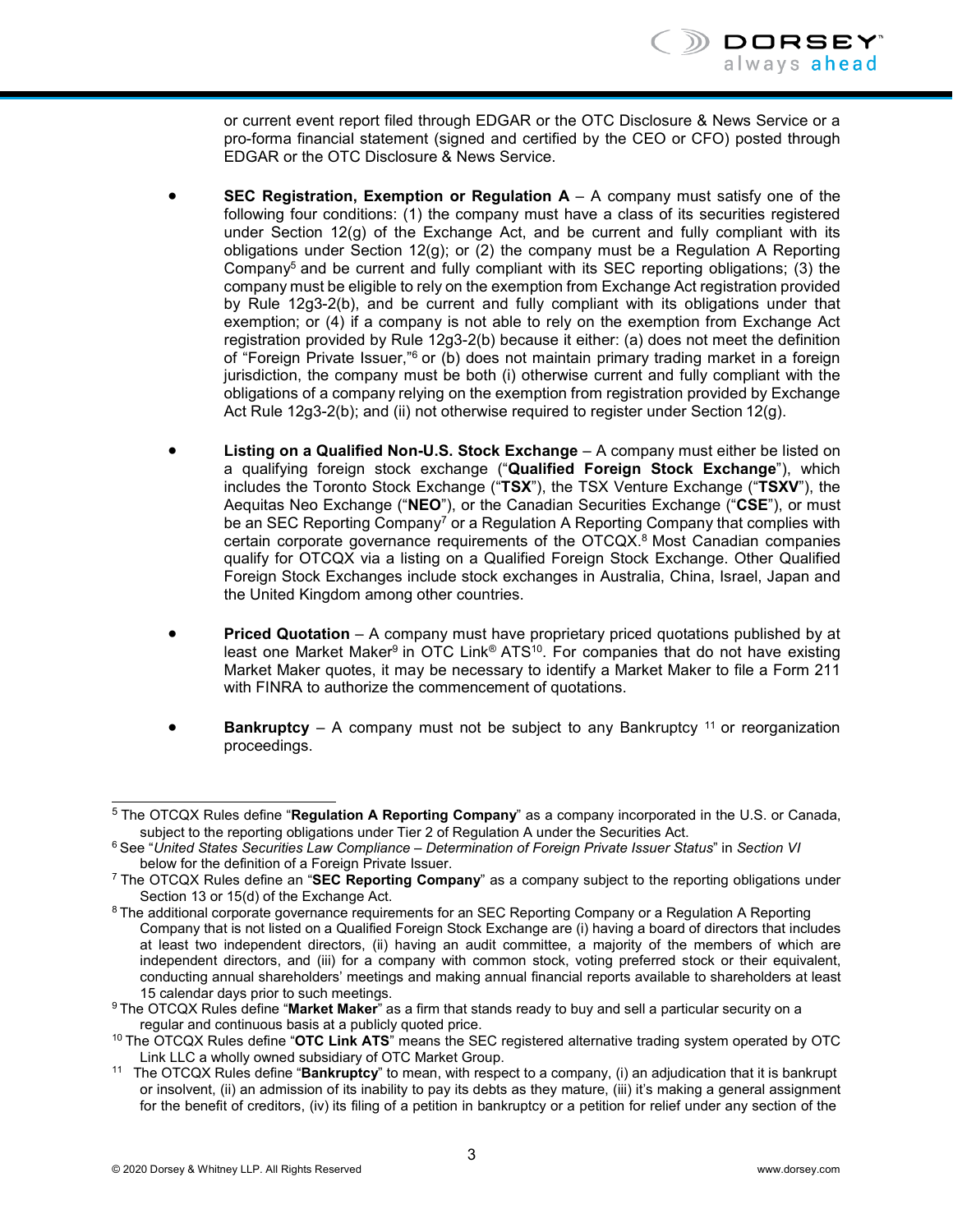

- **Share Price**  A company must have a minimum bid price of US\$0.25 per shareas of the close of business on each of the 30 consecutive calendar days immediately preceding a company's Application Day. In the event that: (i) there has been no prior public market for a company's securities in the U.S., a company may be considered for OTCQX so long as FINRA has approved a Form 211 relating to a company's securities with a bid price equal to or greater than US\$0.25; or (ii) a company is applying for admission to the OTCQX immediately subsequent to delisting from a national securities exchange, a company may be considered for OTCQX so long as it has a minimum bid price of at least US\$0.10. Companies that are granted an exemption from having an initial bid price of US\$0.25 per share for 30 days prior to applying to the OTCQX, either because they recently cleared a Form 211 through FINRA or because they are delisting from a national securities exchange, need to maintain the applicable initial bid price for their first 30 days on OTCQX.
- **Market Capitalization** A company must have a Global Market Capitalization<sup>12</sup> of at least US\$10,000,000 on each of the 30 consecutive calendar days immediately preceding the company's Application Day.
- **Ongoing Operations**  A company must have ongoing operations and not be a Shell Compan[y13](#page-6-1) or Blank-Check Compan[y14.](#page-6-2)
- **Shareholders**  A company must have at least 50 beneficial shareholders, each owning at least 100 shares.
- **Select a Sponsor ("Sponsor")**  A company must select a Sponsor to submit a Letter of Introduction to the OTC Markets Group. [15](#page-6-3) The Sponsor: (i) provides advice to the company regarding its compliance with Exchange Act Rule 12g3-2, if applicable, and the OTCQX Rules; (ii) conducts a review of a company's Information<sup>16</sup> to confirm that the company has posted on the OTC Disclosure & News Service all Information required to be made publicly available pursuant to Exchange Act Rule 12g3-2(b), if applicable, and that the company is otherwise in compliance with the OTCQX Rules; (iii) provides assistance to a company in connection with the company's response to requests and inquiries from OTC Markets Group; (iv) provides OTC Markets Group with a Letter of Introduction, and; (v) notifies OTC Markets Group when the company's Initial Disclosure (discussed in

United States Bankruptcy Code or any other bankruptcy or insolvency statute, or (v) the involuntary filing against it of any such petition that is not discharged within 60 days thereafter.

<span id="page-6-0"></span><sup>12</sup> The OTCQX Rules define "**Global Market Capitalization**" as the total value of a company's outstanding shares.

<span id="page-6-1"></span><sup>13</sup> The OTCQX Rules define "**Shell Company**" as an entity (i) with no or nominal operations, (ii) with limited operations, if OTC Markets Group in its sole and absolute discretion determines such entity to be a Shell Company, (iii) with no or nominal assets, or (iii) defined as a "Shell Company" under Section 405 of the Securities Act (as hereinafter defined). For purposes of this definition, the term "nominal operations" includes, but is not limited to, operations with the primary purpose of avoiding classification of such entity as a Shell Company.

<span id="page-6-2"></span><sup>14</sup> The OTCQX Rules define "**Blank-Check Company**" as an entity that (i) has no specific business plan or purpose and (ii) is issuing "penny stock," as defined in Rule 3a51-1 under the Exchange Act.

<span id="page-6-3"></span><sup>&</sup>lt;sup>15</sup> Certain categories of companies may request that the OTC Markets Group grant them an exemption from this requirement, including (i) a company that applies to join OTCQX immediately subsequent to delisting from a national securities exchange including the NYSE, NYSE American or NASDAQ, and is in good standing with the exchange at the time of delisting, (ii) a company with a class of securities listed on a national securities exchange including the NYSE, NYSE American or NASDAQ, that applies to have a separate class of securities traded on OTCQX, and (iii) a company that applies to upgrade to the OTCQX from the OTCQB within the first year of beginning quotation on the OTCQB. The OTC Markets Group will decide, in its sole discretion, whether to grant the exemption.

<span id="page-6-4"></span><sup>16</sup> The OTCQX Rules define "**Information**" as information provided by a company through the OTC Disclosure & News Service or on EDGAR; *provided, however*, that in the event the company voluntarily delisted from a national securities exchange including the NYSE, NYSE American or NASDAQ, the term shall not include any such information provided on EDGAR prior to such delisting.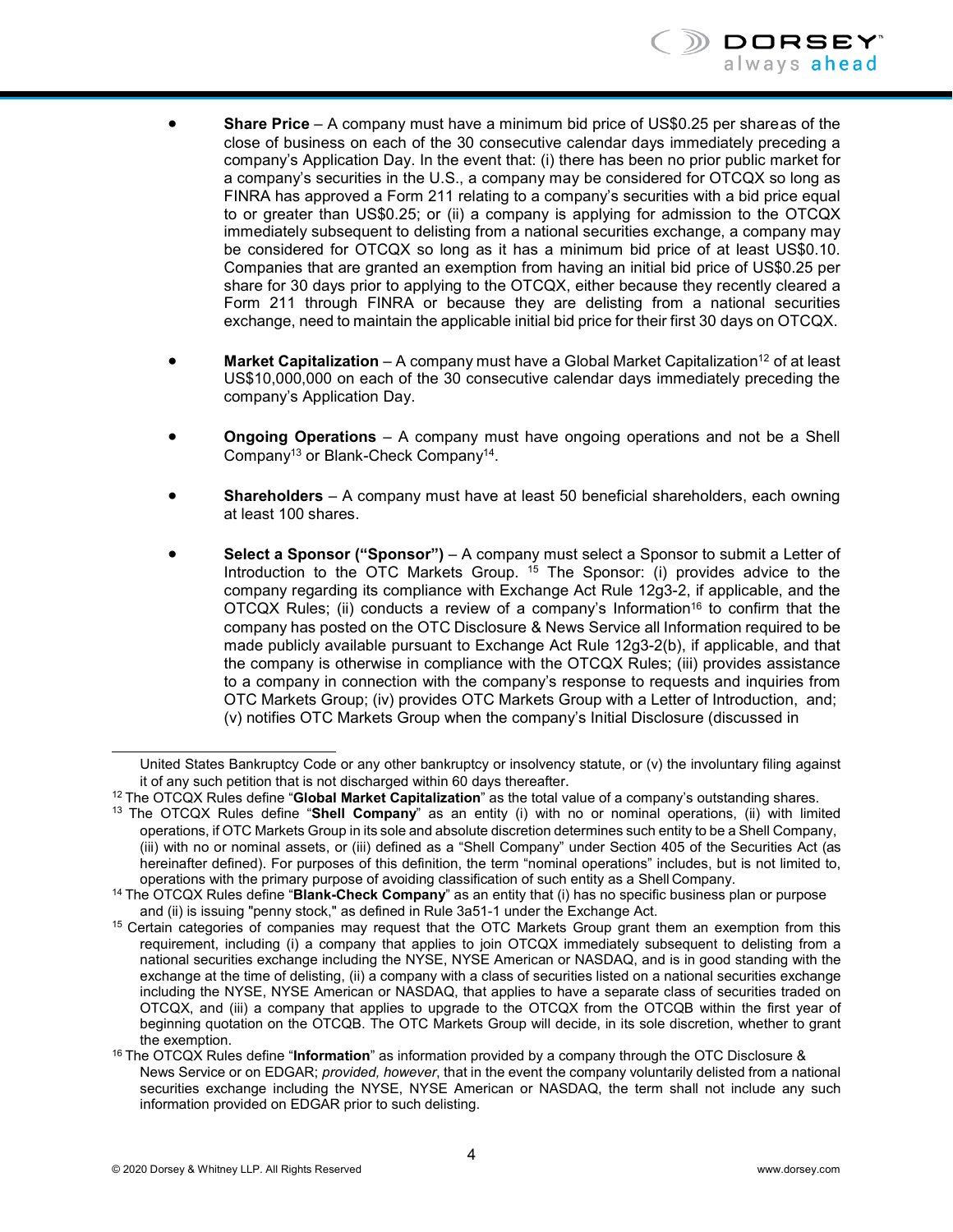section I.C below) is posted through the OTC Disclosure & News Service or EDGAR. Dorsey & Whitney LLP is a pre-approved Sponsor.

- **Transfer Agent**  A Canadian company must retain a transfer agent that participates in the Transfer Agent Verified Shares Program. [17](#page-7-0) Additionally, a Canadian company must authorize its transfer agent to provide to OTC Markets Group upon its request, certain information relating to the Company's securities. A list of participating transfer agents in the Transfer Agent Verified Shares Program may be found at <u>this link</u>.[18](https://www.otcmarkets.com/corporate-services/transfer-agent-verified-shares-program)
- **Fees** A company must pay a non-refundable application fee of US\$5,000 at the time the company submits its OTCQX application to OTC Markets Group and an annual fee of US\$20,000 (pro-rated for the first year). For 2021, the annual fee has been increased to US\$23,000.

Companies should consider legal, tax and business considerations and consult professional advisors before joining.

#### **Q. What are the general requirements for OTCQX International Premier?**

A. For a Canadian or international issuer to qualify for the OTCQX International Premier tier, the company must satisfy all of the requirements for the OTCQX International tier, as explained above. In addition, the company must have (i) a Global Market Capitalization of at least US\$1 billion on each of the 30 consecutive calendar days immediately preceding the company's Application Day, (ii) a five year operating history, (iii) one of the following over the previous six months (calculated using the trading of the security or underlying security, as applicable, on the company's Qualified Foreign Stock Exchange): (a) an average weekly trading volume of at least 200,000 shares; or (b) an average weekly trading dollar volume of at least US\$1,000,000, and (iv) with respect to the Penny Stock exemption, cannot be relying solely on the exemption relating to a security price of US\$5.00 or more.

#### **Q. When would an issuer join the OTCQB market instead of the OTCQX?**

A. The OTCQB market is the second tier of the markets operated by OTC Markets Group, below OTCQX and above Pink. Unlike the OTCQX market, there are no minimum financial standards on the OTCQB market other than a US\$0.01 minimum bid price and the requirement that companies may not be in bankruptcy. Issuers that do not qualify for the OTCQX mayqualify for the OTCQB.

#### **Q. What are the general OTCQB Standards?**

- A. Canadian and international issuers may qualify for the OTCQB market by satisfying the following requirements[:19](#page-7-1)
	- **SEC Registration, Qualified Foreign Stock Exchange with Exemption, orRegulation A** – A Canadian or other international company must satisfy one of the following three conditions: (i) the company must be an SEC Reporting Company and must be current in its obligations; (ii) the company must be an International Company listed on a Qualified

<span id="page-7-0"></span><sup>17</sup> The OTCQX Rules define "**Transfer Agent Verified Shares Program**" as OTC Markets Group's program that enables eligible stock transfer agents to report their clients' share data, including authorized and outstanding shares, to OTC Markets Group on a regular basis via a secure, electronic file transfer.

<sup>&</sup>lt;sup>18</sup> A transfer agent eligible to participate in the Transfer Agent Verified Shares Program must be both: (i) approved by OTC Markets Group, and (ii) registered with its appropriate regulatory authority (such as, SEC, the Federal Deposit Insurance Corporation, the Board of Governors of the Federal Reserve System or the Comptroller of the Currency or, for transfer agents outside of the United States, an appropriate regulatory authority in their home country).

<span id="page-7-1"></span><sup>&</sup>lt;sup>19</sup> This Guide does not address the OTCQB qualification requirements for certain U.S. companies, U.S. financial institutions and non-U.S. companies that are owned and controlled primarily by U.S. persons.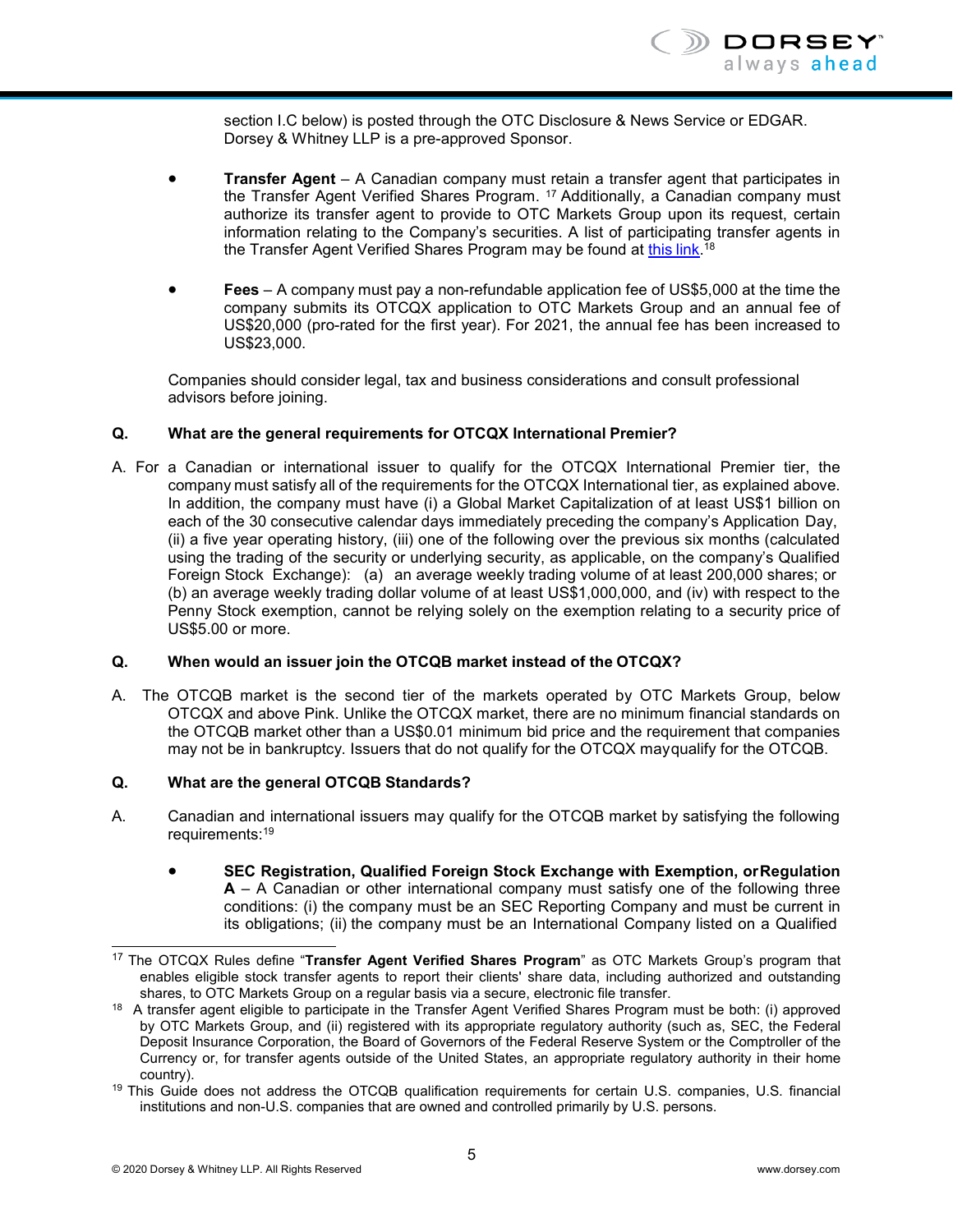Foreign Stock Exchange (such as the TSX, TSXV, NEO or CSE) and be in good standing with the exchange it is listed on and be current and fully compliant with the disclosure requirements of Exchange Act Rule 12g3-2(b) except as permitted in the definition of International Company<sup>20</sup>; or (iii) be a Regulation A Reporting Company<sup>21</sup> current in its SEC reporting obligations.

**Audited Financial Statements** – A company must have audited annual financial statements prepared in accordance with U.S. GAAP or, for International Reporting Companies $22$ , IFRS or an IFRS equivalent, as applicable, containing an audit opinion that is not adverse, disclaimed, or qualified. Audits must be conducted by an auditor registered with the Public Company Accounting Oversight Board ("**PCAOB**"). International Reporting Companies and Regulation A Reporting Companies are exempt from the PCAOB requirement. For Regulation A Reporting Companies, the exemption from PCAOB requirements covers initial eligibility only. Subsequent annual financial statements are required to have a PCAOB audit.

- **Priced Quotation** Generally, a company must have a primary class of securities with proprietary priced quotations published by a Market Maker on OTC Link ATS with a closing bid price of at least US\$0.01 (a) on each of the 30 days immediately preceding the company's application for admission to the OTCQB and (b) as of the date OTC Markets Group approves its application to join the OTCQB. For companies that do not have existing Market Maker quotes, it may be necessary to identify a Market Maker to file a Form 211 with FINRA to authorize the commencement of quotations. The OTC Markets Group has discretion in granting exemption from the minimum bid price requirement after FINRA approval of a company's Form 211.
- **Bankruptcy** A company must not be subject to any Bankruptcy or reorganization proceedings.
- **Good Standing** A company must be duly organized, validly existing and in good standing under the laws of each jurisdiction in which the company is organized or doesbusiness.
- **Transfer Agent**  A company incorporated in Canada or the U.S. must retain a transfer agent that participates in the Transfer Agent Verified Shares Program and authorize such agent to provide to OTC Markets Group, upon request, certain information related to the

b. maintain a primary trading market in a foreign jurisdiction as set forth in Exchange Act Rule 12g3-2(b),

and the company is not otherwise required to register under Exchange Act Section 12(g), and is otherwise current and fully compliant with the obligations of a company relying on the exemption from registration provided by Exchange Act Rule 12g3-2(b).

- <span id="page-8-1"></span><sup>21</sup> The OTCQB Standards define a "**Regulation A Reporting Company**" as company subject to the reporting obligations under Tier 2 of Regulation A under the Securities Act.
- <span id="page-8-2"></span><sup>22</sup> The OTCQB Standards define an "**International Reporting Company**" as an International Company that is current and fully compliant with the disclosure requirements of Exchange Act Rule 12g3-2(b) and is listed on a Qualified Foreign Stock Exchange.

<span id="page-8-0"></span><sup>20</sup> The OTCQB Standards define an "**International Company**" as company that is incorporated outside the U.S. and meets one of the following conditions:

<sup>(</sup>i) The company eligible to rely on the exemption from registration provided by Exchange Act Rule 12g3- 2(b) and is current and fully compliant in its obligations thereunder, or

<sup>(</sup>ii) If such company is not eligible to rely on the exemption from registration provided by Exchange Act Rule 12g3-2(b) because it does not

a. meet the definition of a "foreign private issuer" as that term is used in Exchange Act Rule 12g3-  $2(b)$ , or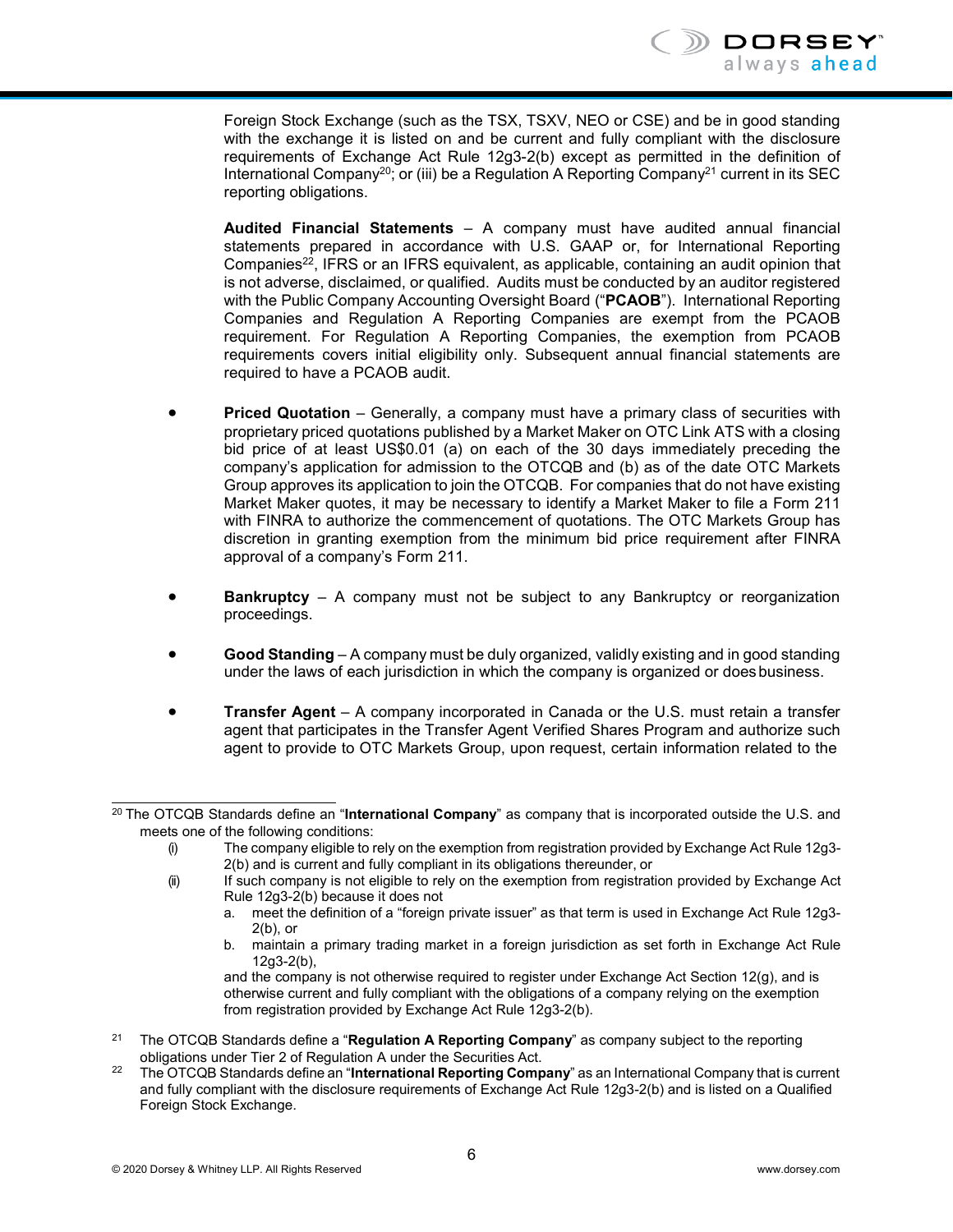company's securities. A list of participating transfer agents in the Transfer Agent Verified Shares Program may be found at [this link.](https://www.otcmarkets.com/corporate-services/transfer-agent-verified-shares-program)

- **Fees** A company must pay a non-refundable application fee of US\$2,500 at the time the company submits its OTCQB application to OTC Markets Group and an annual fee of US\$12,000 for each twelve month period. The fees will be increasing to US\$5,000 and US\$14,000, respectively, effective January 1, 2021.
- **Letter of Introduction (if applicable)** International Reporting Companies who are not trading on OTCQB immediately prior to applying for trading on the OTCQX, must provide a Letter of Introduction from a pre-approved Sponsor to OTC Markets Group. Dorsey & Whitney LLP is a pre-approved Sponsor.
- **Shareholders**  A company must have at least 50 beneficial shareholders, each owning at least 100 shares.
- **Public Float** A company must have a freely traded Public Float<sup>23</sup> of at least 10% of the total shares issued and outstanding of the class of security to be traded on OTCQB. A company applying to the OTCQB with a freely traded Public Float above 5% but below 10% of the total shares issued and outstanding, and a market value of Public Float of at least US\$2 million, or that has a separate class of securities traded on a national exchange, may apply in writing to OTC Markets Group for an exemption, which exemption may be granted by OTC Markets Group in its sole and absolute discretion.

As with OTCQX, companies seeking admission to the OTCQB should consider legal, tax and business considerations before joining and consult professional advisors.

#### **Q. Should I join OTCQX or OTCQB?**

A. Most Canadian and other international companies that are eligible to do so, join the OTCQX market. Joining OTCQB may be appropriate for companies that do not qualify for OTCQX for a variety of reasons.

#### **Q. Will joining OTCQX or OTCQB prevent me from raising capital in the United States or Canada?**

A. No. As long as 55% of worldwide trading in your securities continue to occur in Canada, joining OTCQX or OTCQB will not affect a company's ability to raise capital in Canada. Further, companies included on the OTCQX and OTCQB markets can still raise capital in the United States through either private placements exempt from the registration requirements of the Securities Act of 1933, as amended (the "**Securities Act**"), and applicable state securities laws or in public registered offerings under the Securities Act and state securities laws.

Our experience is that Canadian companies listed on the TSX or TSXV usually maintain more than 55% of their worldwide trading in Canada after obtaining a quotation on the OTCQX or OTCQB. Companies listed on other Canadian exchanges with smaller trading volumes may be at a higher risk of Canadian trading being reduced to below 55% of worldwide trading. If less than 55% of

<span id="page-9-0"></span><sup>23</sup> The OTCQB Standards define "**Public Float"** as the total number of unrestricted shares not held directly or indirectly by an officer, director, any person who is the beneficial owner of more than 10 percent of the total shares outstanding, or any Affiliates thereof, or any immediate Family Members of officers, directors and control persons. An "**Affiliate**" is defined by OTCQB Standards as a person or entity that directly, or indirectly through one or more intermediaries, controls or is controlled by, or is under common control with, an officer, a director, or a shareholder beneficially-owning 10 percent or more of the company's outstanding shares. A "**Family Member**" is defined by the OTCQB Standards as a person's spouse, parents, children and siblings, whether by blood, marriage or adoption, or anyone residing in such person's home.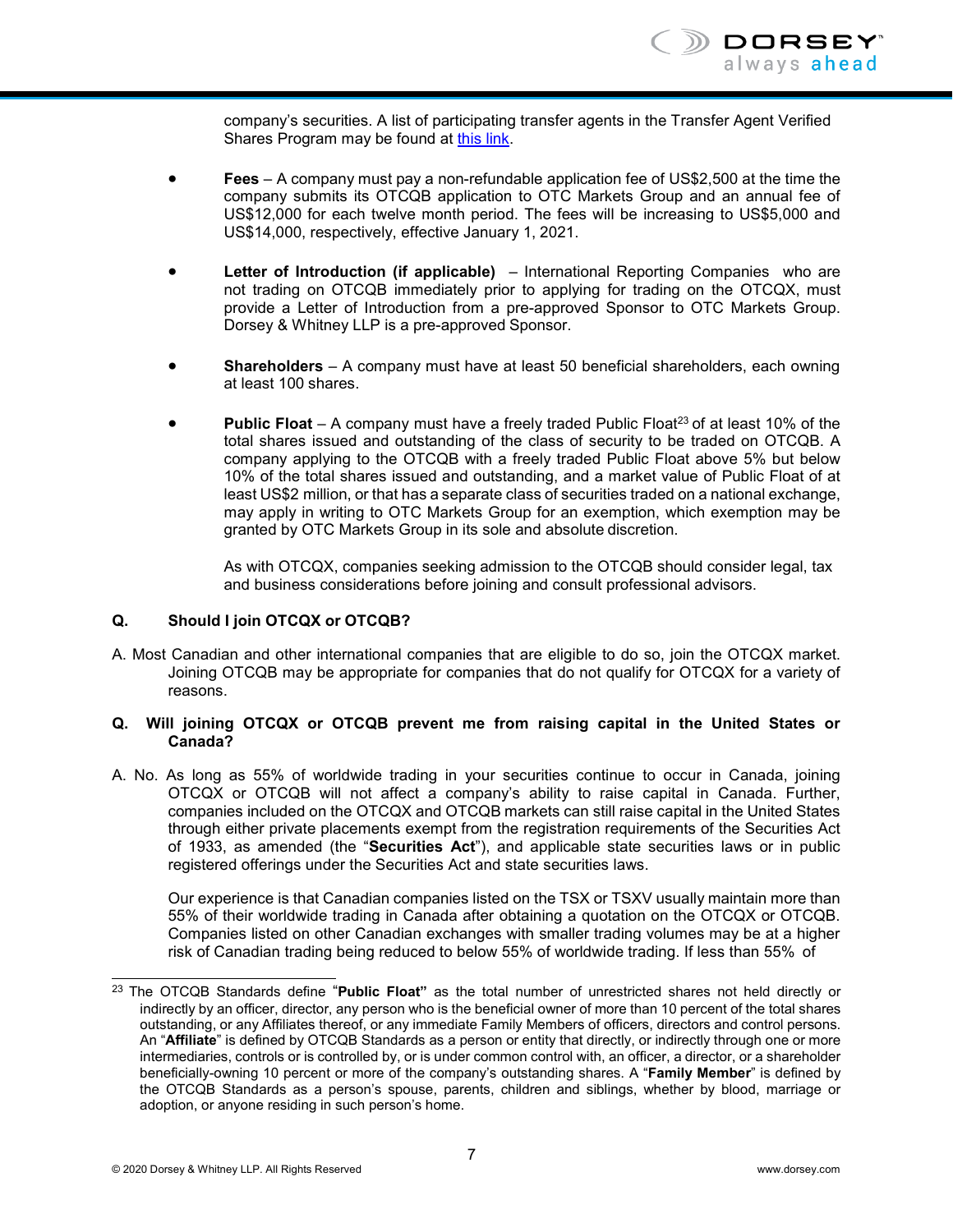worldwide trading occurs in Canada and more than 20% of worldwide trading occurs in the U.S. during any fiscal year, a company will become subject to certain additional U.S. legal requirements relating to offers and sales of securities outside the United States.

#### **Q. Will my company automatically be subject to reporting requirements in the United States and compliance with Sarbanes-Oxley if my company joins OTCQX or OTCQB?**

A. No. The OTCQX and OTCQB markets do not require companies to be registered or reporting under the Exchange Act. There are exemptions, such as Rule 12g3-2(b), available from the registration and reporting requirements of the Exchange Act and the requirements of Sarbanes-Oxley as long as certain requirements are met. Consequently, your company may qualify for an exemption and join OTCQX or OTCQB without registration or reporting under the Exchange Act. If U.S. trading volumes become so significant that trading in Canada plus any second non-US. country the company chooses is reduced to less than an aggregate of 55% of worldwide trading in the security during the company's fiscal year, the Rule 12g3-2(b) exemption would cease to be available and the company would need to determine if another exemption from SEC registration requirements is available. In our experience, this rarely occurs if the security is listed on the TSX or TSXV.

#### **Q. Will investors in the United States be able to freely purchase and sell our securities on OTCQX or OTCQB?**

A. Yes, in most cases, unrestricted securities may be purchased and sold on OTCQX or OTCQB in the same way that similar securities are sold on NYSE, NYSE American or NASDAQ. United States registered broker-dealers can effect purchase and sale transactions in securities that are quoted on  $OTCQX$  or  $OTCQB$  in compliance with applicable U.S. securities law<sup>24</sup>. Restricted securities<sup>25</sup> may only be resold pursuant to exemptions under the Securities Act.

#### **Q. Does my company need to be incorporated in the United States or have United States operations?**

A. No. A number of companies incorporated in Canada, Europe, Asia, Australia and many tax favorable jurisdictions have joined OTCQX or OTCQB. A company is not required to have United States operations, management or directors to join OTCQX or OTCQB.

#### **Q. Will my company incur United States corporate taxes for joining OTCQX or OTCQB?**

A. No. There are no United States tax consequences to a company for simply joining OTCQX or OTCQB. Similar to investments in other securities, U.S. investors may have tax consequences as a result of making investments in foreign companies and they should consult their tax professionals before making any investment. If your company conducts business in the United States, your company may be subject to United States tax consequences and you should consult your U.S. tax advisor.

#### **Q. Do we need to hire an independent consultant to join OTCQX or OTCQB?**

<span id="page-10-0"></span> $24$  All purchases and sales through a broker-dealer must be made in compliance with applicable state securities laws and state broker-dealer registration requirements. According to the OTC Markets Group, as of July 2020, issuers quoted on the OTCQX are exempt in 37 states and issuers quoted on the OTCQB are exempt in 33 states for blue sky purposes. Canadian issuers listed in the Mergent manual may be exempt in certain additional states pursuant to the manual exemption for blue sky purposes. Other exemptions (or registration) may be available in states that do not recognize a securities manual exemption.

<span id="page-10-1"></span> $25$  Rule 144(a)(3) under the Securities Act sets forth the definition of "restricted securities." Generally, securities that are issued without registration in private transactions (such as private placements under Section 4(a)(2) of the Securities Act or pursuant to Rule 506 of Regulation D) and securities issued in off-shore transactions by U.S. Domestic Issuers under Rule 903 of Regulation S are deemed to be restricted securities.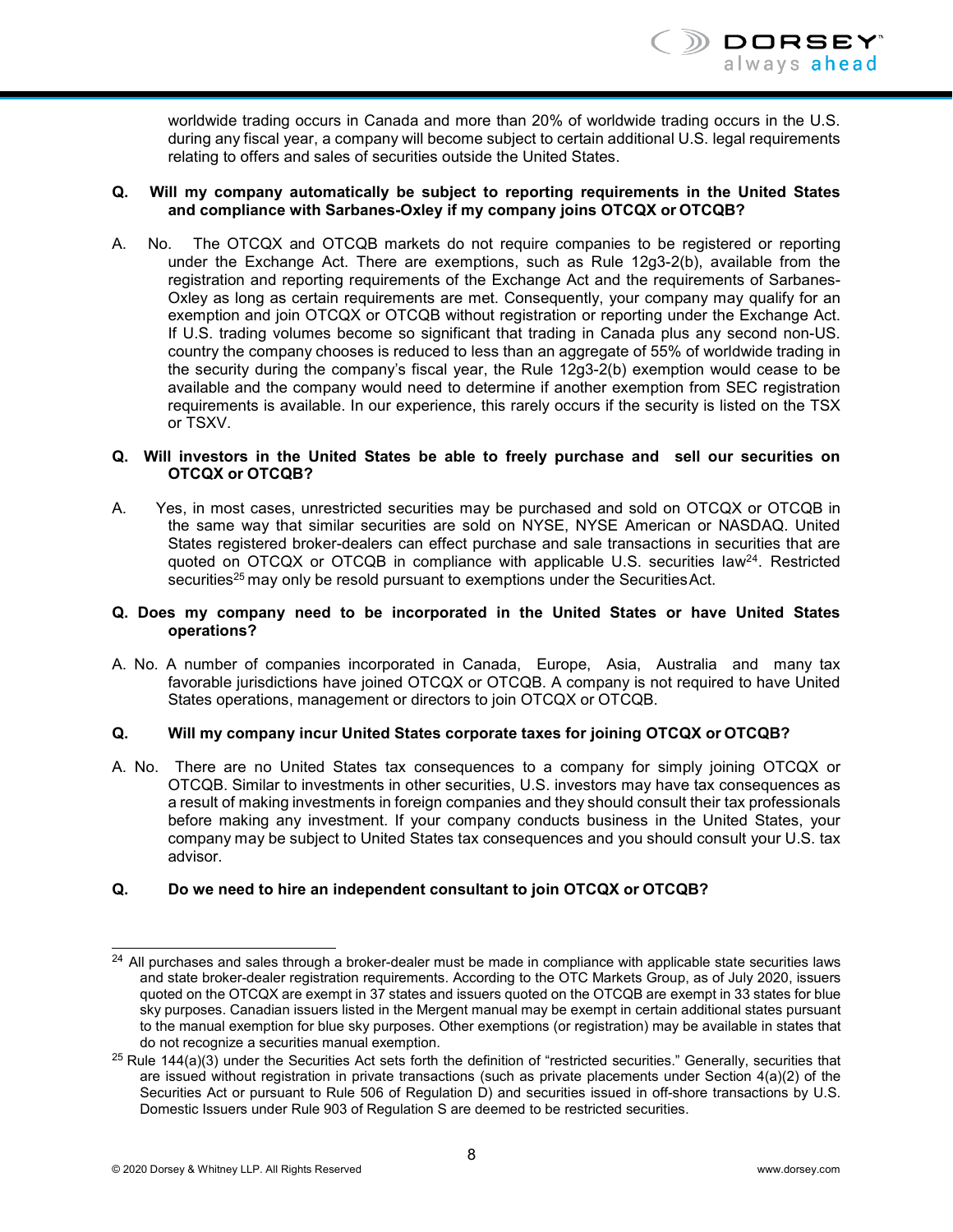

A. No. Companies are not required to hire an independent consultant to assist with an OTCQX or OTCQB application. However, as discussed above, qualified foreign issuers seeking to qualify under OTCQX International Premier and the OTCQX International standards are required to have a letter of introduction from a pre-approved Sponsor, subject to certain exceptions. A Sponsor is required to satisfy certain minimum criteria and be approved by the OTC Markets Group. A Sponsor may be an attorney, investment bank or, if the company is quoting, or plans to quote, its securities in ADR form on OTCQX or OTCQB, an ADR depositary. Your Sponsor can assist you with your application. Dorsey & Whitney LLP is a pre-approved Sponsor.

#### **Q. How long does it take for my company to join OTCQX or OTCQB?**

A. Applications for foreign companies that satisfy the standards of OTCQX or OTCQB and qualify for the exemption under Rule 12g3-2(b) can generally be completed in approximately four weeks. Clearance of the Form 211 by your Market Maker with the FINRA OTC Compliance Unit may delay the process. Overall, joining OTCQX or OTCQB takes significantly less time than the process of registering with the SEC and listing on a traditional stock exchange.

#### **Q. How complicated is the process for joining OTCQX or OTCQB?**

A. For qualified foreign issuers, applying to join OTCQX or OTCQB is less burdensome than listing on a traditional stock exchange in the United States since no SEC registration is generally required. The staff of OTC Markets Group, together with your Sponsor, will assist you with the process.

#### **Q. What fees can we expect for joining OTCQX or OTCQB?**

A. The fees and costs for joining OTCQX include an initial application fee of US\$5,000 and an annual fee of US\$20,000 (pro rated for the first year). The annual fee will be increasing to US\$23,000 effective for 2021. For OTCQB, the initial application fee is US\$2,500 and the annual fee is US\$12,000. The fees will be increasing to US\$5,000 and US\$14,000, respectively, effective January 1, 2021. A company must also pay its professionals' fees, including fees paid to its Sponsor. You should consult with your professional advisors as fees for professionals will vary depending on your company's individual circumstances. Additional optional items can include for OTCQB companies that desire to use the OTC's Blue Sky Monitoring Service, the related annual fee of US\$3,000 (this service is provided free to OTCQX companies).

#### **Q. Does my company need to qualify as a Foreign Private Issuer to join OTCQX or OTCQB?**

A. No. However, OTCQX and OTCQB have different standards for U.S. Domestic Issuers (as defined under "*United States Securities Law Compliance – Determination of Foreign Private Issuer Status*" below), who don't otherwise comply with the eligibility rules for the OTCQX International Premier and OTCQX International or who seek admission on the OTCQB. This Guide does not cover the requirements for such issuers.

#### **Q. Does joining OTCQX or OTCQB increase our exposure to liability in the United States?**

A. The question of liability under securities laws is complex. Companies that do not register with the SEC generally have less exposure to regulatory action by the SEC. However, every company that makes use of interstate commerce in the United States is subject to compliance with and liability under U.S. securities laws. Some of the key considerations are outlined under "U.S. Securities Law Liability", below.

This Guide summarizes the following topics of interest to Canadian companies considering joining the OTCQX or OTCQB markets:

- OTCQX Initial Qualification Standards for International Companies;
- OTCQX Continuing Standards;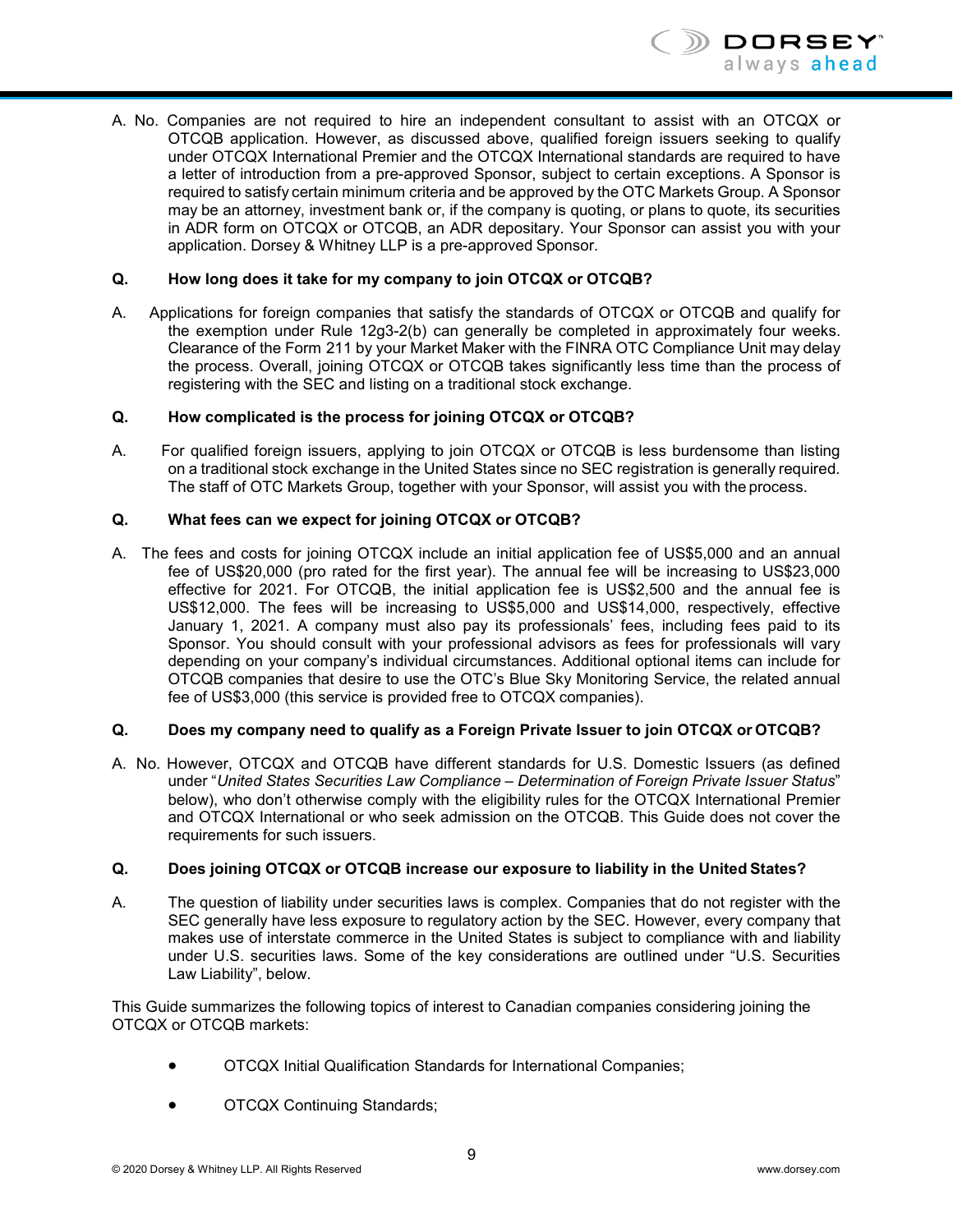

- OTCQB Initial Qualification Standards for International Companies;
- OTCQB Continuing Standards;
- U.S. Securities Law Compliance;
- Capital Raising in the United States;
- U.S. Securities Law Liability; and
- An Overview of the Process of Joining OTCQX/OTCQB.

This Guide is intended to provide general information for Canadian and foreign issuers related to joining the OTCQX or OTCQB markets and is not intended to provide definitive legal or tax advice. No legal, tax or business decisions should be based solely on its content. This Guide does not cover the standards for admission for U.S. Domestic Issuers (as defined under "*United States Securities Law Compliance – Determination of Foreign Private Issuer Status*" below), who don't otherwise comply with the eligibility rules for the OTCQX International Premier and OTCQX International, or who seek admission on the OTCQB.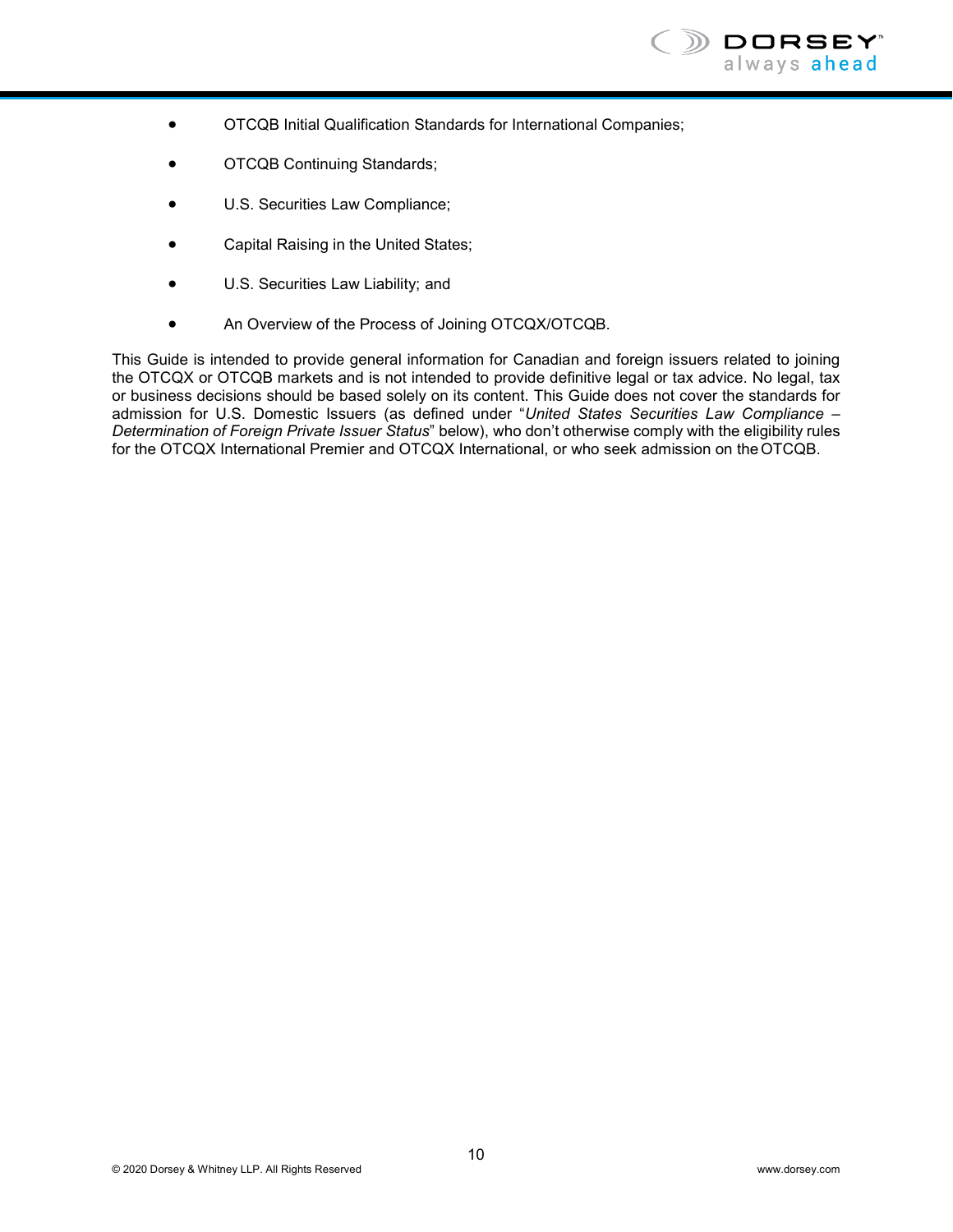

# **I. OTCQX INITIAL QUALIFICATION STANDARDS FOR INTERNATIONAL COMPANIES**

<span id="page-13-0"></span>There are two tiers or standards for qualification on OTCQX for international companies: OTCQX International Premier and OTCQX International. An issuer must meet specified OTCQX qualification criteria and provide ongoing public disclosure to qualify for OTCQX. The OTCQX Rules for International Companies (the "**OTCQX Rules**") prescribe the following OTCQX admission requirements for non-U.S. companies[.26](#page-13-1)

# **A. OTCQX International Premier**

Designed for large-market capitalization, international-exchange-listed issuers, admission to this tier has the following requirements:

- A Global Market Capitalization of at least US\$1 billion on each of the 30 consecutive calendar days immediately preceding the company's Application Day;
- A five year operating history;
- One of the following over the previous six months (calculated using the trading of the security or underlying security, as applicable, on the company's Qualified Foreign Stock Exchange): (a) An average weekly trading volume of at least 200,000 shares; or (b) an average weekly trading dollar volume of at least US\$1,000,000;
- The company must meet all of the requirements of the OTCQX International tier mentioned below; and
- With respect to the Penny Stock exemption, cannot be relying solely on the exemption relating to a security price of US\$5.00 or more.

#### **B. OTCQX International**

OTCQX International is designed for companies listed on a Qualified Foreign Stock Exchange that are smaller than the companies that qualify for the OTCQX International Premier tier. Entry onto OTCQX International requires the following:

• **Penny Stock Exemption** – A company's security must meet one of the following exemptions consistent with the definition of a "Penny Stock" under Rule 3a51-1 of the Exchange Act: (1) the company has net tangible assets (*i.e.*, total assets less intangible assets and liabilities) of US\$2,000,000 or more, if the company has been in continuous operation for at least three years, or US\$5,000,000, if the company has been in continuous operation for less than three years, as demonstrated by audited financial statements dated less than fifteen months prior to the company's Application Day; (2) the company has average revenue of at least US\$6,000,000 for the last three years, as demonstrated by financial statements dated less than fifteen months prior to the company's Application Day; or (3) the company's shares have a bid price of US\$5.00 or more on the close of business on each of the 30 consecutive calendar days immediately preceding the company's Application Day, and as of the most recent fiscal year end have at least one of the following

<span id="page-13-1"></span><sup>&</sup>lt;sup>26</sup> A company that does not meet the requirements for OTCQX International Premier or OTCQX will be required to qualify for OTCQX under the rules applicable to U.S. companies, which differ from the standards for foreign issuers.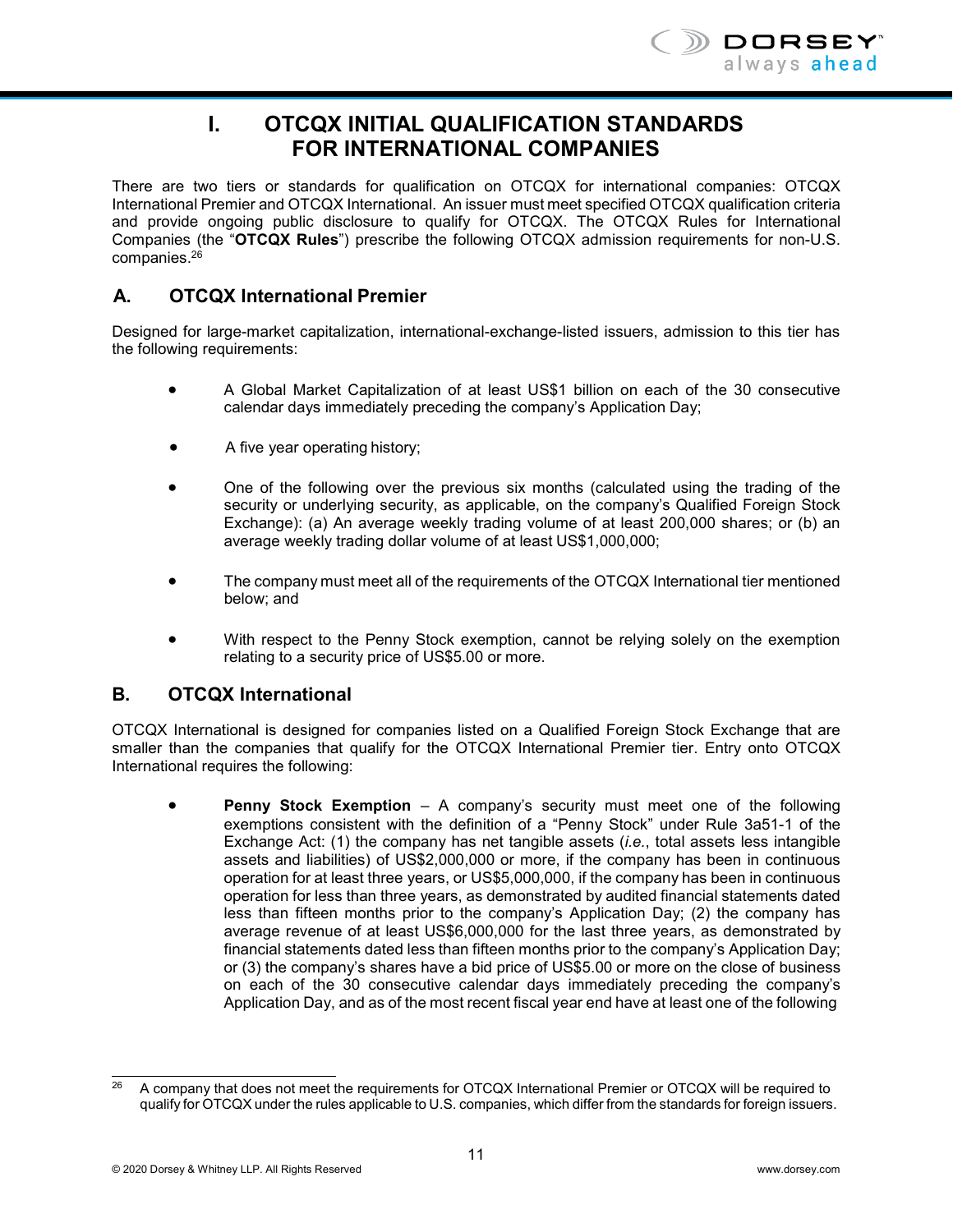(A) net income of US\$500,000; (B) net tangible assets of US\$1,000,000; (C) revenues of US\$2,000,000; or (D) total assets of US\$5,000,000.

In the event that there has not been a prior public market for the company's securities in the U.S., and FINRA has approved a Form 211 with a bid price greater than US\$5.00 per share, then the company may apply in writing for an exemption from the requirement to maintain a bid price over US\$5.00 per share as of the close of business on each of the 30 consecutive days prior to the company's Application Day, which exemption may be granted by OTC Markets Group in its sole and absolute discretion. In such a case, the company may, demonstrate compliance with 3(A) - (D) above using its most recent annual, quarterly or current event report filed through EDGAR or the OTC Disclosure & News Service or a pro-forma financial statement (signed and certified by the CEO or CFO) posted through EDGAR or the OTC Disclosure & News Service.

- **Listing on a Qualified Non-U.S. Stock Exchange**  A company must either (i) be listed on a Qualified Foreign Stock Exchange, such as the TSX, TSXV, NEO or CSE, or (ii) be an SEC Reporting Company or a Regulation A Reporting Company that complies with certain corporate governance requirements of the OTCQ[X.27](#page-14-0) Most Canadian companies qualify for OTCQX via a listing on a Qualified Foreign Stock Exchange. Other Qualified Foreign Stock Exchanges include stock exchanges in Australia, China, Israel, Japan and the United Kingdom among other countries.
- **SEC Registration, Exemption or Regulation**  $A A$  **company must satisfy one of the** following four requirements. The company must either: (1) have a class of its securities registered under Section 12(g) of the Exchange Act and be current and fully compliant in its SEC reporting obligations; (2) be a Regulation A Reporting Company and be current and fully compliant with its SEC reporting obligations; (3) be eligible to rely on the exemption from SEC registration provided by Rule 12g3-2(b) and be current and fully compliant in its obligations thereunder; or (4) if a company is not eligible to rely on the exemption from registration provided by Exchange Act Rule 12g3-2(b) because it does not (A) meet the definition of "Foreign Private Issuer" or (B) maintain a Primary Trading Market<sup>28</sup> in a foreign jurisdiction as set forth in Exchange Act Rule  $12g3-2(b)(ii)$ , and is not otherwise required to register under Section 12(g) of the Exchange Act, be otherwise current and fully compliant with the obligations of a company relying on the exemption from registration provided by Exchange Act Rule 12g3-2(b).

If a company is relying on criteria (3) or (4) above, the company must satisfy both of the following two requirements: (i) the company must continue to publish in English, on a website such as the issuer's website, SEDAR or the OTC Markets Group's website, information that it (a) has made public or has been required to make public pursuant to Canadian law; (b) has filed or has been required to file with the TSX, TSXV, NEO, or CSE, as applicable, and which the TSX, TSXV, NEO, or CSE, as applicable, has made public; or (c) has distributed or has been required to be distributed to its security holders. Such documents include, but are not limited to, annual reports and interim reports (including

<span id="page-14-0"></span><sup>&</sup>lt;sup>27</sup> The additional corporate governance requirements for an SEC Reporting Company or a Regulation A Reporting Company that is not listed on a Qualified Foreign Stock Exchange are (i) having a board of directors that includes at least two independent directors, (ii) having an audit committee, a majority of the members of which are independent directors, and (iii) for a company with common stock, voting preferred stock or their equivalent, conducting annual shareholders' meetings and making annual financial reports available to shareholders at least 15 calendar days prior to such meetings.

<span id="page-14-1"></span><sup>28</sup> "**Primary Trading Market**" means that at least 55% of the trading in the subject class of securities on a worldwide basis took place in, on or through the facilities of a securities market or markets in a single foreign jurisdiction or in no more than two foreign jurisdictions during the company's most recently completed fiscal year; provided, that if the issuer aggregates two foreign jurisdictions, the trading volume in at least one of the two foreign jurisdictions must be larger than the trading volume in the United States.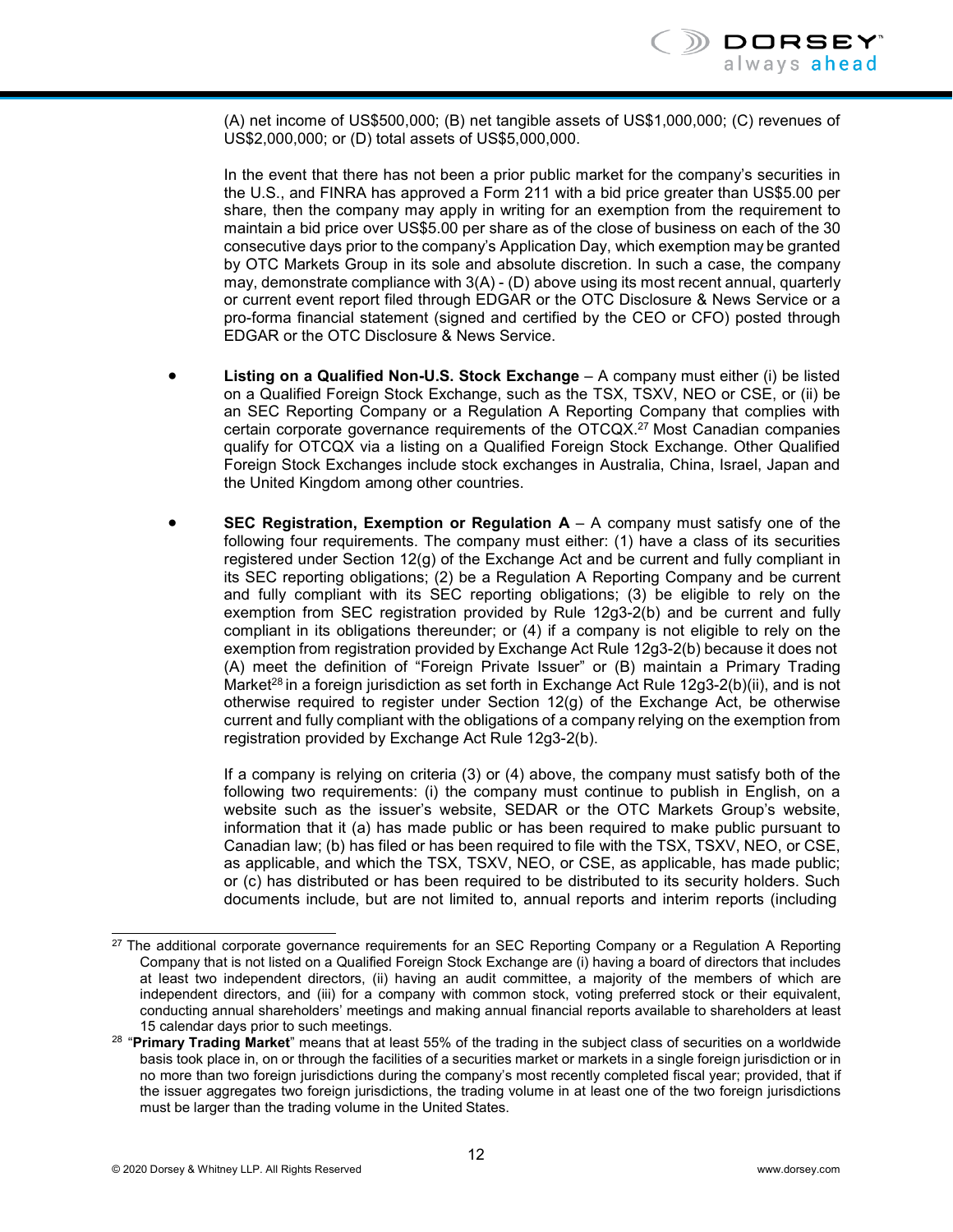financial statements), press releases and all other communications and documents distributed directly to security holders; and (ii) the company must not be required to register under Section 12(g) of the Exchange Act (see "*United States Securities Law Compliance"*  below).

- **Price Quotation** A company must have proprietary priced quotations published by at least one Market Maker in OTC Link® ATS. Many issuers listed in Canada already have Market Maker quotes on Pink, which can be confirmed on [www.otcmarkets.com](http://www.otcmarkets.com/) or by contacting OTC Markets Group. For companies that do not have existing Market Maker quotes, applicable securities rules require that, before a broker or dealer publishes proprietary quotes on a quotation medium, it must gather, review and retain certain information about the issuer. The Market Maker must subsequently file a Form 211 with the FINRA OTC Compliance Unit, along with two copies of the required issuer information. After a successful review, the FINRA Compliance Unit will notify the Market Maker that it may enter a quotation on the OTC Link system. The timeframe for locating a Market Maker, preparing and submitting the Form 211 and receiving FINRA approval of the Form 211 varies greatly, and can take from two to eight weeks, depending on the Market Maker and the review by FINRA. Third party consultants may be able to assist issuers with locating an appropriate Market Maker.
- **Bankruptcy** A company must not be subject to any Bankruptcy or reorganization proceedings.
- **Share Price**  A company must have a minimum bid price of US\$0.25 per shareas of the close of business on each of the 30 consecutive calendar days immediately preceding a company's Application Day. In the event that: (i) there has been no prior public market for a company's securities in the U.S., FINRA has approved a Form 211 relating to a company's securities with a bid price equal to or greater than US\$0.25; or (ii) a company is applying for admission to OTCQX immediately subsequent to delisting from a national securities exchange and has a minimum bid price of at least US\$0.10. Companies that are granted an exemption from having an initial bid price of US\$0.25 per share for 30 days prior to applying to OTCQX, either because they recently cleared a Form 211 through FINRA or because they are delisting from a national securities exchange, need to maintain the applicable initial bid price for their first 30 days on OTCQX.
- **Market Capitalization**  A company must have a Global Market Capitalization of at least US\$10,000,000 on each of the 30 consecutive calendar days immediately preceding the company's Application Day.
- **Ongoing Operations**  A company must have ongoing operations and not be a Shell Company or Blank-Check Company.
- **Shareholders**  A company must have at least 50 beneficial shareholders, each owning at least 100 shares.

# **C. Additional Requirements for OTCQX International Premier and OTCQX International**

**• Initial Disclosure** – Unless a company is an SEC Reporting Company or a Regulation A Company, the company must, following the date of the company's submission of its OTCQX application, and prior to admission to the OTCQX, post in English, through the OTC Disclosure & News Service, annual reports for the prior three years (or such shorter time as the company has been existence) as well as any interim reports and other material disclosure subsequent to the most recent annual report required to be made publicly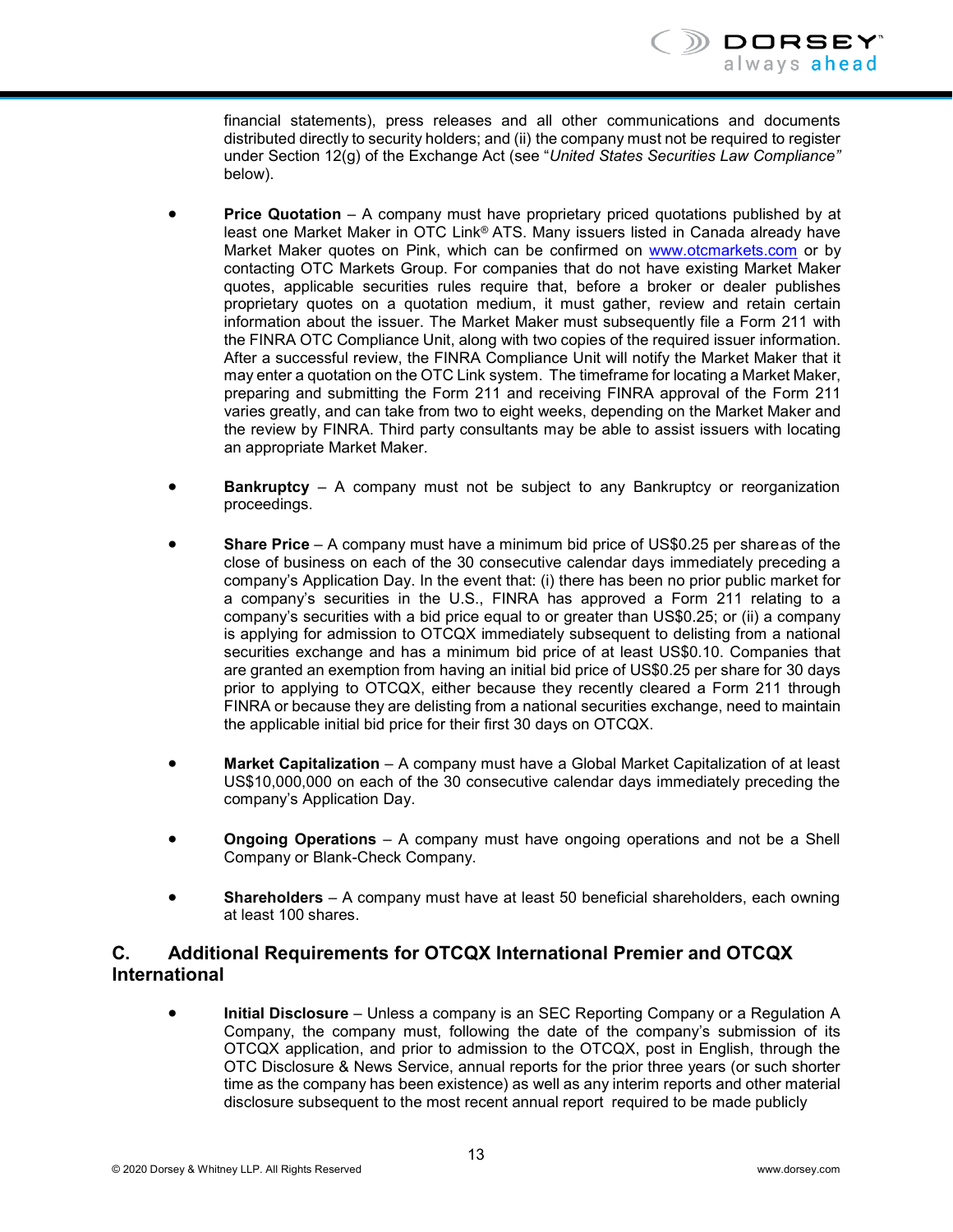

available pursuant to Rule 12g3-2(b). The OTCQX Rules require that a company's Sponsor notify OTC Markets Group when such initial disclosure has been posted. SEC Reporting Companies are only required to be current and fully compliant with their SEC reporting obligations. Regulation A Companies are required to be current and fully compliant with their SEC reporting obligations and their most recent financial statements that are required to be audited under Regulation A must be audited by an auditor registered with the Public Company Accounting Oversight Board.

- **Selection of a Sponsor (if applicable)** A company must<sup>29</sup> select a Sponsor for the purpose of having the Sponsor submit a Letter of Introduction to the OTC Markets Group. The Sponsor may be an attorney, investment bank or, if the company's securities are in ADR form, an ADR depositary. A company may appoint an attorney or investment bank Sponsor only if: (1) the Sponsor submits an application to the OTC Markets Group to serve as a Sponsor, and such application is approved; or (2) such Sponsor is already included on OTC Markets Group's pre-approved list. A company may appoint an ADR depositary Sponsor only if: (1) the ADR depositary is the ADR depositary for the company's sponsored ADR program; and (2) the ADR depositary is included on OTC Markets Group's pre-approved list. A company's Sponsor must meet the requirements and obligations outlined in Section 4 of the OTCQX Rules. Dorsey & Whitney LLP is a pre-approved Sponsor.
- **Letter of Introduction (if applicable)**  After a company's initial disclosure has been posted, the company Sponsor is required to submit to OTC Markets Group a Letter of Introduction containing certain information as set forth in the OTCQX Rules.
- **Fees** A company must pay a non-refundable application fee of US\$5,000 at the time the company submits its OTCQX application to OTC Markets Group.
- **Transfer Agent** A Canadian company must retain a transfer agent that participates in the Transfer Agent Verified Shares Program and authorize such agent to provide to OTC Markets Group, upon request, certain information related to the company's securities. A list of participating transfer agents in the Transfer Agent Verified Shares Program may be found at this [link.](https://www.otcmarkets.com/corporate-services/transfer-agent-verified-shares-program)
- **Personal Information Forms and Background Check Authorization Forms** Personal Information Forms and Background Check Authorization Forms for each Executive Officer, Director, and beneficial owner of 5% or more of a class of a company's securities may be required to be submitted as part of the OTCQX application materials. The OTC Markets Group may exempt a company from the requirement to submit Personal Information Forms if a class of the company's securities trades on a Qualified Foreign Stock Exchange or if the company is applying for admission to OTCQX immediately subsequent to delisting from a national securities exchange including the NYSE, NYSE American or NASDAQ.

<span id="page-16-0"></span><sup>&</sup>lt;sup>29</sup> A company that applies to join OTCQX immediately subsequent to delisting from a national securities exchange including the NYSE, NYSE American or NASDAQ, and is in good standing with the exchange at the time of delisting, is exempt from the requirement to select an OTCQX Sponsor. A company with a class of securities listed on a national securities exchange including the NYSE, NYSE American or NASDAQ, that applies to have a separate class of securities traded on OTCQX is exempt from the requirement to select an OTCQXSponsor.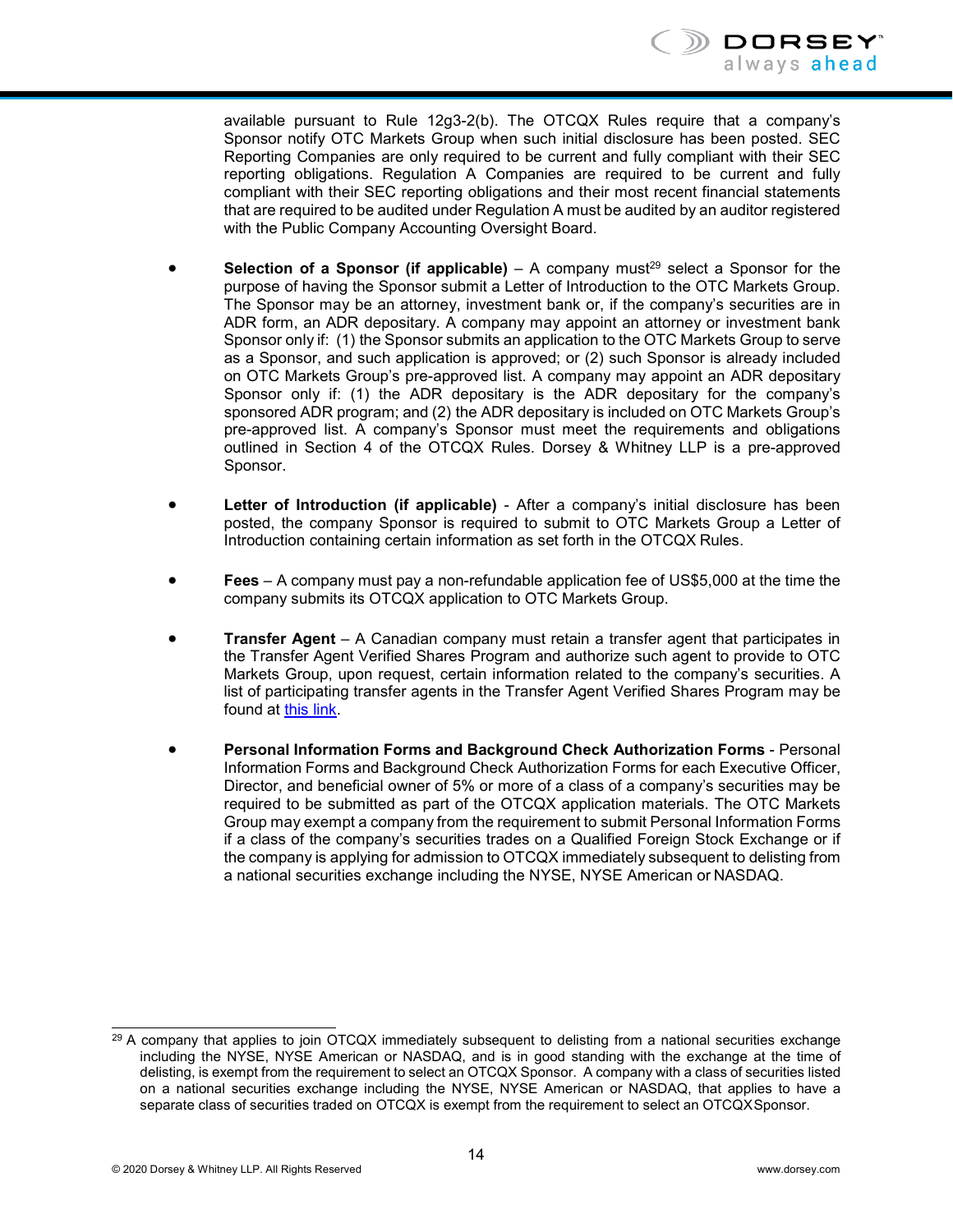

# **II. OTCQX CONTINUING STANDARDS**

<span id="page-17-0"></span>The OTCQX Rules prescribe the following criteria which must be met in order to have a company continue having its securities standards:

# **A. Eligibility Criteria**

#### *OTCQX International*

For companies on the OTCQX International tier, a company must, as of its most recent fiscal year end comply with all of the initial qualification requirements except that a company must have: (a) a minimum bid price of US\$0.10 per share as of the close of business for at least one of every 30 consecutive calendar days; (b) a Global Market Capitalization of at least US\$5,000,000 for at least one of every 30 consecutive calendar days; and (c) at least 2 Market Makers publish priced quotations on OTC Link ATS within 90 days of a company joining OTCQX.

In the event that a company's bid price, or Global Market Capitalization falls below the minimum criteria, a cure period of 180 calendar days to regain compliance will begin, during which the minimum criteria must be met for 10 consecutive trading days.

#### *OTCQX International Premier*

For companies on the OTCQX International Premier tier, a company must, as of its most recent fiscal year end comply with all of the initial qualification requirements except that a company must have: (i) a Global Market Capitalization of at least US\$500,000,000 for at least one of every 30 consecutive calendar days; (ii) one of the following over the previous six months (calculated using the trading of the security or underlying security, as applicable, on a company's Qualified Foreign Stock Exchange): (A) an average weekly trading volume of at least 100,000 shares; or (B) an average weekly trading dollar volume of at least US\$500,000; and (iii) at least 4 Market Makers publish priced quotations on OTC Link ATS within 90 days of a company joining OTCQX.

#### **B. Compliance with Rules**

Officers and directors of a company are responsible for compliance with the OTCQX Rules and are solely responsible for the content of information provided by the company through the OTC Disclosure & News Service.

#### **C. Compliance with Laws**

A company must comply with applicable securities laws of its country of domicile and applicable U.S. federal securities laws and U.S. state securities laws. A company must, at all times that its securities are on OTCQX, respond to requests from any securities regulator or self-regulatory organization in its country of domicile, any U.S. federal or state securities regulator and any U.S. self-regulatory organization.

#### **D. Annual Fees**

A company must pay an annual fee of US\$20,000, pro-rated for the first year, to be paid in advance, by the first day of the December (that is, December 1) preceding each calendar year thereafter. For 2021, the annual fee has increased to US\$23,000.

#### **E. Responding to OTC Markets Group's Requests**

A company must respond to inquiries and requests from OTC Markets Group from time to time.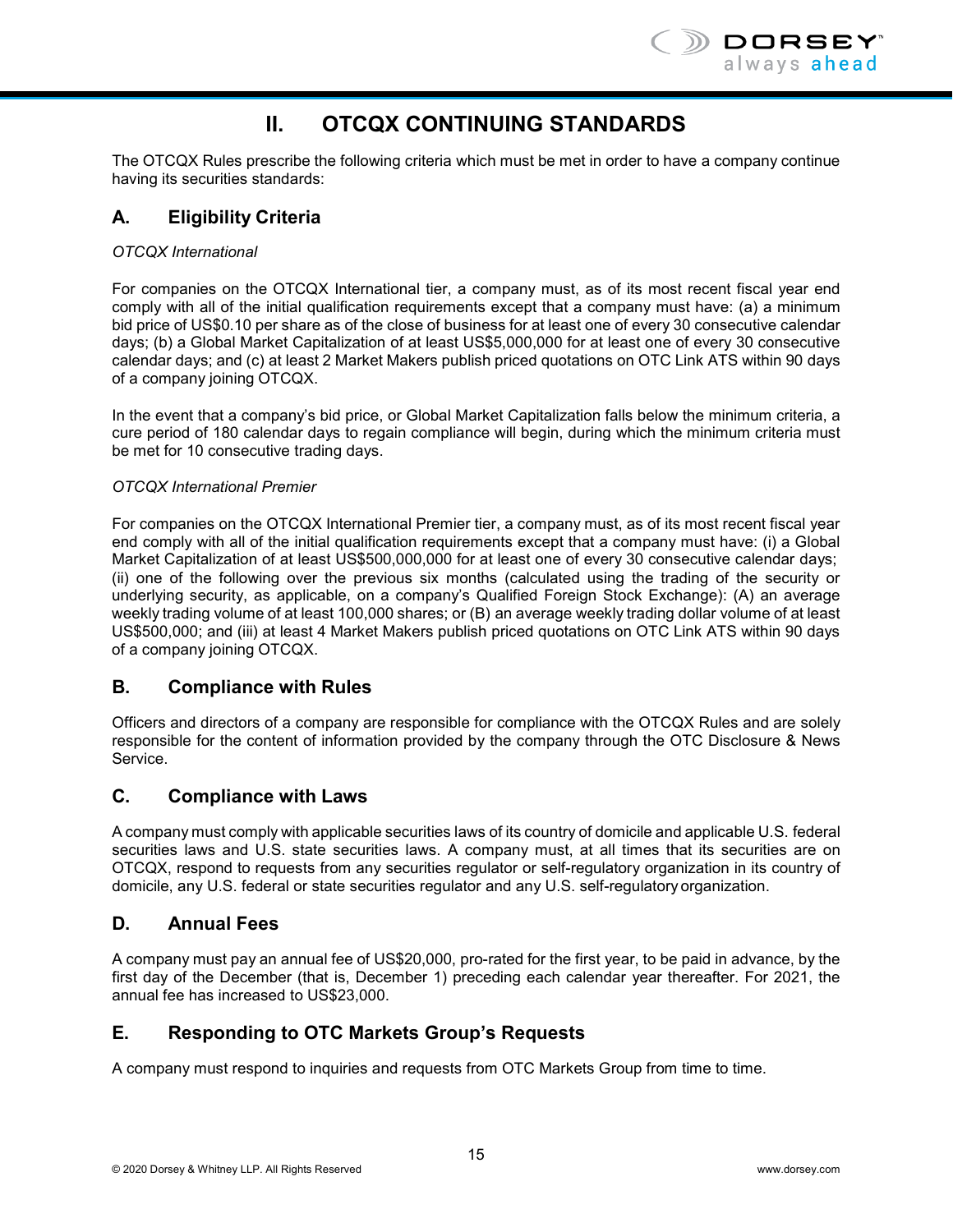

# **F. Ongoing Disclosure Obligations for SEC Reporting Companies**

If a company is subject to the reporting obligations of Section 13 of the Exchange Act, the company must continue to file, on an ongoing basis, all annual, quarterly and other interim reports required to be filed under the Exchange Act. In addition, if the company files annual reports with the SEC on Form 20-F or 40- F, and is not listed on a Qualified Foreign Stock Exchange, the company must also file with the SEC a Form 6-K containing at minimum an interim balance sheet and an income statement as of the end of its second fiscal quarter, within six months after the second fiscal quarter end.

## **G. Ongoing Disclosure Obligations for Non-Reporting Companies**

A company, so long as it is not subject to the reporting obligations of Section 13 of the Exchange Act, must ensure that the information required to be made publicly available pursuant to Rule 12g3-2(b) shall, on an ongoing basis, be posted in English through the OTC Disclosure & News Service. The company must also remain current and fully compliant in its obligations under Exchange Act Rule 12g3-2(b). Additionally, the company must provide confirmation of Rule 12g3-2(b) compliance through the Add Financial Report link in [www.otciq.com](http://www.otciq.com/) using the Report Type titled "12g3-2(b) Confirmation" on an annual basis.

## **H. Ongoing Disclosure Obligations for Regulation A Reporting Companies**

A company that is a Regulation A Reporting Company, must file on an ongoing basis: (i) All annual, semiannual and other interim reports required to be filed on EDGAR under Regulation A, and within 45 days of the end of the first and third fiscal quarters where the company is not already required to file an annual or semiannual report must publish on EDGAR through Form 1-U quarterly disclosure including all information required in the company's semi-annual report; and (ii) on Form 1-U, copies of all proxies, proxy statements and all other material mailed by the Company to its shareholders with respect thereto, within 15 days of the mailing of such material.

#### **I. Transfer Agent**

The company shall authorize its transfer agent to provide share information upon OTC Markets Group's request.

#### **J. Changes in Auditor**

A company must promptly notify OTC Markets Group if the company changes its independent public accountants regularly auditing the books, accounts and reports of the company.

#### **K. Maintain a Verified Company Profile**

At least once every six months, a company must submit a CompanyUpdate Form via [www.otciq.com](http://www.otciq.com/) with the information needed to ensure that the Company Profile is current and complete, or verify that the Company Profile publicly displayed on [www.otcmarkets.com](http://www.otcmarkets.com/) is current to maintain the "Company Updated Profile" designation on the Company Profile page on [www.otcmarkets.com.](http://www.otcmarkets.com/)

#### **L. OTCQX Sponsor**

A company may voluntarily retain an OTCQX Sponsor to provide ongoing advice and services. Such advisor will have no formal role under the OTCQX Rules.

#### **M. Stock Promotion**

If the OTC Markets Group determines, in its discretion, that a company's OTCQX securities have become the subject of promotional activities (irrespective of whether the company was involved directly or indirectly with the promotional activity) that have the effect of encouraging trading, OTC Markets Group may require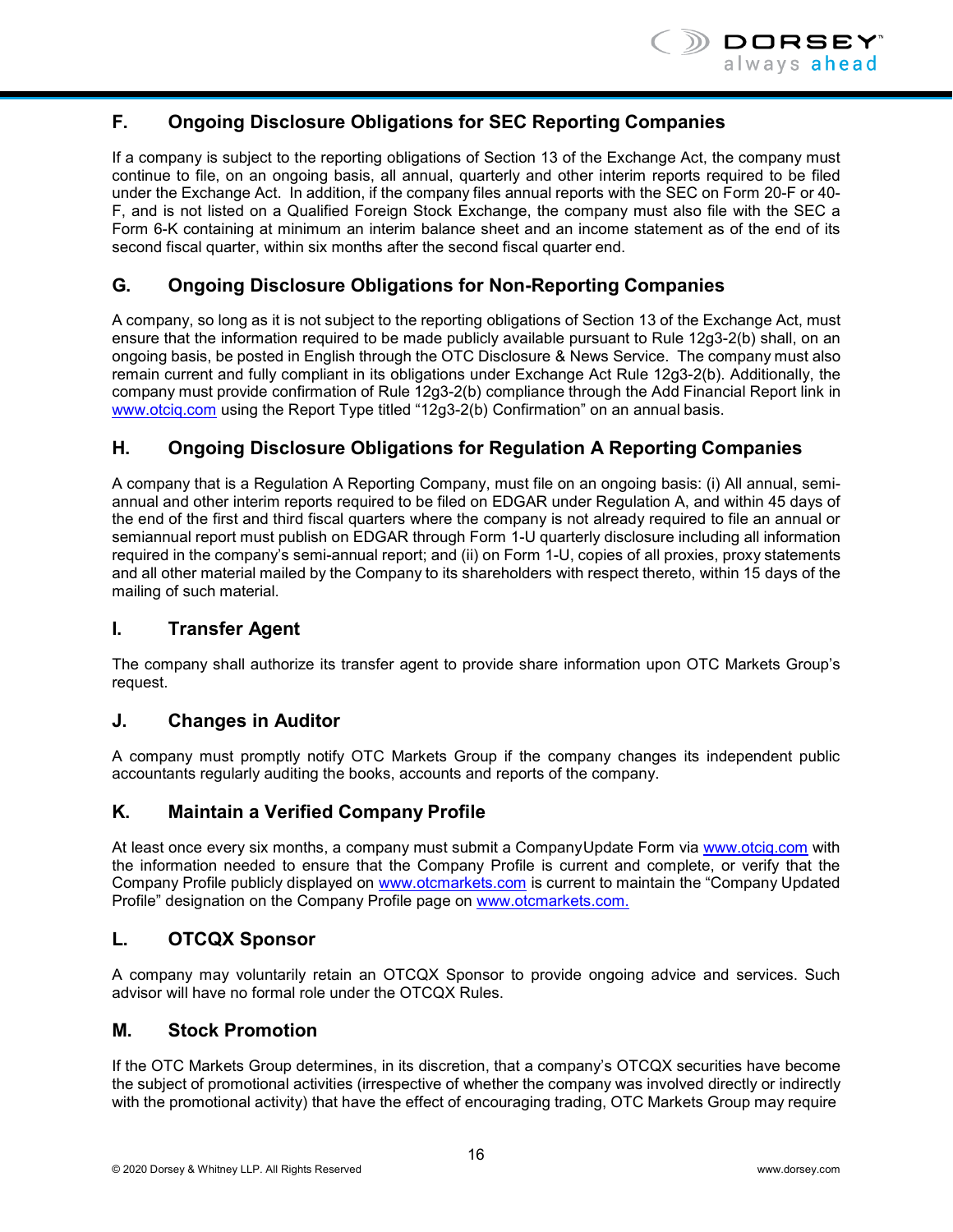

the company to provide additional public information regarding shareholdings of officers, directors and control persons, confirmation of shares outstanding, and any issuance of shares in the previous two years. The company must file such information through the OTC Disclosure & News Service. OTC Markets Group may also require submission of a Personal Information Form for any executive officer, director, or beneficial owner of 5% or more of a class of the company's securities. In addition, the OTC Markets Group may display a flag, shaped like a megaphone, on the promoted company's quote page on otcmarkets.com, with such flag to remain on a company's profile for a 15-day period following the last promotional activity. This easily identifiable designation is meant to alert investors, regulators, and market participants to the presence of promotional activity. OTC Markets Group encourages all its listed companies to educate themselves on the manipulative practices stock promoters use and has published a policy on stock promotion, issued best practices guidelines for issuers and launched a compliance statistics page on its website. A company may even be removed from OTCQX if it is the subject of a misleading and manipulative stock promotion that has, in OTC Markets Group's sole determination, a potentially negative impact on the integrity of the market.

## **N. Requirements Applicable to SEC Reporting and Regulation A Reporting Companies.**

A company that is an SEC Reporting Company or Regulation A Reporting must also comply with the following requirements:

- *Sales of Company Securities by Affiliates.* Prior to transacting in a company's securities through a broker-dealer, each officer, director or other "affiliate" of the company (within the meaning of Rule 144(a)(1) under the Securities Act) must make its status as an affiliate of the company known to the broker-dealer.
- *Redemption Requirements.* A company must not select any of its securities traded on OTCQX for redemption otherwise than by lot or pro rata, and will not set a redemption date earlier than 15 days after the date a corporate action is taken to authorize the redemption.
- *Changes in Form or Nature of Securities.* A company must not make any change in the form or nature of any of its securities traded on OTCQX, nor in the rights or privileges of the holders thereof, without having given 20 days' prior notice to OTC Markets Group of the proposed change.
- *Accounting Methods.* A company must not make any substantial change, nor may a company permit any subsidiary directly or indirectly controlled by a company to make any substantial change, in accounting methods, in policies as to depreciation and depletion or in bases of valuations of inventories or other assets, without notifying OTC Markets Group and disclosing the effect of any such change in a company's next succeeding quarterly and annual financial reports.

# **O. Change in Control**

If a company undergoes a Change in Control<sup>30</sup>, the company must notify OTC Markets Group, submit a Change in Control notification as well as a new OTCQX Application for International Companies and pay

<span id="page-19-0"></span><sup>30</sup> The OTCQX Rules defined "**Change in Control**" as any events resulting in:

<sup>(</sup>i) Any person becoming the beneficial owner, director or indirectly, of securities of the company representing fifty percent or more of the total voting power represented by the company's then outstanding voting securities;

<sup>(</sup>ii) The consummation of the sale or disposition by the company of all or substantially all of the company's assets;

<sup>(</sup>ii) A change in the composition of the company's board of directors occurring within a two year period, as a result of which fewer than a majority of the directors are directors immediately prior to such change; or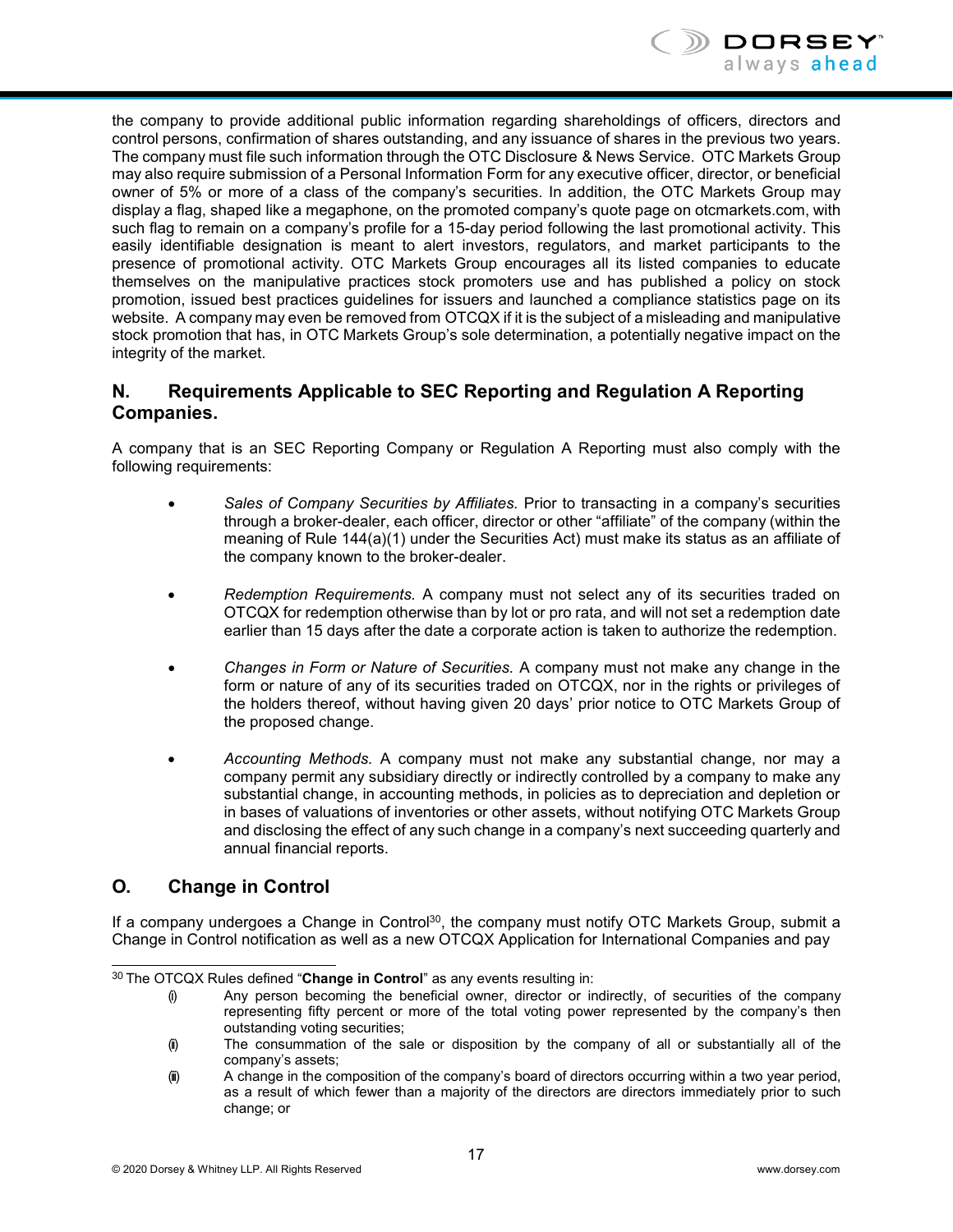

an application fee within 20 calendar days. OTC Markets Group may from time to time independently determine that a company has undergone a Change in Control, and in such case will notify the company of its determination. A company that fails to submit the required documentation and fees subsequent to a Change in Control may be suspended or removed from OTCQX in OTC Markets Group's sole and absolute discretion.

<sup>(</sup>iv) The consummation of a merger or consolidation of the Company with any other corporation, other than a merger or consolidation which would result in the voting securities of the Company outstanding immediately prior thereto continuing to represent (either by remaining outstanding or by being converted into voting securities of the surviving entity or its parent) at least fifty percent (50%) of the total voting power represented by the voting securities of the Company or such surviving entity or its parent outstanding immediately after such merger or consolidation.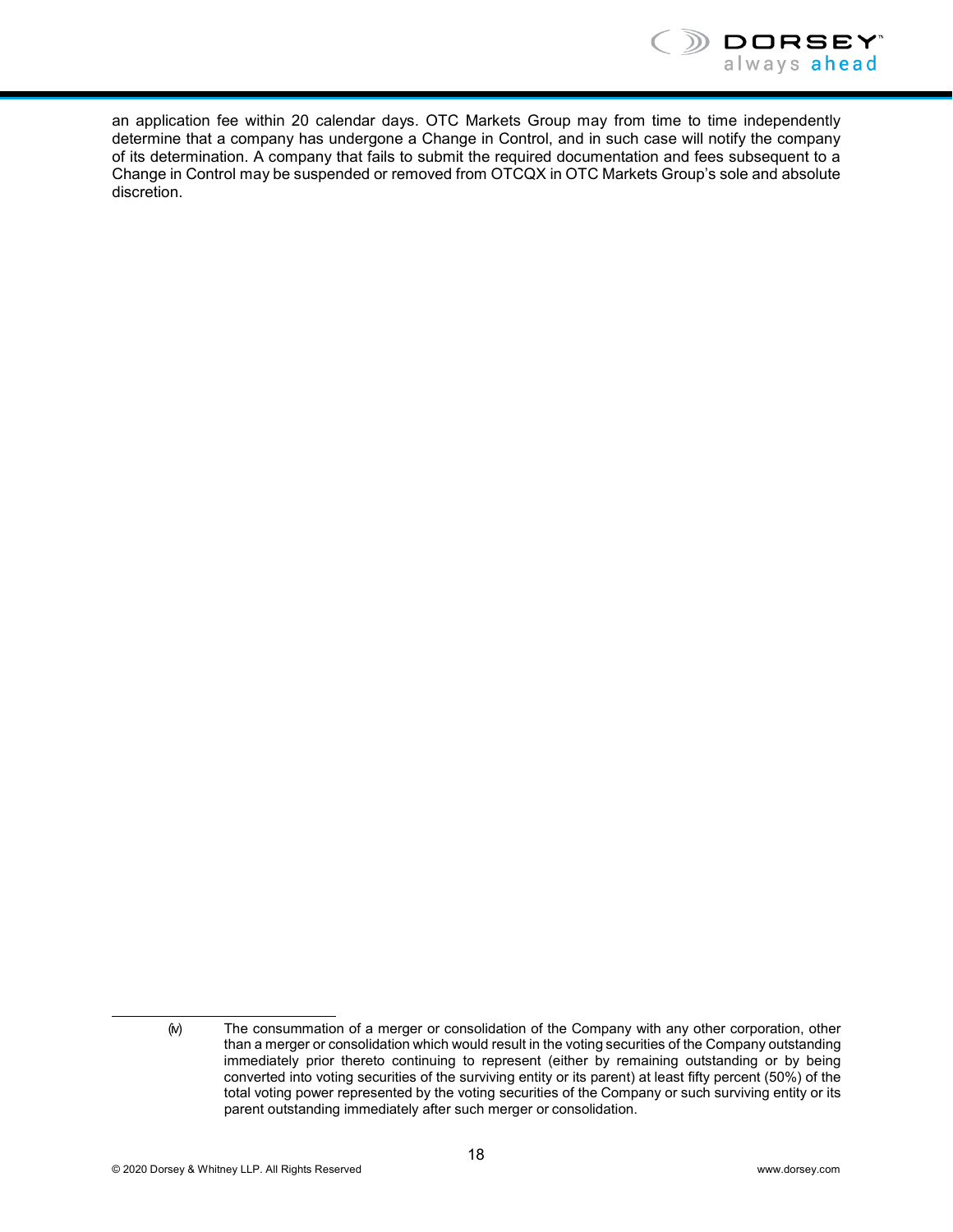

# **III. OTCQB INITIAL QUALIFICATION STANDARDS FOR INTERNATIONAL COMPANIES**

<span id="page-21-0"></span>To be eligible for the OTCQB market, a company must meet certain qualification criteria as specified in the OTCQB standards. There are no minimum financial standards for OTCQB other than a US\$0.01 minimum bid price. International issuers may qualify for OTCQB by satisfying the following requirements:<sup>31</sup>

# **A. OTCQB**

OTCQB is designed for early-stage and developing international companies. Entry onto OTCQB requires the following:

- **SEC Registration, Qualified Foreign Stock Exchange with Exemption, or Regulation A** – A company must satisfy one of the following three conditions: (i) the company must be an SEC Reporting Company and must be current in its obligations; (ii) the company must be an International Company listed on a Qualified Foreign Stock Exchange, such as the TSX, TSXV, NEO or CSE, be in good standing with the exchange it is listed on, and either (a) eligible for the Exchange Act Rule 12g3-2(b) exemption and current and fully compliant with the disclosure requirements of Exchange Act Rule 12g3-2(b), or (b) if the company is not eligible for Rule 12g3-2(b) because it either does not meet the definition of foreign private issuer or does not maintain its primary trading market in a foreign jurisdiction, the company must be both  $(x)$  otherwise current and fully compliant with the obligations of a company relying on the exemption from registration provided by Exchange Act Rule 12g3-2(b); and (y) not otherwise required to register under Section 12(g) of the Exchange Act; or (iii) be a Regulation A Reporting Company current in its SEC reporting obligations.
- **Audited Financial Statements**  A company must have audited annual financial statements prepared in accordance with U.S. GAAP or, for International Reporting Companies, IFRS or an IFRS equivalent, as applicable, containing an audit opinion that is not adverse, disclaimed, or qualified. Audits must be conducted by an auditor registered with the PCAOB. International Reporting Companies and Regulation A Reporting Companies are exempt from the PCAOB requirement. For Regulation A Reporting Companies, the exemption from PCAOB requirements covers initial eligibility only. Subsequent annual financial statements are required to have a PCAOB audit.
- **Price Quotation** Generally, a company must have proprietary priced quotations published by a Market Maker OTC Link with a closing bid price of at least US\$0.01 for each of the 30 calendar days immediately preceding the company's application for admission to OTCQB. For companies that do not have existing Market Maker quotes, it may be necessary to identify a Market Maker to file a Form 211 with FINRA to authorize the commencement of quotations. OTC Markets Group has discretion in granting exemption from the minimum bid price requirement after FINRA approval of a company's Form211.
- **Bankruptcy** A company must not be subject to any Bankruptcy or reorganization proceedings.
- **Good Standing** A company must be duly organized, validly existing and in good standing under the laws of each jurisdiction in which the company is organized or doesbusiness.

<span id="page-21-1"></span><sup>&</sup>lt;sup>31</sup> This Guide does not address the OTCQB listing requirements for certain U.S. companies, U.S. financial institutions and non-U.S. companies that are owned and controlled primarily by U.S. persons.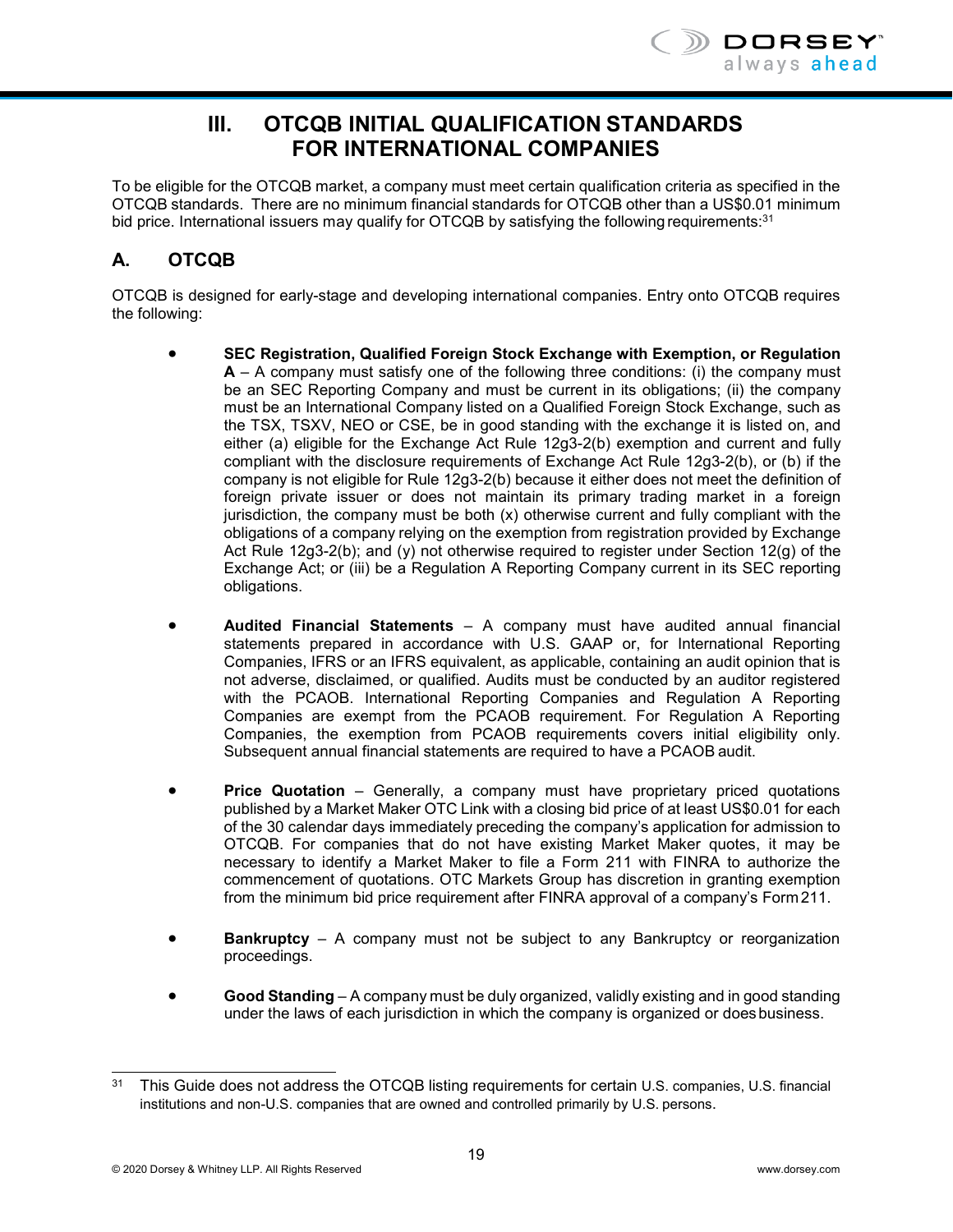

- **Transfer Agent**  A company incorporated in Canada or the U.S. must retain a transfer agent that participates in the Transfer Agent Verified Shares Program and authorize such agent to provide to OTC Markets Group, upon request, certain information related to the company's securities. A list of participating transfer agents in the Transfer Agent Verified Shares Program may be found at this [link.](https://www.otcmarkets.com/corporate-services/transfer-agent-verified-shares-program)
- **Fees** A company must pay a non-refundable application fee of US\$2,500 at the time the company submits its OTCQB application to OTC Markets Group and an annual fee of US\$12,000 for each twelve month period thereafter. The fees will be increasing to US\$5,000 and US\$14,000, respectively, effective January 1, 2021.
- **Letter of Introduction (if applicable)** International Reporting Companies who are not trading on OTCQX immediately prior to applying for trading on the OTCQB, must provide a Letter of Introduction from a pre-approved Sponsor to OTC Markets Group. Dorsey & Whitney LLP is a pre-approved Sponsor.
- **Shareholders**  A company must have at least 50 beneficial shareholders, each owning at least 100 shares.
- **Public Float**  A company must have a freely traded Public Float of at least 10% of the total shares issued and outstanding of the class of security to be traded on OTCQB. A company applying to OTCQB with a freely traded Public Float above 5% but below 10% of the total shares issued and outstanding, and a market value of Public Float of at least US\$2 million, or that has a separate class of securities traded on a national exchange, may apply in writing to OTC Markets Group for an exemption, which exemption may be granted by OTC Markets Group in its sole and absolute discretion.
- **Personal Information Forms and Background Check Authorization Forms** Personal Information Forms and Background Check Authorization Forms for each Executive Officer, Director, and beneficial owner of 5% or more of a class of a company's securities may be required to be submitted as part of the OTCQB application materials. The OTC Markets Group may exempt a company from the requirement to submit Personal Information Forms if the company is applying for admission to OTCQB immediately subsequent to delisting from a national securities exchange including the NYSE, NYSE American orNASDAQ.

#### **B. Initial Disclosure Requirements for OTCQB**

After a company's OTCQB application materials and application fees have been received by OTC Markets Group, the company will be granted access to the OTC Disclosure & News Service so it may post its initial disclosure in compliance with OTCQB requirements. Below are initial disclosure obligations that companies seeking to qualify for OTCQB must comply with:

• **Initial Financial Reporting** – International Reporting Companies must have posted, in English, through the OTC Disclosure & News Service, all information, with the exception of news releases, required to be made publicly available pursuant to Exchange Act Rule 12g3-2(b) for the preceding 24 months, or as long as it has been in existence (if less than 24 months). Audited annual financial statements must be prepared in accordance with U.S GAAP<sup>32</sup> or IFRS<sup>33</sup> and contain an audit opinion that is not adverse, disclaimed, or qualified. International companies that are SEC Reporting Companies must have filed

<span id="page-22-1"></span><span id="page-22-0"></span><sup>&</sup>lt;sup>32</sup> "**US GAAP**" means generally accepted accounting principles in the United States, consistently applied.<br><sup>33</sup> "IEPS" means International Einancial Peporting Standards, as issued by the International Accounting Standards

<sup>33</sup> "**IFRS**" means International Financial Reporting Standards, as issued by the International Accounting Standards Board.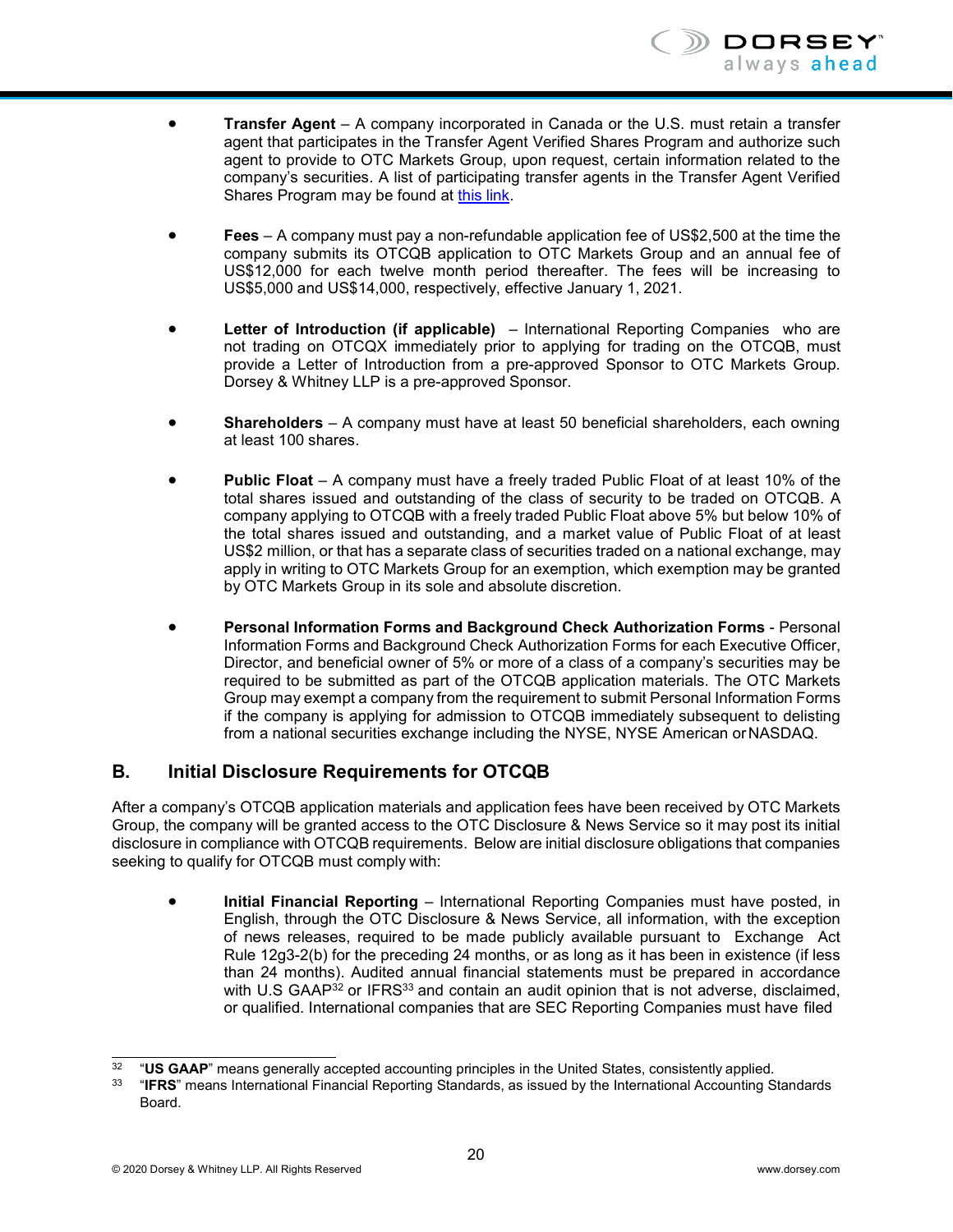all reports required to be filed on  $EDGAR<sup>34</sup>$ . A company that is a Regulation A Reporting Company must have filed all reports required to be filed on EDGAR and audited annual financial statements must be prepared in accordance with Regulation A.

- **Verified Company Profile** A company must login to [www.otciq.com](http://www.otciq.com/) and verify or update information needed to ensure the company's profile is current, and complete in order to maintain the "Verified Company Profile" designation publicly displayed o[n](http://www.otcmarkets.com/) [www.otcmarkets.com.](http://www.otcmarkets.com/)
- **OTCQB Certification** A company must file through the OTC Disclosure & News Service an OTCQB Certification signed by either the company's Chief Executive Officer (CEO) or the company's Chief Financial Officer (CFO), stating the following:
	- (a) The provision under which the company is registered with the SEC or the applicable exemption from SEC registration;
	- (b) That the company is current in its reporting obligations as of the most recent fiscal year end and any subsequent quarters and that such information has been filed either on EDGAR or the OTC Disclosure & News Service, as applicable;
	- (c) That the company Profile displayed on [www.otcmarkets.com](http://www.otcmarkets.com/) is current and complete as of the latest practicable date, and includes the total shares outstanding, authorized, and in the Public Float as of that date;
	- (d) The number of shares in the Public Float and the number of Beneficial Shareholders holding at least 100 shares as of the latest practicable date;
	- (e) That the company is duly organized, validly existing and in good standing under the laws of each state or jurisdiction in which the company is organized or does business.
	- (f) The law firm and attorney(s) that acted as the company's primary legal counsel in preparing its most recent annual report, including the firm and attorney name if outside counsel, or name and title of internal counsel. If no attorney assisted in putting together the disclosure, the company must identify the person or persons who prepared the disclosure and their relationship to the company;
	- (g) Names and addresses of any third parties engaged by the company, its officers, directors or controlling shareholders, during the period from the company's prior fiscal year end to the date of that OTCQB Certification, to provide investor relations services, public relations services, or other related services to the company including promotion of the company or its securities;
	- (h) List of all officers, directors and control persons (control persons are beneficial owners of more than five percent (5%) of any class of the company's equity securities), including name, address and percent of shares owned. If any of the beneficial shareholders are corporate entities, provide the name and address of the person(s) owning or controlling such corporate entities and the resident agents of the corporate entities; and

<span id="page-23-0"></span><sup>&</sup>lt;sup>34</sup> The SEC's Electronic Data Gathering, Analysis and Retrieval System.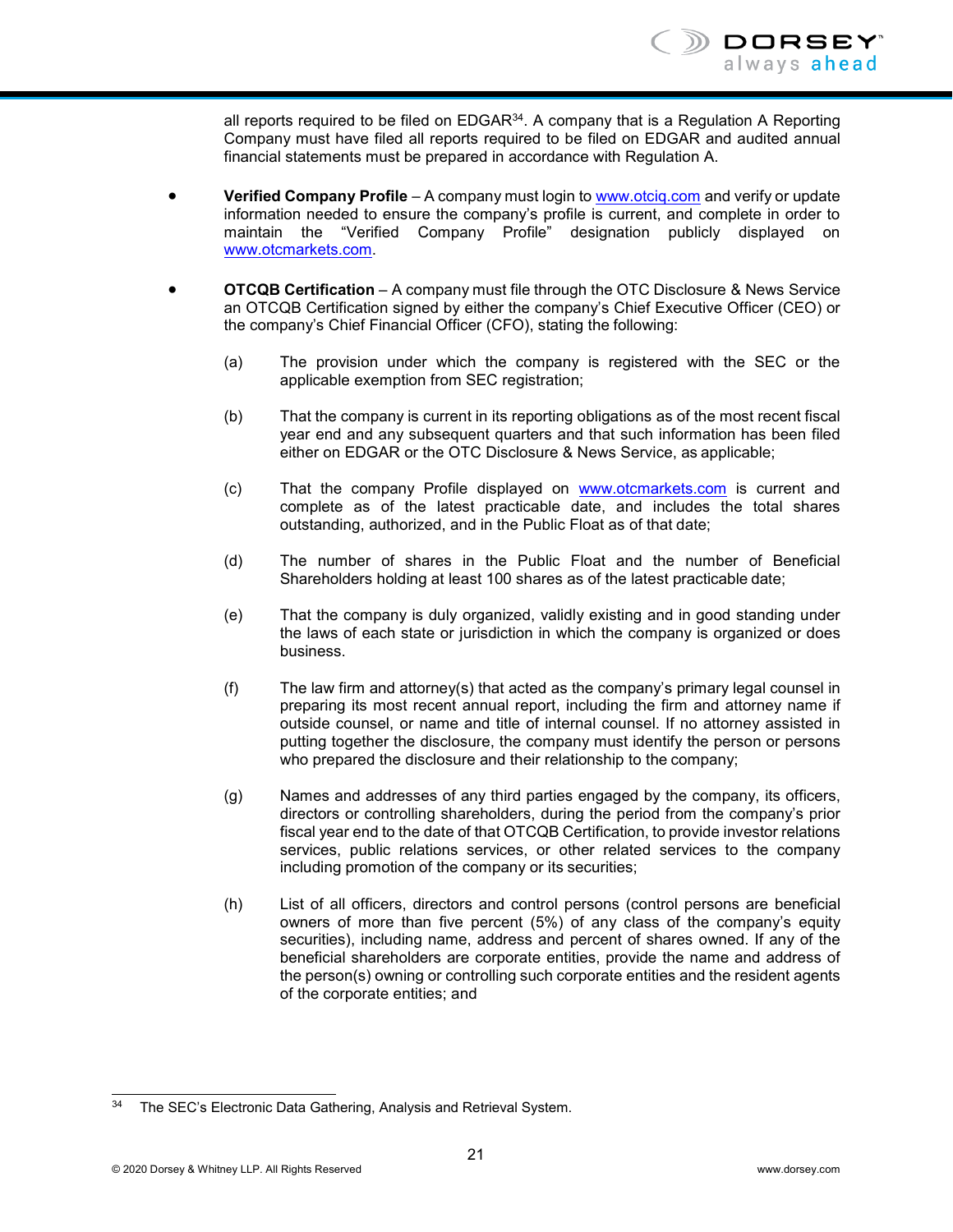

(i) List and describe and outstanding promissory notes,convertible notes, convertible debentures, or any other debt instruments that may be converted into a class of the company's equity securities.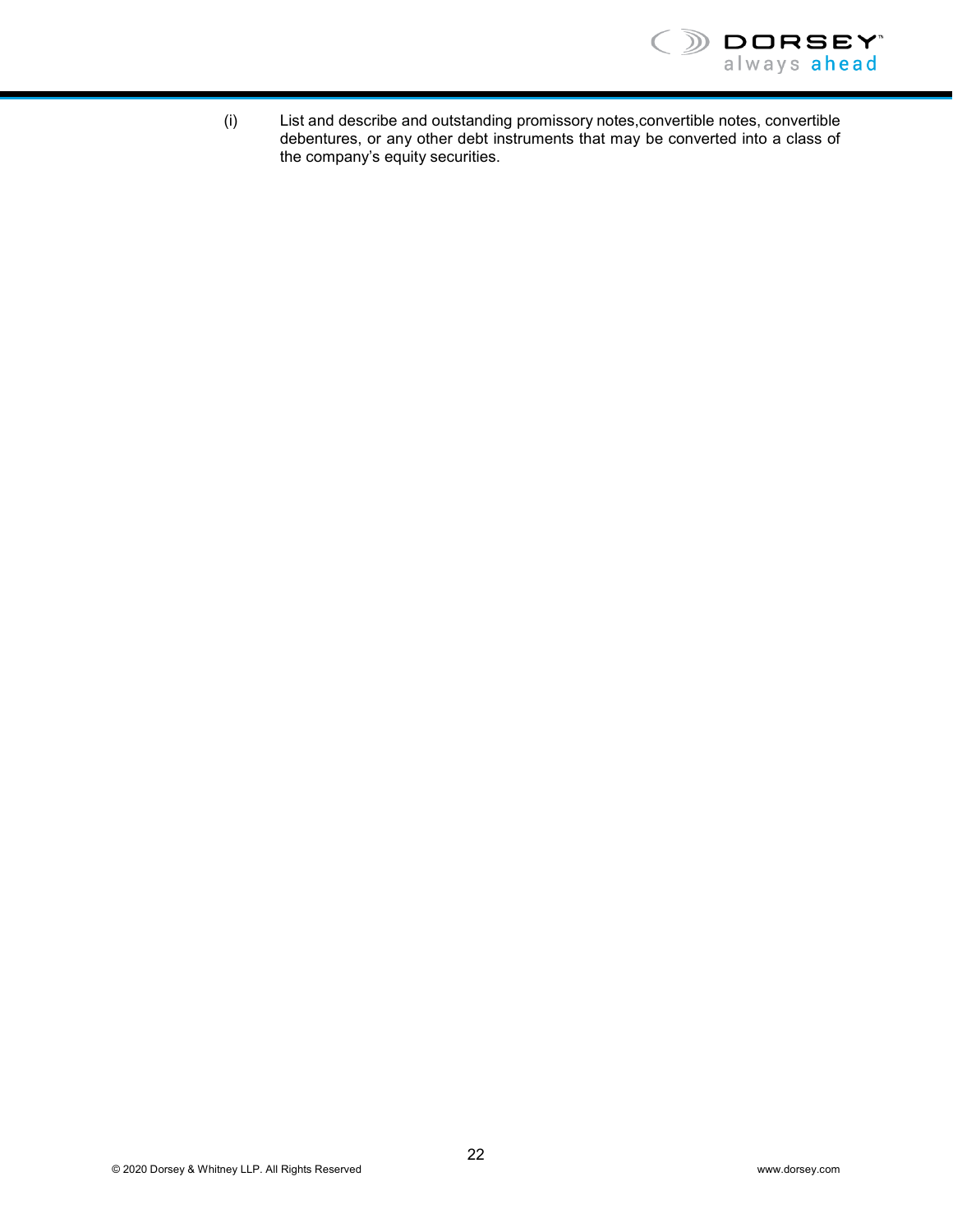

# **IV. OTCQB CONTINUING STANDARDS**

# <span id="page-25-0"></span>**A. Minimum Bid Price**

A company must have proprietary priced quotations published by a Market Maker in OTC Link with a minimum closing bid price of US\$0.01 per share on at least one of the prior 30 consecutive calendar days. Companies are granted a cure period of 90 calendar days for failure to maintain the minimum bid price. In the event that the minimum closing bid price for the company's common stock falls below US\$0.01 per share for 30 consecutive days, a grace period of 90 calendar days to regain compliance shall begin, during which the minimum closing bid price for the company's common stock must be US\$0.01 or greater for ten consecutive trading days. In the event that the company's closing bid price falls below US\$0.001 at any time for five consecutive trading days, the company will be immediately removed from OTCQB.

## **B. Transfer Agent**

A company incorporated in Canada or the U.S. must retain a transfer agent that participates in the Transfer Agent Verified Shares Program and authorize such agent to provide to OTC Markets Group, upon request, certain information related to the company's securities. A list of participating transfer agents in the Transfer Agent Verified Shares Program may be found at [this](https://www.otcmarkets.com/corporate-services/transfer-agent-verified-shares-program) link.

## **C. Compliance with Standards**

The company is responsible for compliance with the OTCQB standards and is solely responsible for the content of the information provided by the company.

#### **D. Compliance with Laws**

A company must comply with applicable U.S. federal securities laws, and the securities laws of its country of domicile, and shall cooperate with any U.S. federal or state securities regulator, any U.S. self-regulatory organization, and securities regulators or self-regulatory organizations in its country of domicile.

# **E. Payment of Fees**

A company must pay a non-refundable annual fee of US\$12,000 for each year in which its securities continue to be traded on OTCQB. The Annual Fee is due 30 days prior to the beginning of each new annual service period. Effective January 1, 2021, the annual fee for the OTCQB will increase to US\$14,000.

# **F. Responding to OTC Markets Group's Requests**

A company must respond to inquiries and requests from OTC Markets Group from time to time, including any requests by OTC Markets Group for the company to provide a further undertaking or fulfill a further condition.

# **G. Ongoing Disclosure Obligations**

All companies quoted on the OTCQB must promptly disclose the issuance of any promissory notes, convertible notes, convertible debentures, or any other debt instruments that may be converted into a class of the issuer's equity securities. Such disclosure should include copies of the securities purchase agreement(s) or similar agreement(s) setting forth the terms of such arrangement, any related promissory notes or similar evidence of indebtedness, and any irrevocable transfer agent instructions. Companies should make such disclosure either through the SEC's EDGAR system or the OTC Disclosure & News Service, as applicable.

An international company that is an SEC Reporting Company or a Regulation A Reporting Company must file all reports required to be filed on EDGAR. International Reporting Companies must file, in English,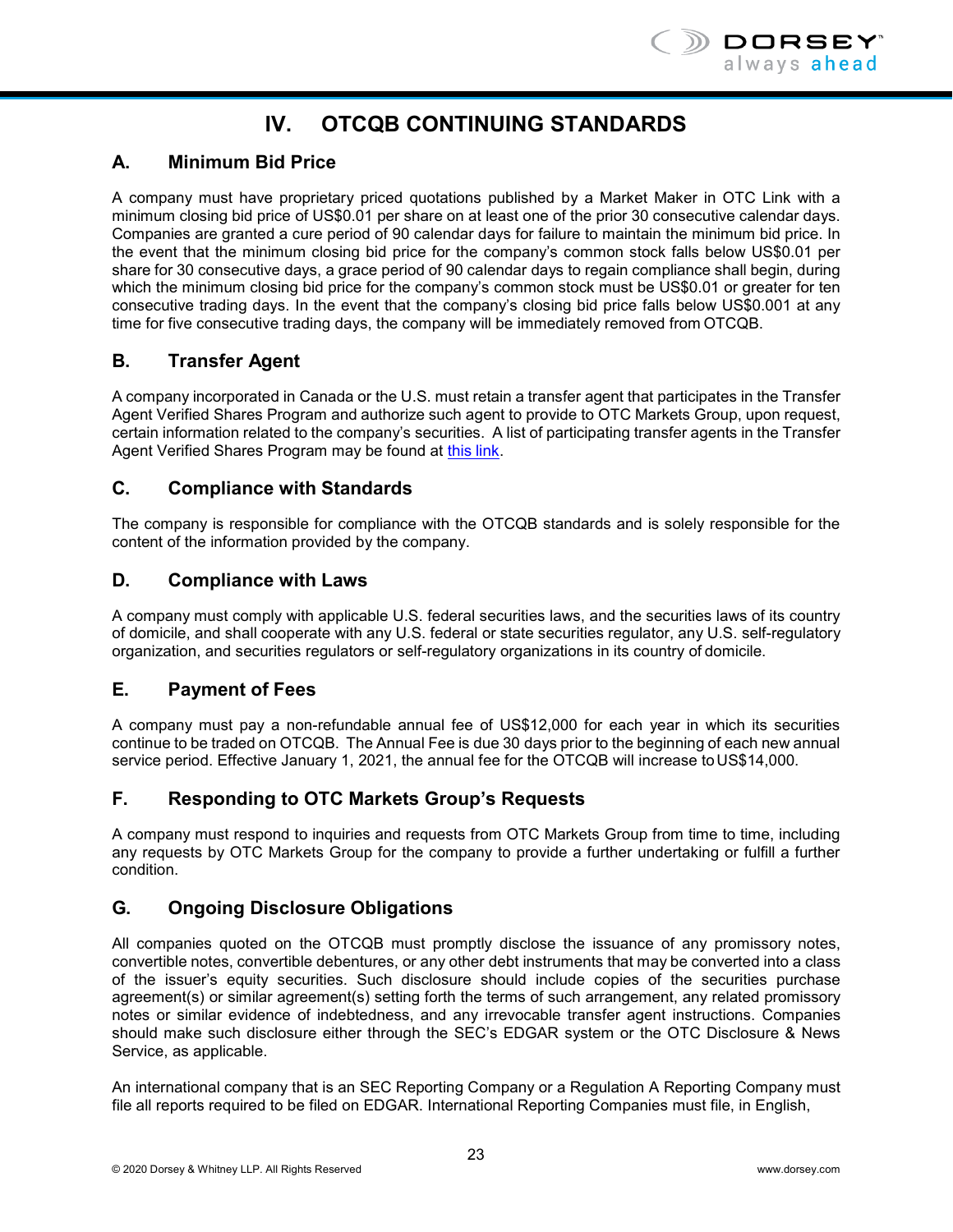through the OTC Disclosure & News Service, all information, required to be made publicly available pursuant to Exchange Act Rule 12g3-2(b).

Audited annual financial statements must be prepared in accordance with U.S. GAAP or, for International Reporting Companies, IFRS or an IFRS equivalent, as applicable, containing an audit opinion that is not adverse, disclaimed, or qualified. Audits must be conducted by an auditor registered with the PCAOB. International Reporting Companies are exempt from the PCAOB requirement.

SEC Reporting Companies and Regulation A Reporting Companies must file annual, semi-annual, quarterly and current reports, as applicable, on EDGAR in accordance with applicable SEC rules and regulations. International Reporting Companies that are required to post their disclosure through the OTC Disclosure & News Service must file annual and quarterly financial reports contemporaneously with submission to their Primary Regulator.

If a company that is not an SEC Reporting Company or a Regulation A Reporting Company fails to file, on a timely basis, any annual, semi annual, quarterly or interim report within the required timeframe, such company must file through the OTC Disclosure & News Service, no later than one business day after the due date for such report, a notice containing the following requirements:

- i. The notice must be entitled "Notification of Late Filing"; and
- ii. The notice must state the name of the company, the type of report (annual, quarterly or interim) that is or will be late, the reason why the report is or will be late, and the date that the company expects to file the report.

Companies delinquent in their filings are granted a cure period of 45 calendar days from the original due date.

A company is also required to comply with the following policies regarding the timely disclosure of material news and the handling of rumors.

# **H. Timely Disclosure of Material News Releases/Developments**

A company is expected to release quickly to the public any news or information which might reasonably be expected to materially affect the market for its securities.

#### **I. Rumors**

A company should act promptly to dispel unfounded rumors which result in unusual market activity or price variations.

#### **J. Maintain a Verified Company Profile**

At least once every six months, and immediately subsequent to a Change in Control, a company must login to [www.otciq.com](http://www.otciq.com/) and verify its Company Profile or update its Company Profile with the information needed to ensure the Company profile is current and complete in order to maintain the "Verified Company Profile" designation on [www.otcmarkets.com.](http://www.otcmarkets.com/)

# **K. Annual OTCQB Certification**

A company must file an annual OTCB Certification signed by either the CEO or CFO containing the same statements required in the initial "**OTCQB Certification**" (see Page 21). The annual OTCQB Certification must be filed through the OTC Disclosure & News Service no later than 45 calendar days after the company's Annual Report due date.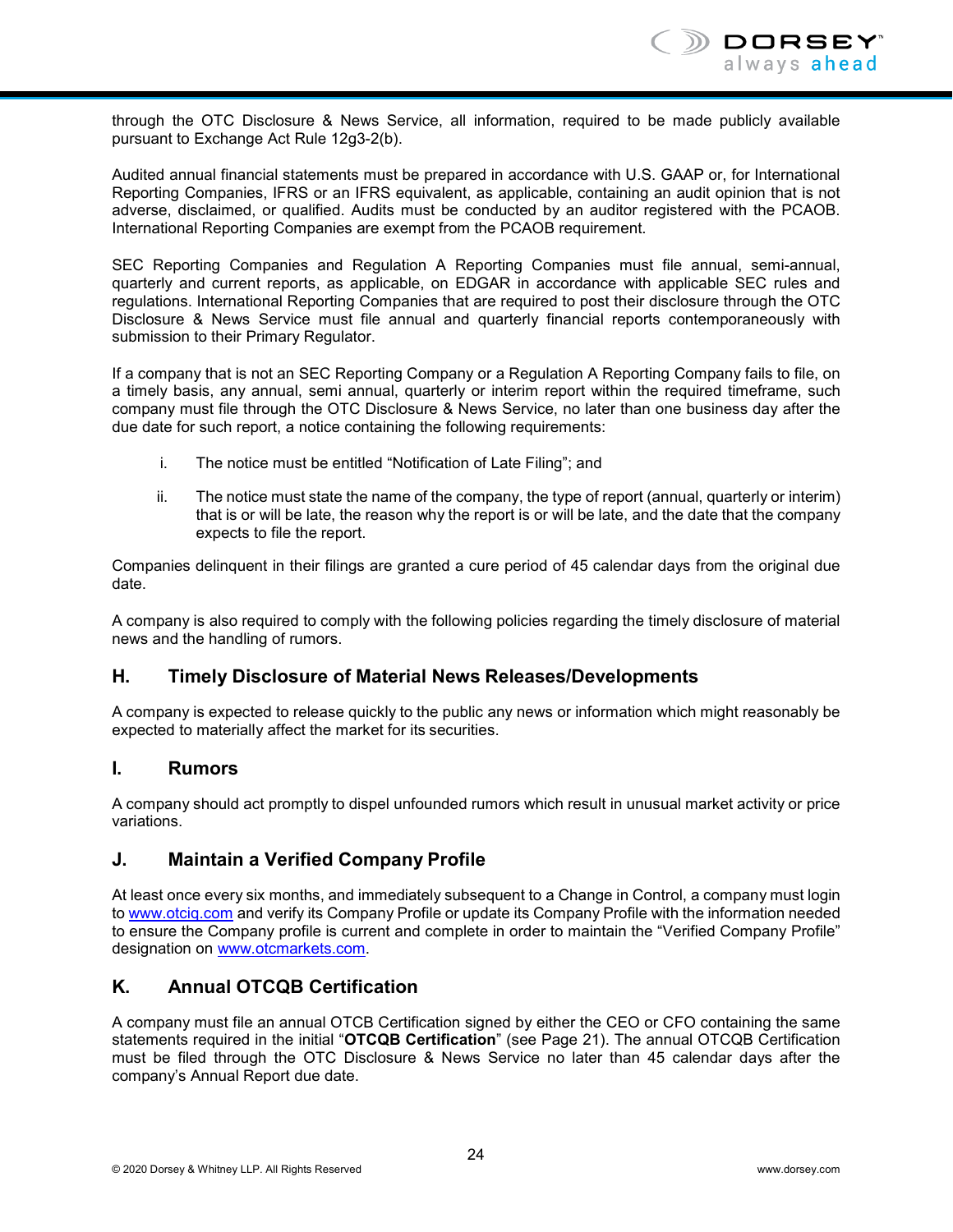# **L. Reverse Merger or Change of Control**

If a company undergoes a reverse merger transaction or other change of control, the company must file, through the OTC Disclosure & News Service, an interim OTCQB Certification signed by the CEO or CFO as of the effective date of the transaction, which includes the statements required in the initial "**OTCQB Certification**" (see Page 21). OTC Markets Group may require submission of a Personal Information Form for any executive officer, director, or beneficial owner of 5% or more of a class of the company's securities. OTC Markets Group may also determine, in its sole and absolute discretion, that a complete review must be completed, which requires the company to submit a new OTCQB Application and Agreement and a new OTCQB Application Fee.

In addition, if a company undergoes a Change in Control, the company must notify OTC Markets Group, submit a Change in Control notification as well as a new OTCQB Application and pay an application fee within 20 calendar days. OTC Markets Group may from time to time independently determine that a company has undergone a Change in Control, and in such case will notify the company of its determination. A company that fails to submit the required documentation and fees subsequent to a Change in Control may be suspended or removed from OTCQB in OTC Markets Group's sole and absolute discretion.

# **M. Stock Promotion**

If the OTC Markets Group determines, in its discretion, that a company's OTCQB securities have become the subject of promotional activities (irrespective of whether the company was involved directly or indirectly with the promotional activity) that have the effect of encouraging trading, OTC Markets Group may require the company to provide additional public information regarding shareholdings of officers, directors and control persons, confirmation of shares outstanding, and any issuance of shares in the previous two years. The company must file such information through the OTC Disclosure & News Service. OTC Markets Group may also require submission of a Personal Information Form for any executive officer, director, or beneficial owner of 5% or more of a class of the company's securities. In addition, the OTC Markets Group may display a flag, shaped like a megaphone, on the promoted company's quote page on otcmarkets.com, with such flag to remain on a company's profile for a 15-day period following the last promotional activity. This easily identifiable designation is meant to alert investors, regulators, and market participants to the presence of promotional activity. OTC Markets Group encourages all its listed companies to educate themselves on the manipulative practices stock promoters use and has published a policy on stock promotion, issued best practices guidelines for issuers and launched a compliance statistics page on its website. A company may even be removed from OTCQB if it is the subject of a misleading and manipulative stock promotion that has, in OTC Markets Group's sole determination, a potentially negative impact on the integrity of the market.

# **N. Incorporation Status**

A company must continue to be duly organized, validly existing and in good standing under the laws of each jurisdiction in which the company is organized or does business.

# **O. Shareholders**

A company must continue to have at least 50 beneficial shareholders, each owning at least 100 shares.

# **P. Public Float**

A company must continue to have a freely traded Public Float of at least 10% of the total shares issued and outstanding of the class of security to be traded on OTCQB. Alternatively, a company with a freely traded Public Float above 5% but below 10% of the total shares issued and outstanding, and a market value of Public Float of at least US\$2 million, or that has a separate class of securities traded on a national exchange, may apply in writing to OTC Markets Group for an exemption, which exemption may be granted by OTC Markets Group in its sole and absolute discretion.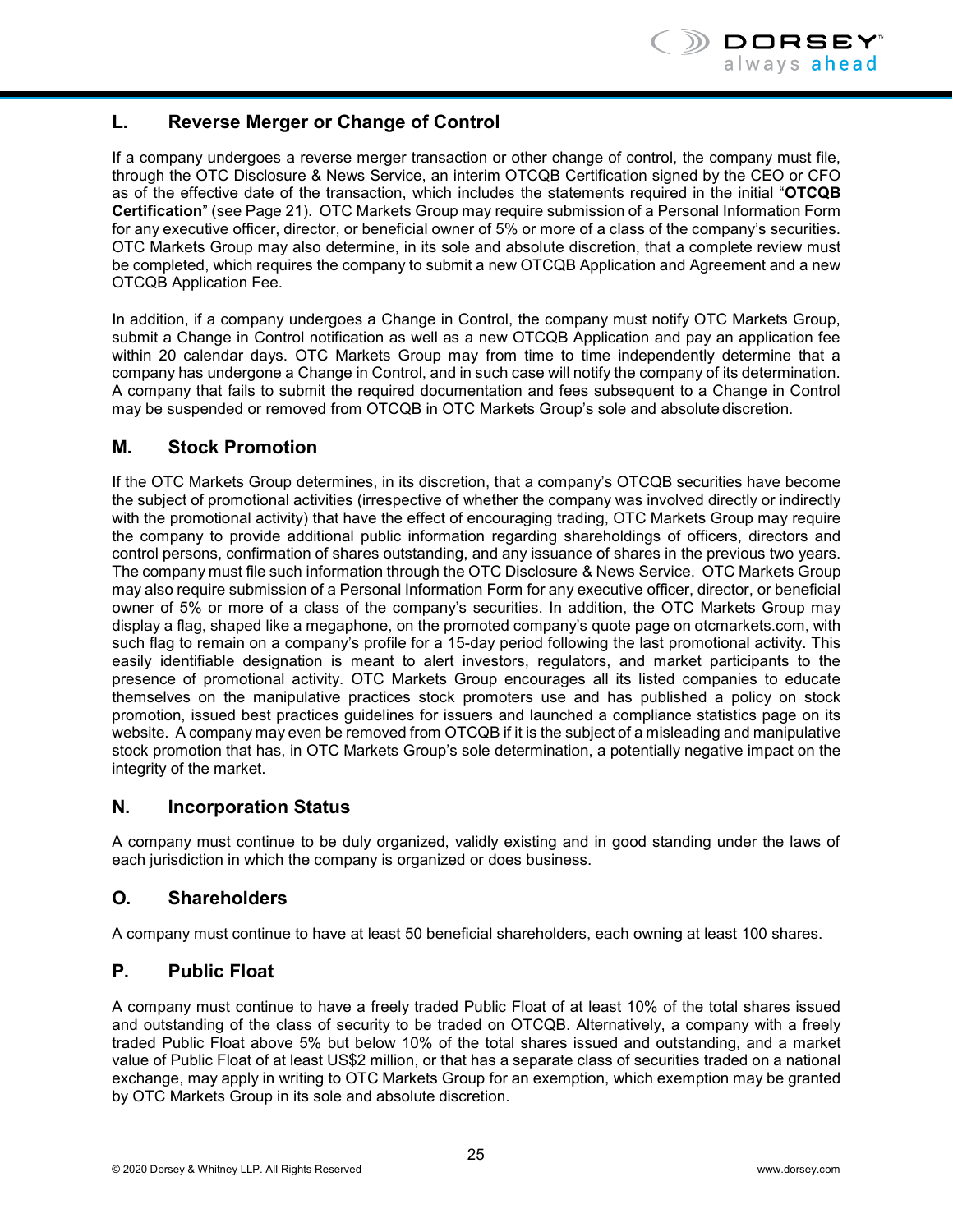

# **Q. Bankruptcy**

A company must not be subject to any Bankruptcy or reorganization proceedings.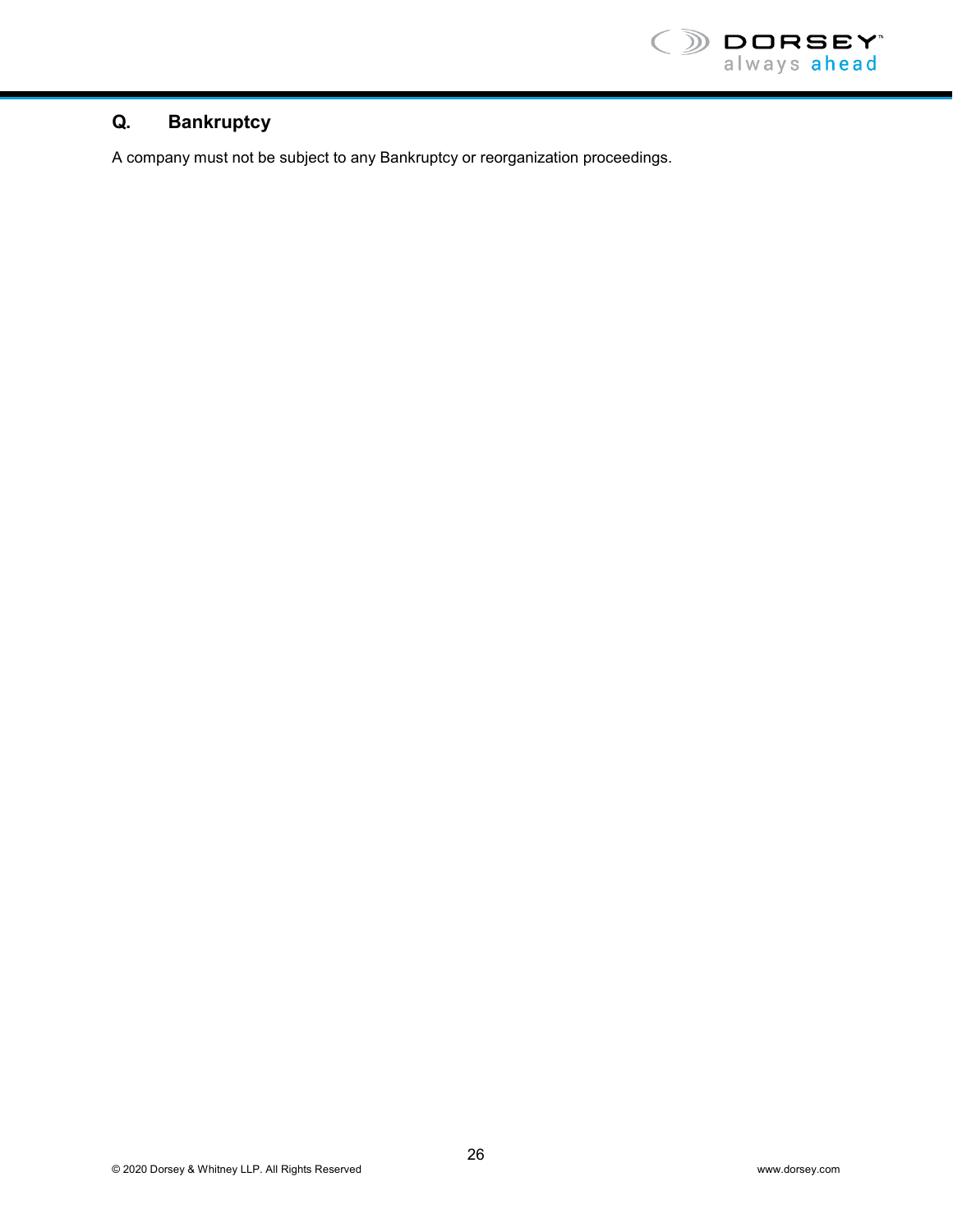

# **V. UNITED STATES SECURITIES LAW COMPLIANCE**

<span id="page-29-0"></span>The U.S. securities markets and their participants are regulated by a complicated securities law regime, and administered and enforced by governmental agencies, such as the SEC, U.S. Department of Justice and state securities law commissions; self-regulatory organizations, such as the Financial Industry Regulatory Authority, Inc.; and the stock exchanges. Generally, all offers and sales of securities in the United States must be registered under the Securities Act and applicable state securities laws or exempt from such registration requirements, and all companies that are public in the United States are generally required to be registered and file periodic reports with the SEC unless they qualify for an exemption from such registration and reporting requirements.

Registration under the Exchange Act is required for:

- any class of securities where a company has a nexus to the United States, has at least US\$10 million in assets and has had within 120 days after its fiscal year end either (i) 2,000 holders of record (worldwide) or (ii) 500 holders of record<sup>35</sup> (world-wide) that are not "accredited investors", as defined in Rule 501(a) of the Securities Act;<sup>36</sup>
- any class of securities which is listed on a U.S. stock exchange; $37$

Most foreign issuers that join OTCQX or OTCQB without SEC registration qualify as Foreign Private Issuers and for the exemption available under Rule 12g3-2(b).

## **A. Determination of Foreign Private Issuer Status**

The U.S. securities laws provide certain accommodations and relief for foreign companies that qualify as a Foreign Private Issuer. For a company to qualify as a *Foreign Private Issuer*, it must be incorporated outside the United States and either:

• as of its most recently completed second fiscal quarter, a majority of its voting securities was beneficially held by persons resident outside the United States; or

<span id="page-29-1"></span><sup>35</sup> While the person listed on the issuer's registered shareholder list will normally be considered the "**holder of record**" of the securities, commercial depositaries such as CDS and Cede & Co. are not considered to be the holders of record of securities they hold for the account of third parties. Instead, each broker or other person shown on the CDS or Cede & Co. participant list, for whose account they hold securities, is considered a separate holder of record.

<span id="page-29-2"></span><sup>36</sup>**Accredited Investor** - Defined in Rule 501(a) of Regulation D and includes: (a) banks, savings and loan associations, registered brokers and dealers, insurance companies, registered investment companies, state employee benefit plans with assets that total over US\$5,000,000, other employee benefit plans that satisfy certain conditions; (b) private business development companies as defined in the Investment Advisors Act of 1940; (c) corporations, partnerships, tax-exempt organizations as described in section 501(c)(3) of the Internal Revenue Code, and certain business trusts, with total assets in excess of US\$5,000,000, provided they are not formed for the specific purpose of acquiring the securities offered; (d) officers, executive directors, and general partners of the issuer; (e) wealthy individuals whose individual net worth, or joint net worth with that person's spouse, at the time of his purchase exceeds US\$1,000,000 (excluding the individual's primary residence and indebtedness that is secured by the person's primary residence, provided that indebtedness in excess of the estimated fair market value of the primary residence shall be included as a liability); (f) individuals with individual income in excess of US\$200,000 in each of the two most recent years or joint income with such person's spouse, in excess of US\$300,000 in each of those years and has a reasonable expectation of reaching the same income level in the current year; and (g) any entity in which all of the equity owners are accredited investors.

<span id="page-29-3"></span><sup>37</sup> Specifically, NYSE, NYSE American, or NASDAQ.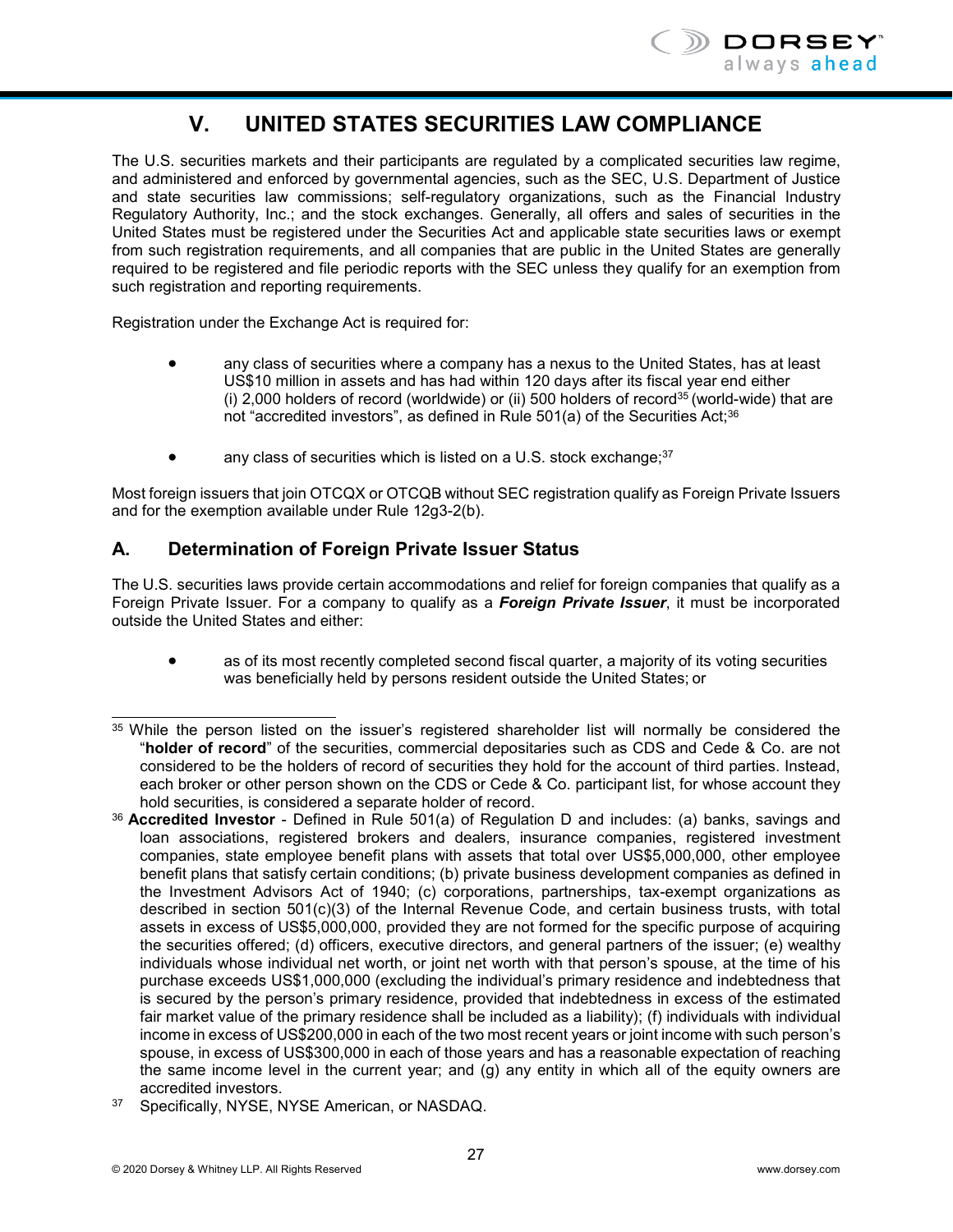

- none of the following exist (each, a "**Significant U.S. Business Nexus**"):
	- o the business is principally administered in the United States,
	- o a majority of the issuer's assets are in the United States, or
	- o a majority of the directors or executive officers are United States citizens or residents.

Consequently, even foreign incorporated companies may not qualify as a Foreign Private Issuer if a majority of its voting stock is beneficially held in the U.S. and the company has a Significant U.S. Business Nexus, as determined above. Companies that do not qualify as Foreign Private Issuers are treated as "*U.S. Domestic Issuers*" by the SEC and are required to comply with all rules and regulations applicable to U.S. companies.

The U.S. securities laws and rules of the SEC provide several accommodations to Foreign Private Issuers, including:

- Ability to issue unrestricted "free trading" securities in offshore transactions outside the United States without SEC registration under Regulation S under the Securities Act ("*Regulation S*"), if no substantial U.S. market interest exists in the company's securitie[s38;](#page-30-0)
- Exemption from reporting obligations under the Exchange Act in accordance with Rule 12g3-2(b) and requirements of Sarbanes-Oxley;
- Simplified resale of "restricted securities" by U.S. investors through the facilities of the TSX, TSXV, NEO and CSE under Regulation S;
- Availability of special forms for SEC registration and reporting;
- Qualified Canadian corporations may use the Multi-Jurisdictional Disclosure System (MJDS), which simplifies public offerings of securities into the United States; and
- Foreign Private Issuers reporting with the SEC can report on a simplified basis and are exempt from the United States 14A proxy rules, certain tender offer rules and Section 16 insider trading and reporting requirements.

A Foreign Private Issuer that has a Significant U.S. Business Nexus should monitor its U.S. securities ownership percentage on a regular basis to ensure it becomes aware of any risk of loss of its status as a Foreign Private Issuer.

<span id="page-30-0"></span><sup>38</sup> For a class of equity securities, if the Primary Trading Market for the securities is outside the United States, no substantial U.S. market interest will exist unless 20% or more of all trading in such class of securities took place in, on or through the facilities of securities exchanges and inter-dealer quotation systems in the United States and less than 55 percent of such trading took place in, on or through the facilities of securities markets of a single foreign country in the shorter of the issuer's prior fiscal year or the period since the issuer's incorporation. Certain additional restrictions apply under Regulation S to offers and sales of securities that are part of a class for which there is a substantial U.S. market interest.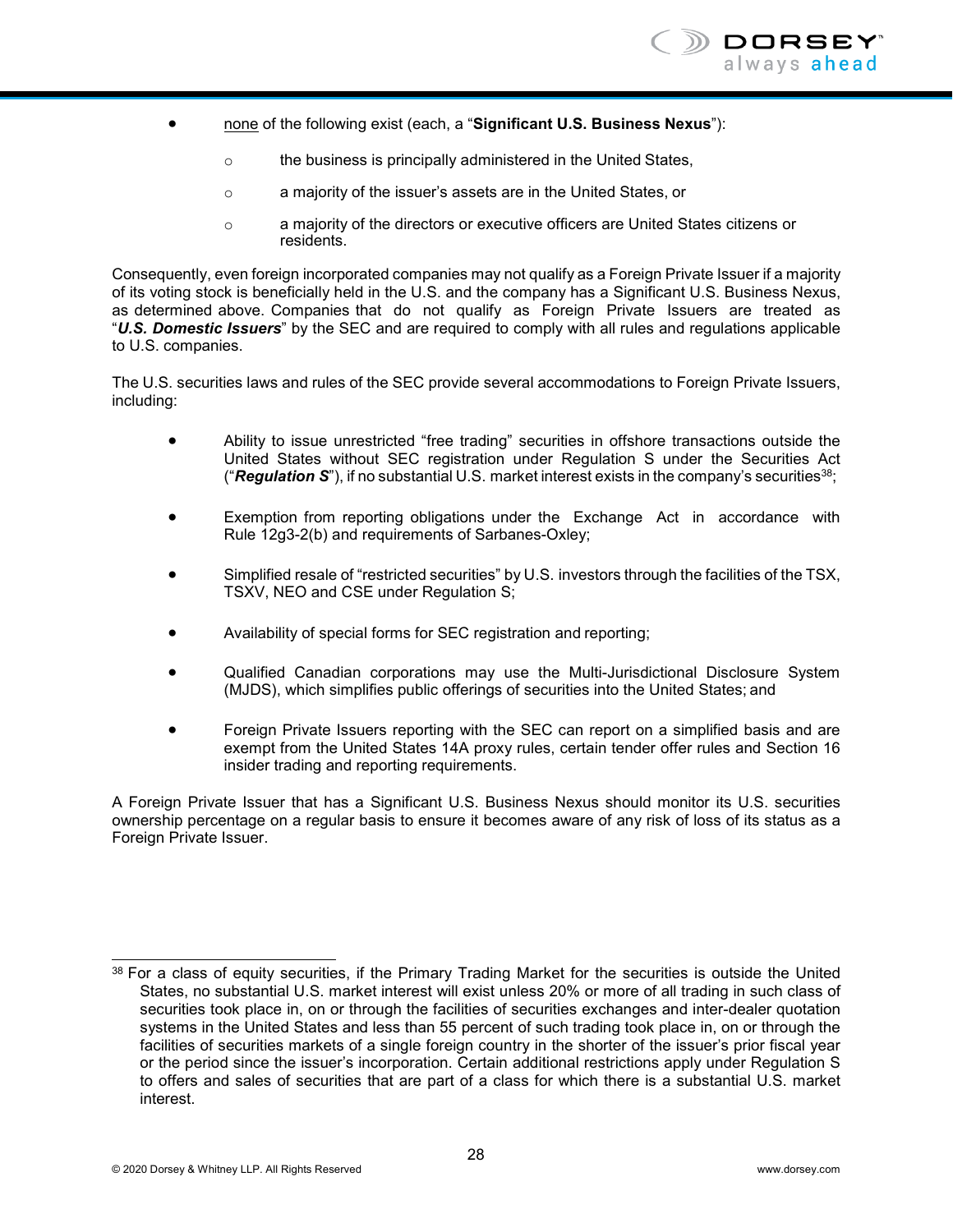# **B. Overview of Rule 12g3-2(b) Exemption**

Rule 12g3-2(b) provides an exemption from the registration requirements of Section 12(g) of the Exchange Act. A Foreign Private Issuer may claim the Rule 12g3-2(b) exemption without having to submit a written application to the SEC, as long as the issuer:

- currently maintains a listing of the subject class of securities on one or more exchanges in its Primary Trading Market, which is defined to mean that:
	- $\circ$  at least 55 percent of the trading in the subject class of securities on a worldwide basis took place in, on or through the facilities of a securities market or markets in a single foreign jurisdiction or in no more than two foreign jurisdictions during the issuer's most recently completed fiscal year; and
	- o if a Foreign Private Issuer aggregates the trading of its subject class of securities in two foreign jurisdictions, the trading for the issuer's securities in at least one of the two foreign jurisdictions is greater than trading in the United States for the same class of the issuer's securities;
- is not required to file reports under Section  $13(a)$  or  $15(d)$  of the Exchange Act; and
- has published English-language versions of certain Non-U.S. Disclosure Information (defined below) from the first day of its most recently completed fiscal year, on its website or through an electronic information delivery system generally available to the public in its primary trading market (unless claiming the exemption upon or following Exchange Act deregistration). "*Non-U.S. Disclosure Information*" is information that the issuer:
	- o made public or was required to make public pursuant to the laws of the country of its incorporation, organization or domicile;
	- $\circ$  filed or was required to file with the principal stock exchange in its primary trading market on which its securities are traded and which has been made public bythat exchange; or
	- o distributed or was required to distribute to its security holders.

# **C. Maintaining the Rule 12g3-2(b) Exemption**

To maintain the Rule 12g3-2(b) exemption, an issuer must continue to publish electronically, on its website or through an electronic delivery system in its primary trading market, English-language versions of the Non-U.S. Disclosure Information. An issuer need only publish Non-U.S. Disclosure Information that is material to an investment decision such as:

- results of operations or financial condition;
- changes in business;
- acquisitions or dispositions of assets;
- the issuance, redemption or acquisition of securities;
- changes in management or control;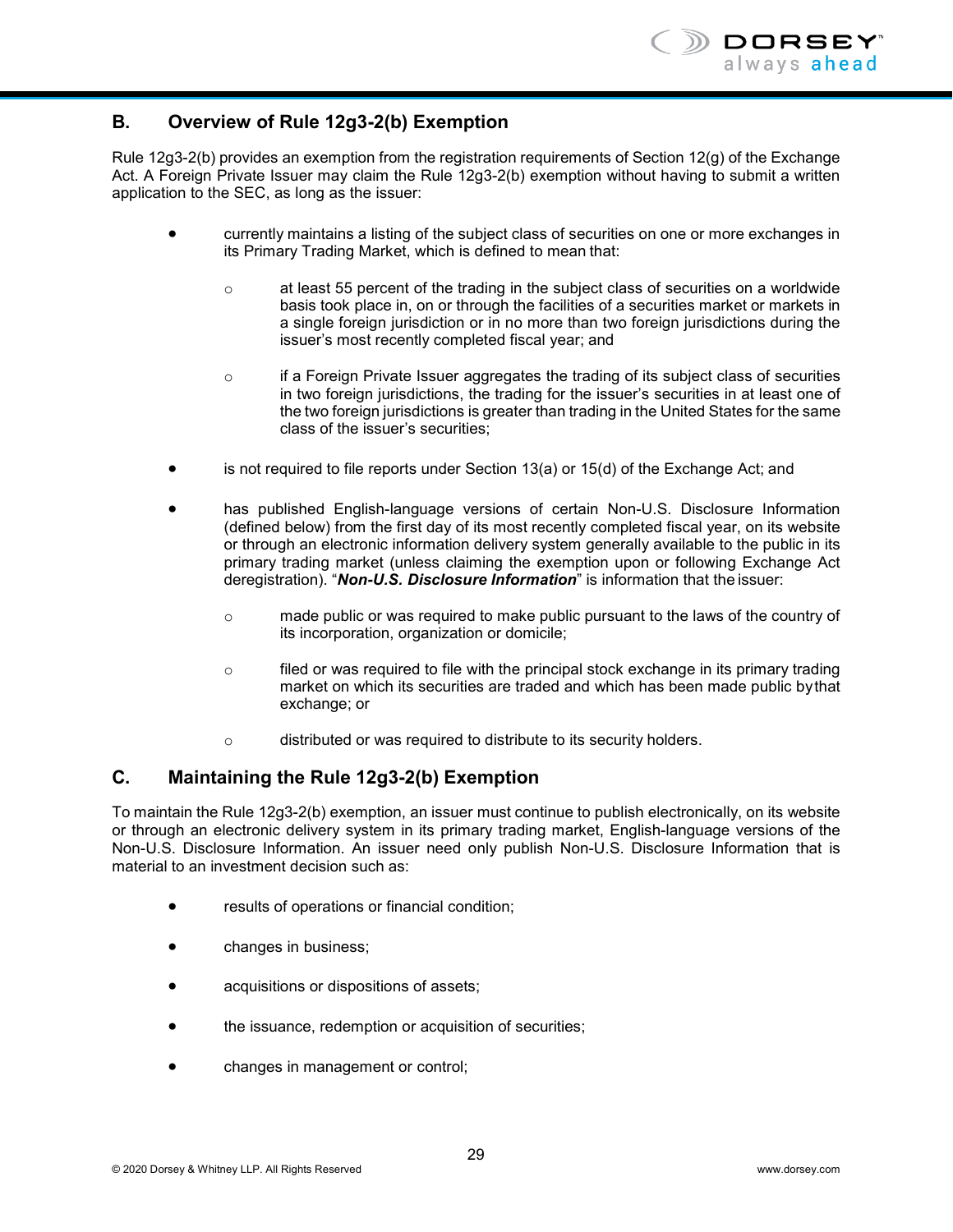- the granting of options or the payment of other remuneration to directors or officers; and
- transactions with directors, officers or principal security holders.

An issuer must also continue to satisfy the other Rule 12g3-2(b) requirements, including that its securities be listed on a non-U.S. stock exchange and that its Primary Trading Market be outside the United States. In our experience, most Canadian companies whose shares are listed on a stock exchange in Canada and quoted on the OTCQX or OTCQB in the United States continue to satisfy the requirement that the Primary Trading Market be outside the United States; however, issuers that are listed on the OTCQX or OTCQB should monitor their trading volume in each country on an ongoing basis to identify any risk of loss of the Rule 12g3-2(b) exemption.

#### **D. Deregistration and Availability of Rule 12g3-2(b) Exemption**

For issuers that already have a class of equity securities registered under Section 12(g) of the Exchange Act, it is possible, if the issuer meets certain criteria, to suspend and eventually terminate the issuers reporting obligations under the Exchange Act and deregister such securities under the Exchange Act by filing a Form 15 or Form 15F. If upon the effectiveness of deregistration a Foreign Private Issuer meets the requirements for a Rule 12g3-2(b) exemption, the issuer may then join OTCQX or OTCQB. In this way, an issuer that wishes to continue to access U.S. markets, but does not wish to continue the burden of SEC reporting, may cease such reporting obligations, deregister its class of securities and still join OTCQX or OTCQB.

#### **E. Compliance with Exchange Act Rule 10b-17 and FINRA Rule 6490**

Pursuant to Exchange Act Rule 10b-17, it shall constitute a "manipulative or deceptive device or contrivance" for any issuer of a class of securities publicly traded otherwise than on a U.S. national securities exchange (such as NYSE, NYSE American or NASDAQ) to fail to give notice to FINRA (the Financial Industry Regulatory Authority, Inc.) of any dividend or distribution (subject to certain exceptions), any stock split or reverse split, or any rights or other subscription offering, at least 10 days prior to the record date involved or, in the case of a rights subscription or other offering if such 10 days advance notice is not practical, on or before the record date and the effective date of any registration statement to which the offering relates. Such notice must include the title of the security, the date of declaration, the date of record, the date of payment, distribution or delivery, as applicable, and certain other information in the case of a dividend or distribution.

Rule 6490 went into effect September 27, 2010. FINRA Rule 6490 requires all OTC companies to notify FINRA of corporate actions (including notices under Exchange Act Rule 10b-17 for dividends, stock splits, rights and subscription offerings and other corporate actions such as name changes, symbol changes, mergers, and bankruptcy filings) at least 10 days before the record date. FINRA Rule 6490 also enacts fees of US\$200 for processing timely filed corporate actions. Late notification can result in penalty fees ranging from US\$1,000 to US\$5,000. This rule also allows for voluntary symbol request changes, previously unavailable to OTC issuers.

We have been advised that FINRA does not require issuers whose principal stock exchange listing is the Toronto Stock Exchange or the TSX Venture Exchange to comply with FINRA Rule 6490; however, an issuer must still comply with Exchange Act Rule 10b-17, if applicable.

FINRA has enacted an electronic notification system. Instructions to use the system can be found at the following link:

[http://www.finra.org/industry/upc/issuer-company-related-action-notification-form-and-adr-company](http://www.finra.org/industry/upc/issuer-company-related-action-notification-form-and-adr-company-related-action)[related-action](http://www.finra.org/industry/upc/issuer-company-related-action-notification-form-and-adr-company-related-action)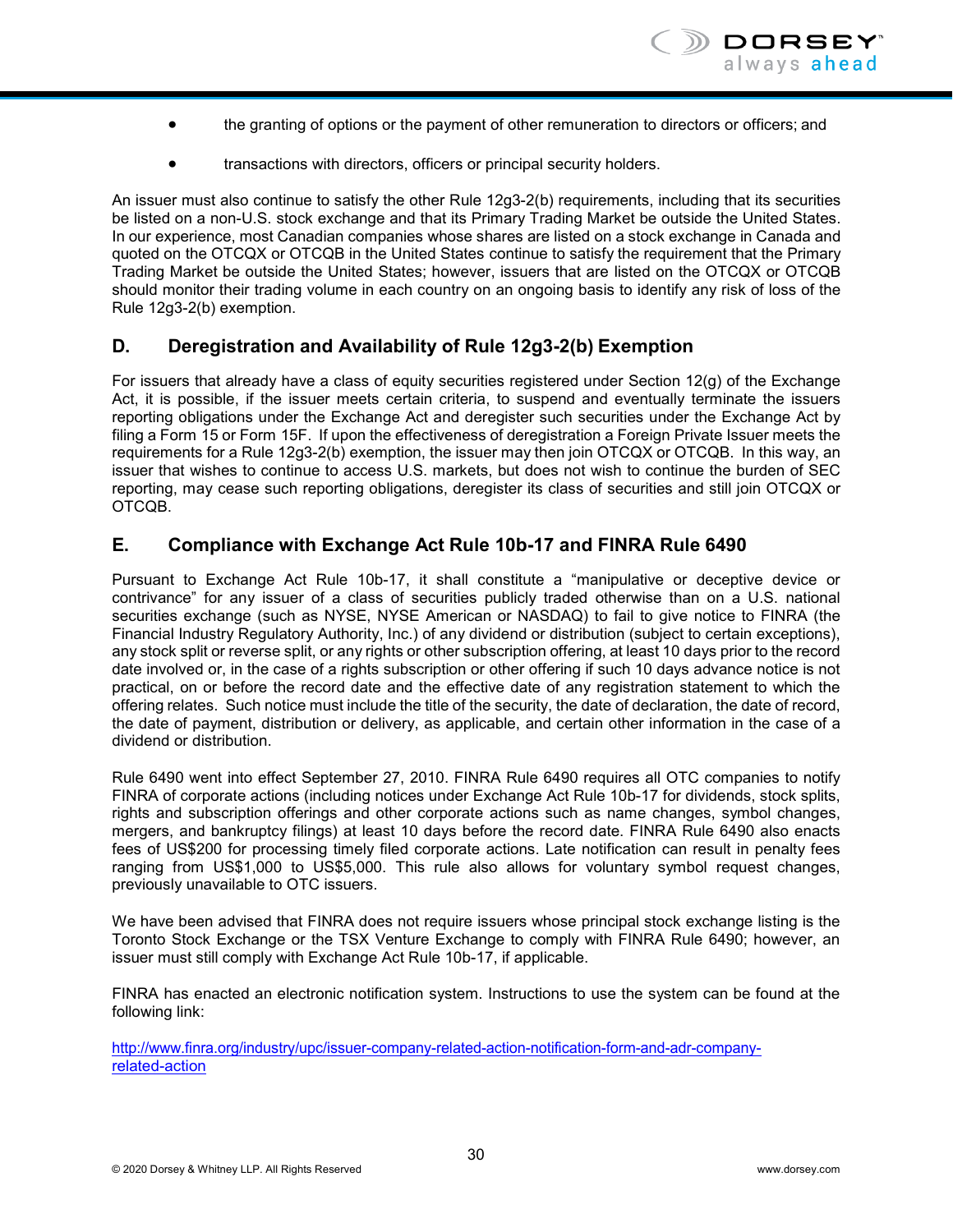

# **VI. CAPITAL RAISING IN THE UNITED STATES**

<span id="page-33-0"></span>The Securities Act requires that all offers and sales of securities be registered with the SEC or exempt from such registration requirements. A company can generally raise capital without filing a registration statement with the SEC by complying with exemptions from the registration requirements under the Securities Act. Although a public offering in the United States requires a filing of a registration statement with the SEC, most offers and sales of securities in the United States are made pursuant to exemptions or safe harbors from the registration requirements of the Securities Act.

# **A. Exempt Offers and Sales**

The primary exemptions from registration under the Securities Act available to a Foreign Private Issuer in connection with the offer and sale of securities are as follows:

- **Regulation S:** A Foreign Private Issuer can rely upon exemptions from the registration requirements of the Securities Act and issue securities in offshore transactions outside the U.S. in reliance upon Regulation S. If there is no Substantial U.S. Market Interest<sup>39</sup> in the class of securities, the securities issued in accordance with Regulation S are unrestricted "free trading" securities and bear no restrictive U.S. legend.
- **Rule 144A Offerings**: Securities that are not listed on a U.S. stock exchange may be offered and sold in the United States to qualified institutional buyers<sup>40</sup> are exempt under Rule 144A of the Securities Act. The securities issued pursuant to Rule 144A are deemed "restricted securities."
- **Rule 506 Regulation D Offerings**: Offers and sales of securities in the United States in compliance with Rule 506 of Regulation D are exempt from the registration requirements under the Securities Act. Most offers and sales of securities are made exclusively to "accredited investors.["41](#page-33-3) Up to 35 non-accredited investors may participate in an offering
- <span id="page-33-1"></span><sup>39</sup>**Substantial U.S. Market Interest** – As defined in Rule 902(j) of Regulation S. With respect to a class of an issuer's equity securities, it means: (i) The securities exchanges and inter-dealer quotation systems in the United States in the aggregate constituted the single largest market for such class of securities in the shorter of the issuer's prior fiscal year or the period since the issuer's incorporation; or (ii) 20 percent or more of all trading in such class of securities took place in, on or through the facilities of securities exchanges and inter-dealer quotation systems in the United States and less than 55 percent of such trading took place in, on or through the facilities of securities markets of a single foreign country in the shorter of the issuer's prior fiscal year or the period since the issuer's incorporation. With respect to a class of an issuer's debt securities, it means: (i) Its debt securities, in the aggregate, are held of record by 300 or more U.S. persons; (ii) \$1 billion or more of: The principal amount outstanding of its debt securities, the greater of liquidation preference or par value of its securities described in Rule 902(a)(1) of Regulation S, and the principal amount or principal balance of its securities described in Rule 902(a)(2) of Regulation S in the aggregate, is held of record by U.S. persons; and (iii) 20 percent or more of: The principal amount outstanding of its debt securities, the greater of liquidation preference or par value of its securities described in Rule 902(a)(1) of Regulation S, and the principal amount or principal balance of its securities described in Rule 902(a)(2), in the aggregate, is held of record by U.S. persons. Because additional restrictions apply under Regulation S to offers and sales of a security with a Substantial U.S. Market interest, a company with securities quoted on the OTCQX or OTCQB should monitor its trading volume in each country on an ongoing basis.
- <span id="page-33-2"></span><sup>40</sup>**Qualified Institutional Buyers (QIB)** – Generally, institutions holding at least US\$100 million in securities and registered broker-dealers holding at least US\$10 million in securities.
- <span id="page-33-3"></span><sup>41</sup>**Accredited Investor** - Defined in Rule 501(a) of Regulation D and includes: (a) banks, savings and loan associations, registered brokers and dealers, insurance companies, registered investment companies, state employee benefit plans with assets that total over US\$5,000,000, other employee benefit plans that satisfy certain conditions; (b) private business development companies as defined in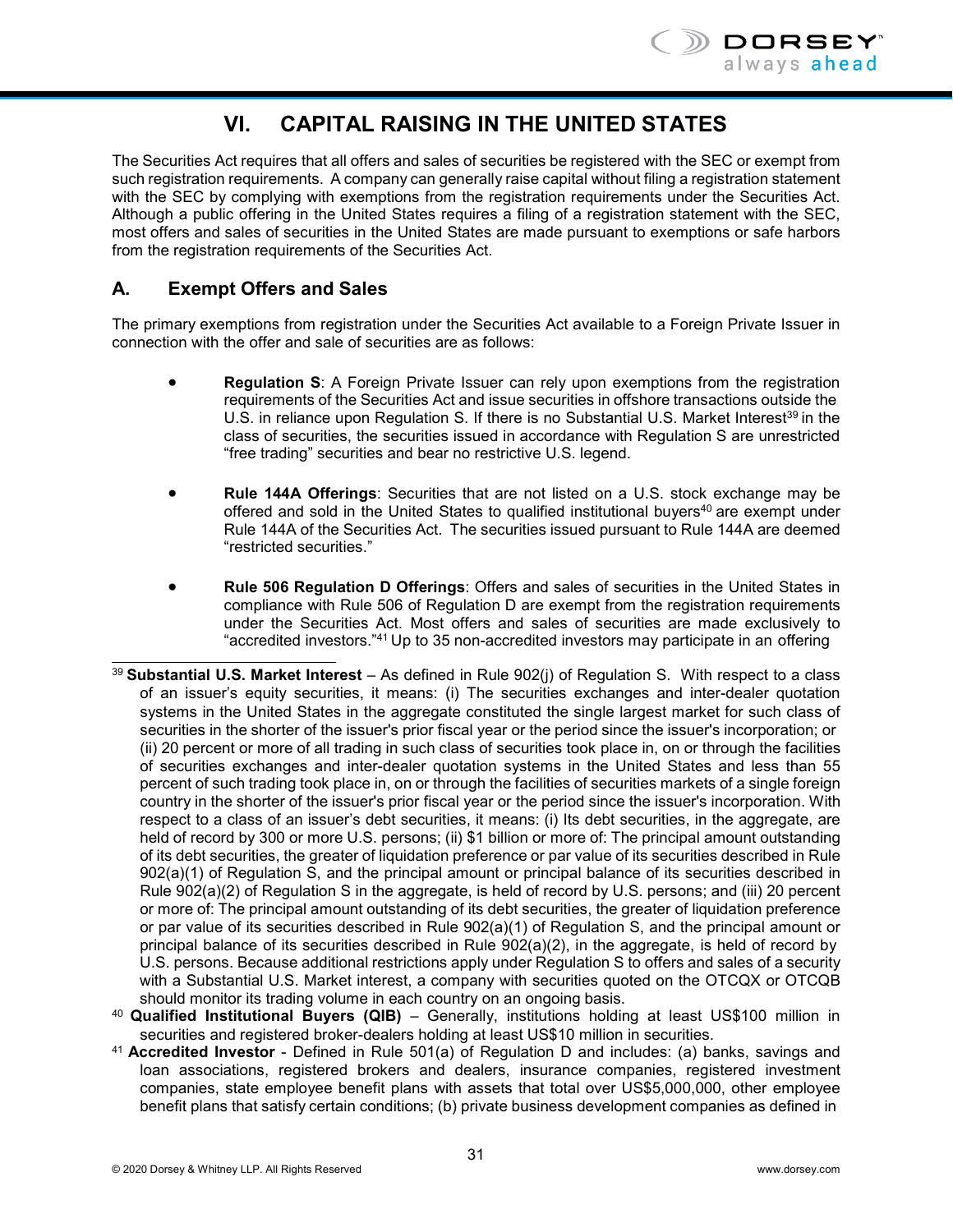under Rule 506(b), subject to investor sophistication and informational requirements. It is generally not recommended to include non-accredited investors in these offerings. The securities issued pursuant to Rule 506 are deemed "restricted securities", and a notice filing must be submitted to the SEC within 15 days after the first sale.

- **Limited Offering Under Rule 504**: Rule 504 of Regulation D permits sales to an unlimited number of investors of up to US\$5,000,000 in any 12-month period. Although no particular form of disclosure is required, Rule 504 does not pre-empt state regulation and, therefore, a company must comply with the often more burdensome state securities laws, which frequently make the exemption less useful than it appears on its face. This exemption is sometimes, but not often, useful in small offerings to a few institutional or other investors. Whether the securities are deemed "restricted securities" will depend on the applicable state laws. A notice filing must be submitted to the SEC within 15 days after the first sale.
- **Section 4(a)(2)**: Section 4(a)(2) of the Securities Act exempts transactions by an issuer "not involving a public offering." This is the so-called "private placement" exemption from Securities Act registration. Companies seeking to rely on the Section 4(a)(2) at minimum should consider the following requirements:
	- o *No General Solicitation*  The offer must be private and there must be no general solicitation of the public through advertisements, seminars, publicity or the like that could be interpreted as inviting participation by the general public.
	- o *Number of Offerees*  While there is no fixed limit on the number of persons that may be offered securities, an opportunity offered to a large number of persons (for example, more than 40) is unlikely to qualify for the exemption, even if the number of investors is much lower.
	- o *Sophisticated Investors*  In SEC v. Ralston Purina Co., 346 U.S. 119, 124-125 (1953), the Court held that offers and sales under Section 4(a)(2) must be made solely to persons who are "able to fend for themselves." Issuers typically document each offeree's investment qualifications, experience and sophistication to satisfy this requirement.
	- o *Information* All offerees must have or be afforded access to the sort of information that registration of the securities would disclose. In most cases where offers are made to persons other than "insiders" of the issuer or others with either intimate knowledge of the issuer's affairs or who are in a position to demand and receive all material information that they might request regarding the issuer and its affairs, issuers typically prepare a private placement memorandum that contains full and

the Investment Advisors Act of 1940; (c) corporations, partnerships, tax-exempt organizations as described in section 501(c)(3) of the Internal Revenue Code, and certain business trusts, with total assets in excess of US\$5,000,000, provided they are not formed for the specific purpose of acquiring the securities offered; (d) officers, executive directors, and general partners of the issuer; (e) wealthy individuals whose individual net worth, or joint net worth with that person's spouse, at the time of his purchase exceeds US\$1,000,000 (excluding the individual's primary residence and indebtedness that is secured by the person's primary residence, provided that indebtedness in excess of the estimated fair market value of the primary residence shall be included as a liability); (f) individuals with individual income in excess of US\$200,000 in each of the two most recent years or joint income with such person's spouse, in excess of US\$300,000 in each of those years and has a reasonable expectation of reaching the same income level in the current year; and (g) any entity in which all of the equity owners are accredited investors.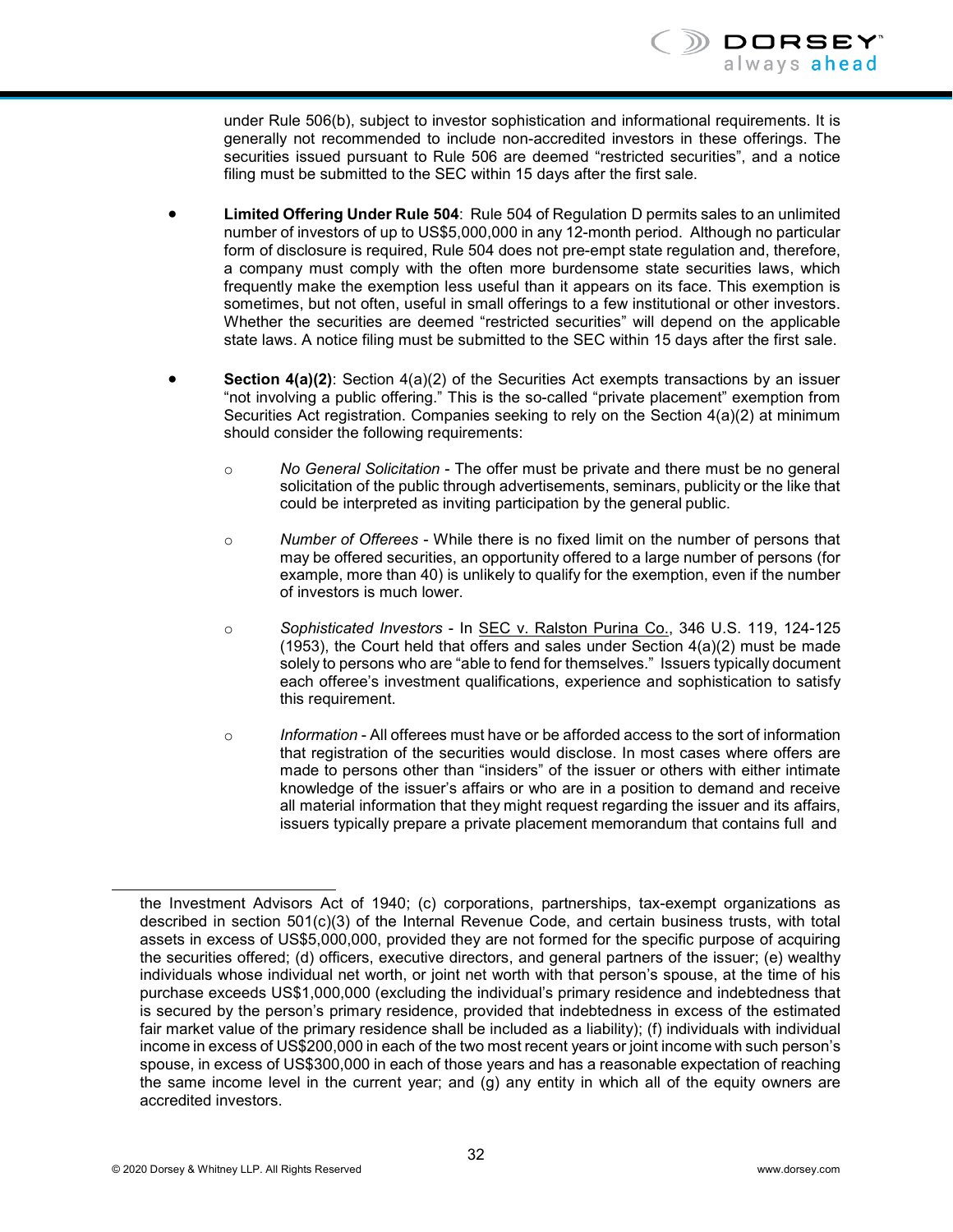fair disclosure that would be required were the offering to have been made pursuant to a registration statement filed with the SEC.

- o *Resale Restrictions*  The securities are "restricted securities" and reasonable steps must be taken to prevent the resale of the shares to the general public.
- o *State Securities Laws*  Section 4(a)(2) does not pre-empt securities regulation, so any offering must comply with an available exemption from registration under applicable state securities laws.

#### **B. Registered Offers and Sales**

A Foreign Private Issuer may file a registration statement under the Securities Act on Form F-1 or Form S-1 to register the offer and sale of securities to the public<sup>42</sup> with the SEC or, in some cases, if a Canadian prospectus is also being filed, on a short form using the MJDS system. The registered securities may be offered and sold in the U.S. and outside the U.S. and will be unrestricted securities. Once a registration statement is declared effective, the company will be subject to ongoing reporting requirements of the Exchange Act pursuant to Section 15(d) of the Exchange Act.<sup>43</sup> A Foreign Private Issuer may file annual reports on Form 20-F (or Form 40-F, if eligible) and current reports on Form 6-K. Certain shareholders are required to file beneficial ownership reports on Schedule 13D/G if the company elects to register the class of securities under Section 12 of the Exchange Act and becomes a reporting issuer.

All SEC reporting issuers are subject to the requirements of Sarbanes-Oxley, including Section 404, requiring auditor attestation of internal control over financial reporting.

#### **C. Resales of Securities**

All resales of securities are required to be registered under the Securities Act or exempt from such registration requirements. Securities are normally sold through public trading markets (e.g., the TSX, TSXV, NEO, CSE, NYSE, NYSE American, NASDAQ, OTCQX, OTCQB, or the Pink) under exemptions from Securities Act registration requirements. These exemptions include the following:

- **Section 4(a)(1)**: Section 4(a)(1) of the Securities Act exempts transactions by any person other than an issuer, underwriter or dealer. This is the exemption that permits the average shareholder to sell in the open market. Note, however, that the term "underwriter" is defined to include any person who purchases from an issuer or an affiliate of an issuer with a view to, or sells for an issuer or its affiliate in connection with, the distribution of a security, or who participates in underwriting such an undertaking. Thus, a statutory "underwriter" does not have to be an investment banking firm; it can be anyone who resells securities purchased from an issuer or an affiliate.
- **Rule 144**: SEC Rule 144 establishes a "safe harbor" to permit affiliates<sup>44</sup> of an issuer, and persons who purchase securities from the issuer or an affiliate in an unregistered private transaction, to resell securities in the public market without registration and without being

<span id="page-35-0"></span><sup>&</sup>lt;sup>42</sup> A Foreign Private Issuer may register a public offering of securities with the SEC by filing a long form registration statement. The registration statement must comply with the requirements of Form F-1 or Form S-1, including requirements relating to financial statements and auditors. The registration statement is subject to review by the SEC.

<span id="page-35-1"></span><sup>43</sup> If eligible, a Foreign Private Issuer may terminate filing SEC reports after filing its first annual report by filing a termination statement in accordance with Form 15F.

<span id="page-35-2"></span><sup>44</sup> An "**affiliate**" of an issuer is a person that directly, or indirectly through one or more intermediaries, controls, or is controlled by, or is under common control with such issuer. Directors, officers and persons who own or have the right to acquire more than 10% of the voting securities of an issuer are generally deemed to be affiliates of the issuer.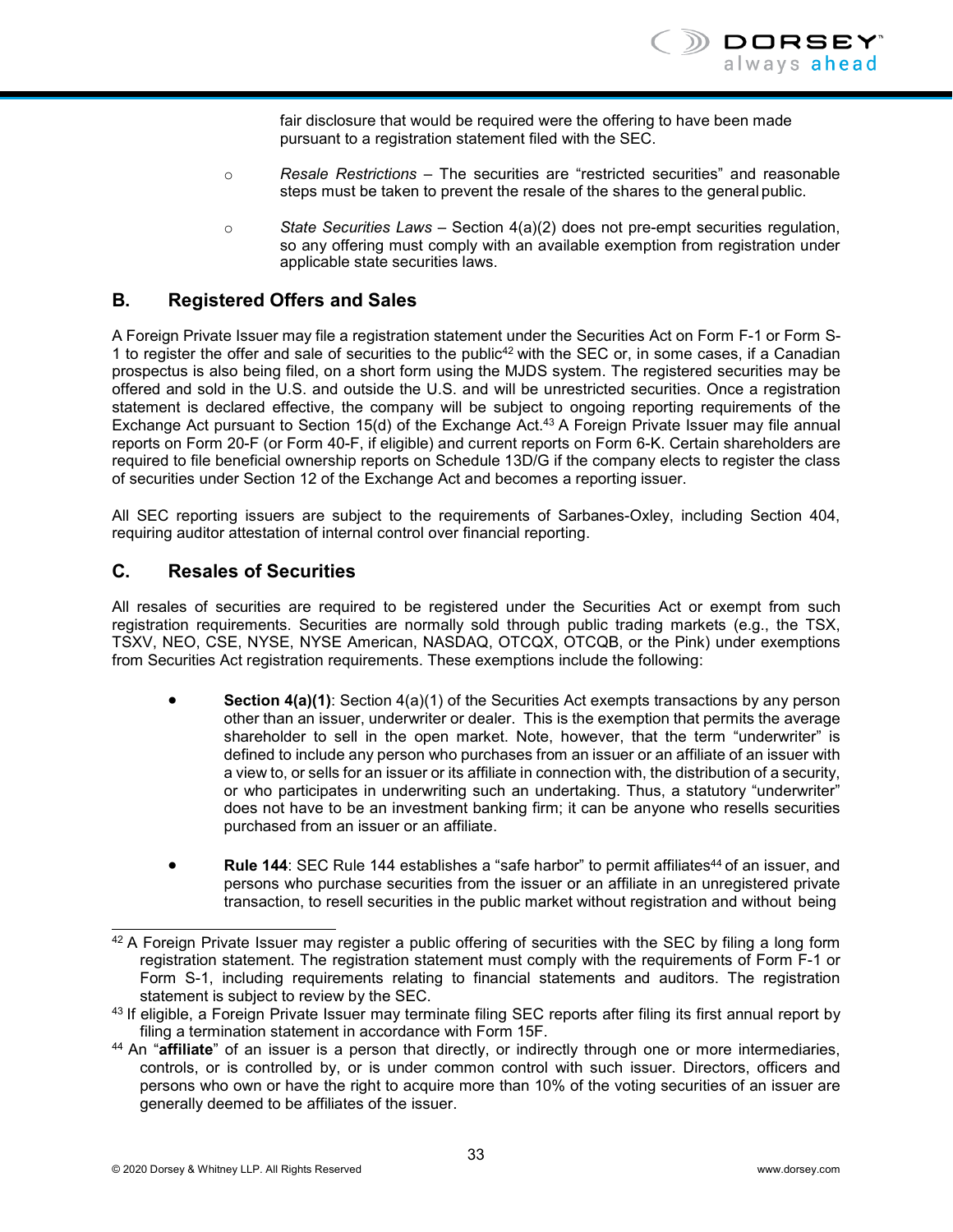deemed an "underwriter." Rule 144 applies to two categories of securities: (1) "restricted securities" and (2) any securities held by an affiliate of the issuer, whether restricted or not. It sets forth requirements for the public sale of such securities without registration under the Securities Act. Generally, restricted securities of an issuer that is not a reporting issuer under the Exchange Act may be resold after one year. Affiliates selling securities under Rule 144 must also comply with volume and manner of sale restrictions and an SEC filing requirement. Rule 144 is not available if the issuer is or has ever been a "shell company"<sup>45</sup> unless either:

- (i) the issuer becomes subject to and is current with the reporting requirements of the Exchange Act and at least one year has elapsed from the time that the issuer filed a Form 8-K containing current Form 10 type information with the SEC reflecting its status as an entity that is not a shell company; or
- (ii) the issuer satisfies the following conditions: (a) the issuer is organized under the laws of Canada, (b) the issuer was, at the time it became a public company, a "capital pool company" or "CPC" (which is a Shell Company that is regulated by the TSX Venture Exchange), or a "special purpose acquisition corporation" or "SPAC" (which is a Shell Company that is regulated by the Toronto Stock Exchange), provided that issuers that existed under the predecessor programs to the current CPC program, including those that were administered by the Canadian Venture Exchange, the Vancouver Stock Exchange or the Alberta Stock Exchange, are also included; (c) the issuer has ceased to be a Shell Company and, since the date that it initially ceased being a Shell Company by virtue of completing a "qualifying transaction" under the CPC or SPAC programs, has never again been a Shell Company; (d) the issuer is a "reporting issuer" under the laws of at least one Canadian province, is required to filed reports on SEDAR, and has filed on SEDAR all reports and other materials required to be filed by it during the preceding 12 months (or for such shorter period that the issuer was required to file such reports and materials); the issuer has filed an Annual Information Form, prepared in accordance with Canadian securities laws, on SEDAR during the preceding 16 months; and (e) the issuer has filed on SEDAR at least one year prior to the action to be taken under Rule 144 certain other information, $46$  all of which shall reflect the issuer's status as an entity that is no longer a Shell Company.

- (a) no or nominal operations; and
- (b) either:
	- (i) no or nominal assets;
	- (ii) assets consisting solely of cash and cash equivalents; or
- (iii) assets consisting of any amount of cash and cash equivalents and nominal other assets.
- <span id="page-36-1"></span>46 Such information includes: (1) an Annual Information Form prepared in accordance with Canadian securities laws; (2) audited annual financial statements, prepared in accordance with International Financial Reporting Standards as issued by the International Accounting Standards Board, as currently required to be prepared by the issuer under Canadian securities laws; provided that, if permitted by Canadian securities laws, such audited annual financial statements may be prepared in accordance with (i) Canadian generally accepted accounting principles in effect from time to time (provided that such financial statements are accompanied by a reconciliation to United States generally accepted accounting principles), or (ii) United States generally accepted accounting principles;

(3) Management's Discussion and Analysis relating to its audited annual financial statements required to be prepared by the issuer under Canadian securities laws; and (4) a Management Information Circular/Proxy Statement prepared by the issuer in connection with an annual or special meeting of shareholders of the issuer.

<span id="page-36-0"></span><sup>45</sup> A "**shell company**" is any company, other than an asset-backed issuer, that has: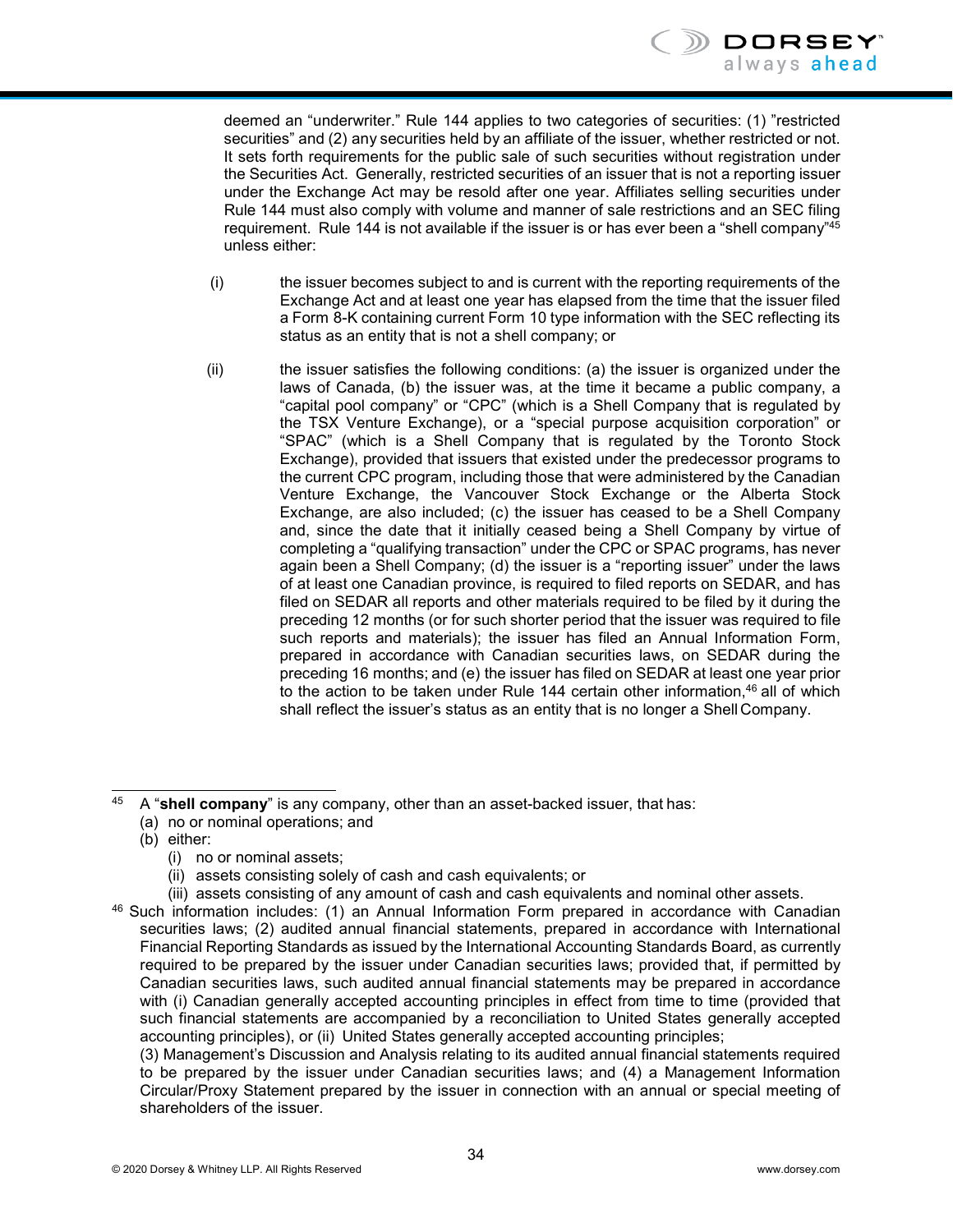

• **Regulation S**: Regulation S provides an exemption for resales of securities in offshore transactions<sup>47</sup> provided that there are no directed selling efforts in the United States. Under Rule 904 of Regulation S, holders of restricted securities of a Foreign Private Issuer can generally resell these securities through the facilities of the TSX, TSXV, NEO or CSE by delivering a declaration for removal of legend to the company's transfer agent to remove the restrictive legend prior to effecting a trade. If the resale is being made by an officer or director of the issuer, no commission or fee may be paid in connection with the sale, except for the usual and customary broker's commission that would be received by a person executing the transaction as agent. Additional restrictions apply if the resale is being made by a distributor participating in a distribution, or by a person that is an affiliate of the issuer other than solely by virtue of being one of its officers or directors.

<span id="page-37-0"></span><sup>47</sup> "**Offshore transactions**" are transactions in which:

<sup>1.</sup> the offer is not made to a person in the United States; and

<sup>2.</sup> either: (i) at the time the buy order is originated, the buyer is outside the United States, or the seller and any person acting on its behalf reasonably believes that the buyer is outside the United States; or (ii) the transaction is executed in, on or through the facilities of one of a number of markets designated by the SEC (which include the TSX, TSXV, NEO and CSE) and neither the seller nor any person acting on its behalf (e.g., the seller's broker) knows that the transaction has been prearranged with a buyer in the United States.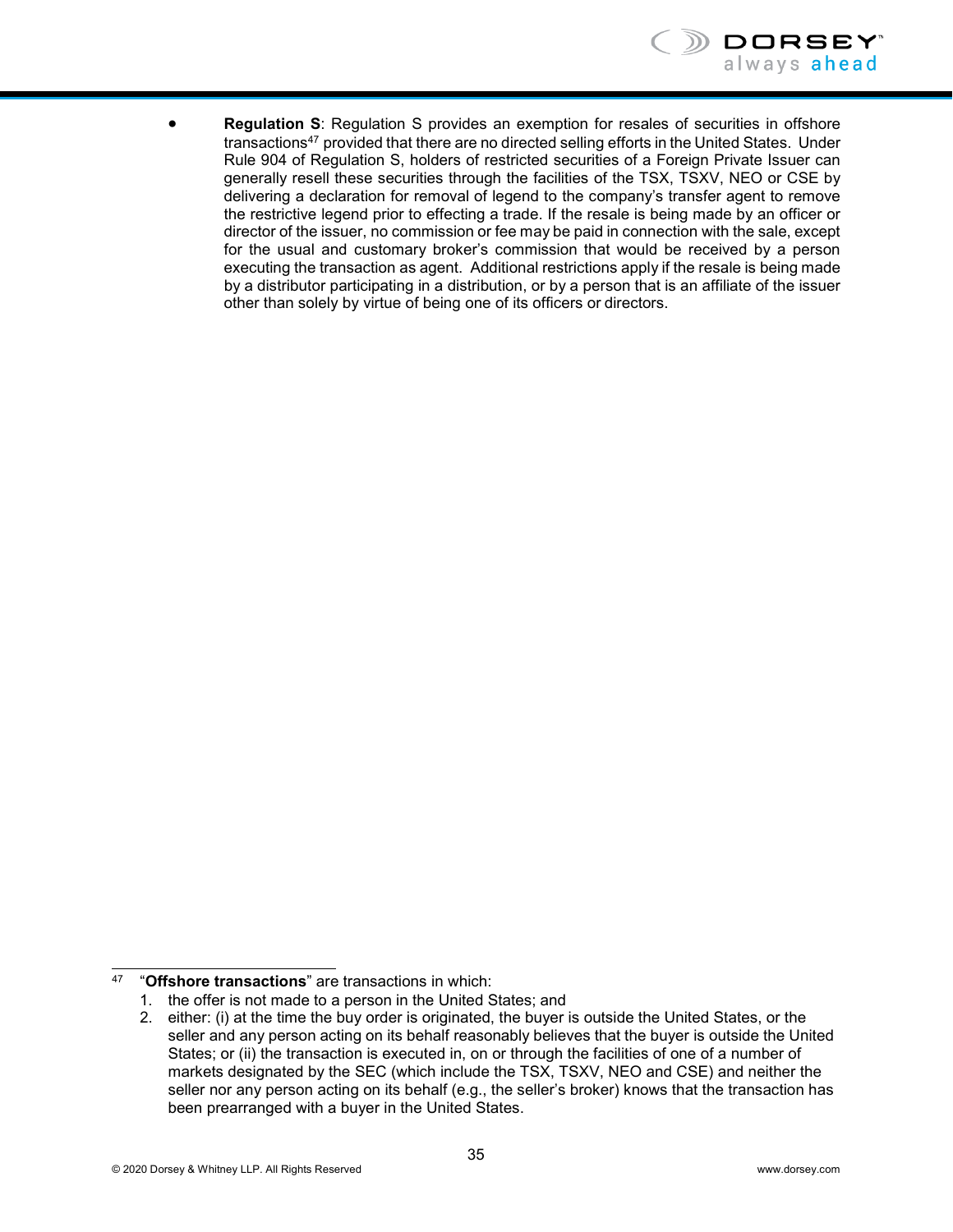

# **VII. U.S. SECURITIES LAW LIABILITY**

<span id="page-38-0"></span>A Foreign Private Issuer that has joined the OTCQX or OTCQB markets, that does not conduct registered public offerings in the United States and that relies on the exemption from Exchange Act registration provided by Rule 12g3-2(b) will be exempt from many of the sources of potential U.S. securities law liability. Generally, joining OTCQX or OTCQB alone does not increase liability risks in the United States. However, some sources of potential U.S. securities law liability, such as the anti-fraud and insider trading rules, are applicable to all companies, including those exempt from SEC reporting. These provisions can cause companies and their directors, officers and controlling shareholders to be liable for damages or disgorgement of proceeds in civil actions by shareholders as well as by the SEC. Liability may arise under the provisions of the Exchange Act or Securities Act.

# **A. Exchange Act**

The Exchange Act generally regulates secondary trading of securities and issuers registered under the Exchange Act and their affiliates. Companies that rely on Rule 12g3-2(b) in connection with joining OTCQX or OTCQB generally are not subject to the same liabilities as companies registered under the Exchange Act. However, liability under certain sections of the Exchange Act may arise for anti-fraud and insider trading regardless of whether an issuer is registered under the Exchange Act or traded on OTCQX or OTCQB.

- **Section 10(b) and Rule 10b-5** provide for general anti-fraud liability in connection with purchases and sales of securities. These anti-fraud provisions are applicable to securities transactions generally, whether conducted face-to-face, over-the-counter, or on exchanges.
- **Section 20(a)** provides that every person who directly or indirectly controls a person liable under any provision of the Exchange Act is jointly and severally liable for a violation by that person, unless the controlling person acted in good faith and did not directly or indirectly induce the acts constituting the violation. In certain circumstances, directors and officers may be held liable as controlling persons of companies or their employees or agents upon showing of actual participation in the corporation's operation or influence in connection with the violation.
- **Section 21A** provides for severe civil monetary penalties in a civil action brought by the SEC for trading while in possession of nonpublic information and for control persons, who are on notice that such trading may occur by those under their control, and do not take appropriate steps to prevent it. The provisions of this section are applicable to issuers registered under the Exchange Act and to those with exemptions from registration pursuant to Rule 12g3-2(b).

#### **B. Securities Act**

The Securities Act generally applies to any transaction involving an offer and sale of securities. Liability under the Securities Act is generally limited to specific offers and sales in an issuer's securities.

• **Section 12** provides that any person who offers and sells a security in violation of the registration provisions of the Securities Act or by means of communication that contains a misstatement or omission of a material fact is liable to the buyer for rescission or damages. Section 12 actions based on registration violations impose absolute liability. Section 12 actions for misstatements and omissions permit the seller to avoid liability if he can prove that he did not know, and in the exercise of reasonable care could not have known, of the misstatement or omission. Issuers as well as the directors or officers with involvement in the offering may be deemed to be "sellers" for purposes of Section 12.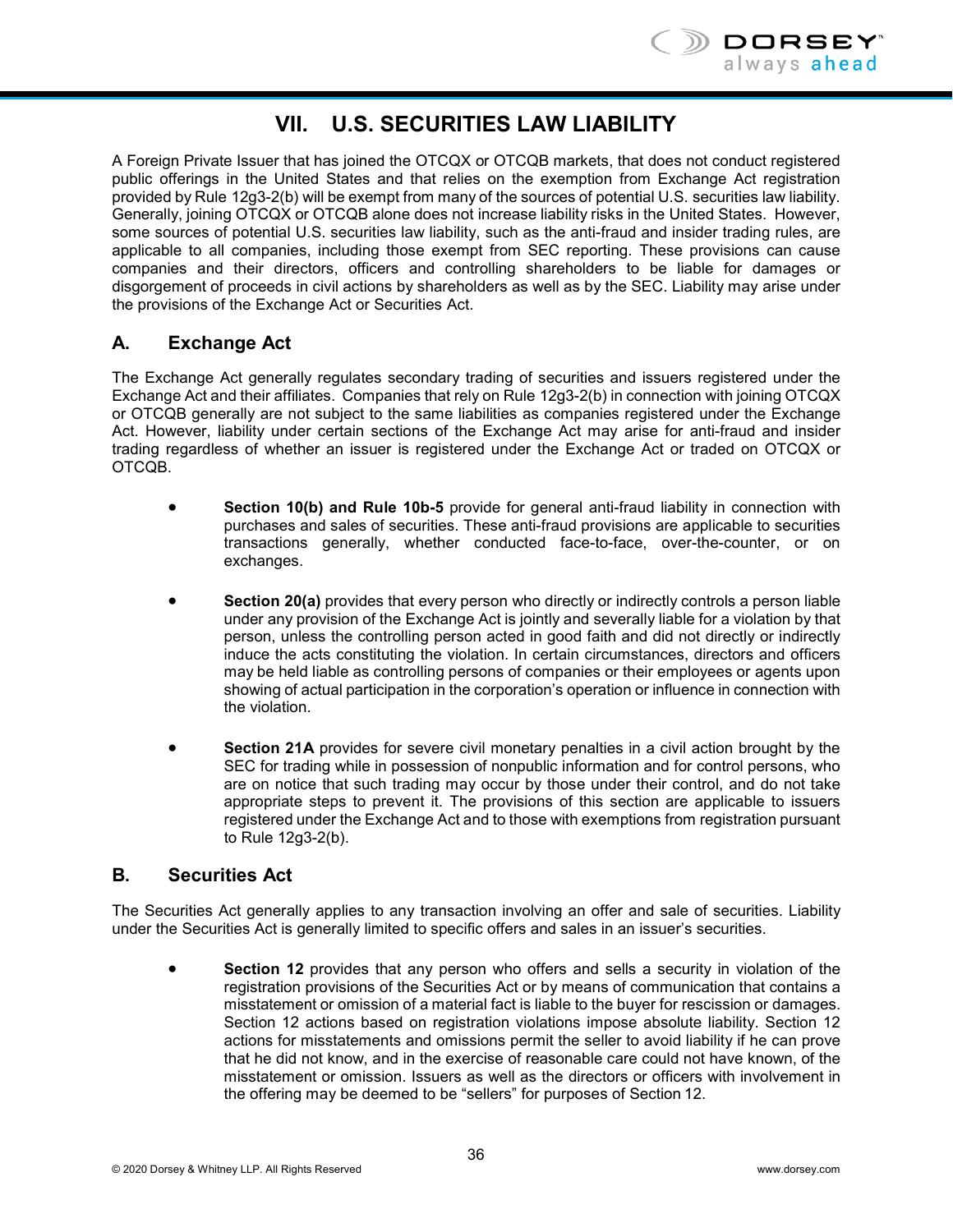

- **Section 15** provides that any person who controls a person liable under Section 12 shall be jointly and severally liable to the same extent, unless the controlling person had no knowledge of or reasonable ground to believe in the existence of the facts by virtue of which the liability of the controlled person is alleged to exist.
- **Section 17(a)** provides for general anti-fraud liability in connection with offers and sales of securities. Section 17(a) is very similar to Section 10(b) under the Exchange Act, except that it applies only to sales and not to purchases.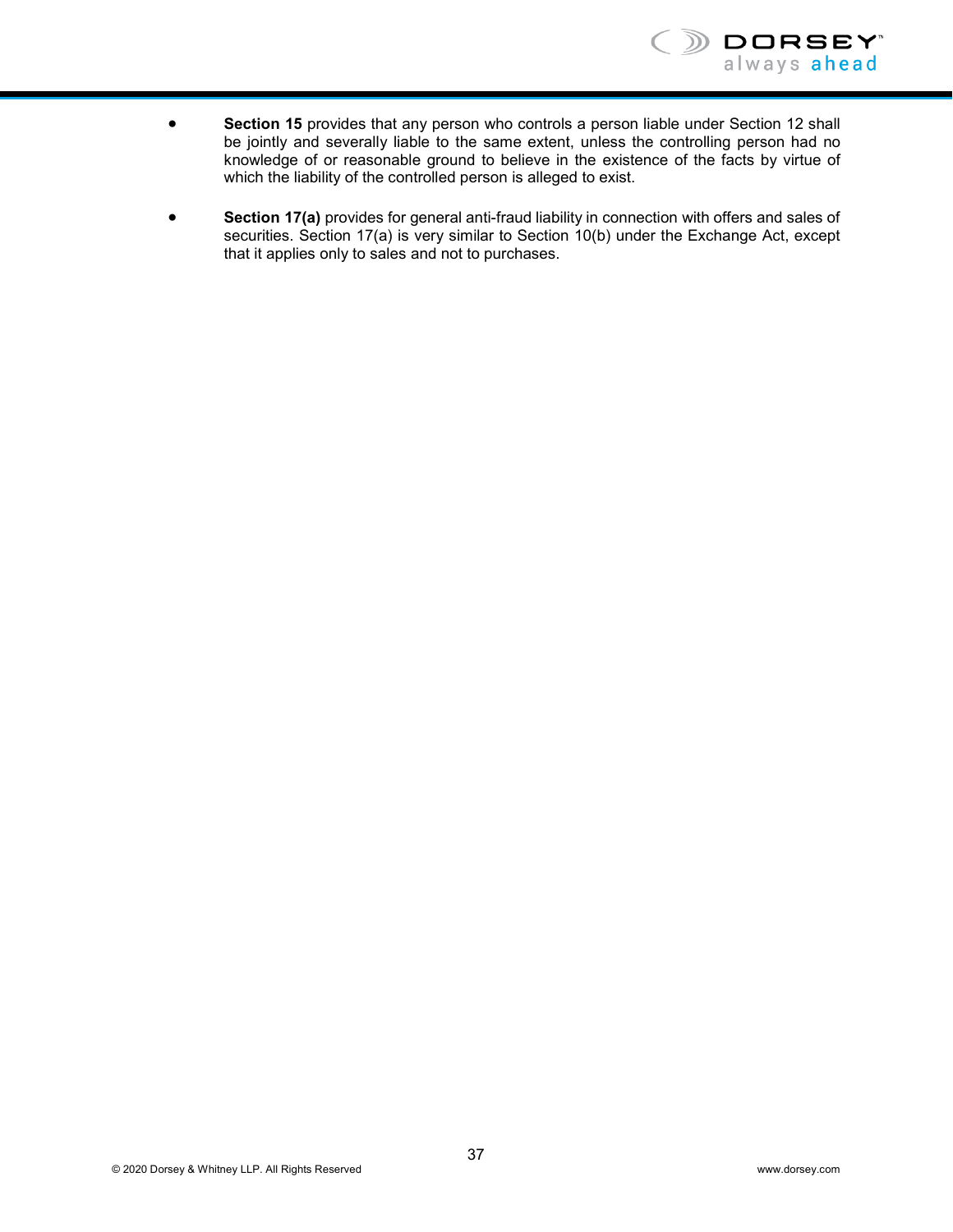# <span id="page-40-0"></span>**VIII. AN OVERVIEW OF THE PROCESS OF JOINING OTCQX / OTCQB**

Below is an overview of the action items required for a Canadian company to join OTCQX or OTCQB under the OTCQX Premier International, OTCQX International, and OTCQB International Reportingstandards.

| <b>Action Item</b>                                                                                                                                                                                                                                                                                                                                                                                                                                                                                                                                                                                                                                                                                                                                                                                                                                                                                                                                                                                                                                                                                                                                                                                                                                                                                                                                                                                                                                                                                                                                                                                                                                                                                                                                                                                                                                                                                                                                                                                                             | <b>Timing</b>                 |
|--------------------------------------------------------------------------------------------------------------------------------------------------------------------------------------------------------------------------------------------------------------------------------------------------------------------------------------------------------------------------------------------------------------------------------------------------------------------------------------------------------------------------------------------------------------------------------------------------------------------------------------------------------------------------------------------------------------------------------------------------------------------------------------------------------------------------------------------------------------------------------------------------------------------------------------------------------------------------------------------------------------------------------------------------------------------------------------------------------------------------------------------------------------------------------------------------------------------------------------------------------------------------------------------------------------------------------------------------------------------------------------------------------------------------------------------------------------------------------------------------------------------------------------------------------------------------------------------------------------------------------------------------------------------------------------------------------------------------------------------------------------------------------------------------------------------------------------------------------------------------------------------------------------------------------------------------------------------------------------------------------------------------------|-------------------------------|
| Review requirements                                                                                                                                                                                                                                                                                                                                                                                                                                                                                                                                                                                                                                                                                                                                                                                                                                                                                                                                                                                                                                                                                                                                                                                                                                                                                                                                                                                                                                                                                                                                                                                                                                                                                                                                                                                                                                                                                                                                                                                                            | While considering application |
| Review Foreign Private Issuer Status                                                                                                                                                                                                                                                                                                                                                                                                                                                                                                                                                                                                                                                                                                                                                                                                                                                                                                                                                                                                                                                                                                                                                                                                                                                                                                                                                                                                                                                                                                                                                                                                                                                                                                                                                                                                                                                                                                                                                                                           | While considering application |
| Contact OTC Markets Group for submission information                                                                                                                                                                                                                                                                                                                                                                                                                                                                                                                                                                                                                                                                                                                                                                                                                                                                                                                                                                                                                                                                                                                                                                                                                                                                                                                                                                                                                                                                                                                                                                                                                                                                                                                                                                                                                                                                                                                                                                           | Upon determination to apply   |
| Interview and select Sponsor                                                                                                                                                                                                                                                                                                                                                                                                                                                                                                                                                                                                                                                                                                                                                                                                                                                                                                                                                                                                                                                                                                                                                                                                                                                                                                                                                                                                                                                                                                                                                                                                                                                                                                                                                                                                                                                                                                                                                                                                   | Upon determination to apply   |
| Work with Sponsor to determine eligibility                                                                                                                                                                                                                                                                                                                                                                                                                                                                                                                                                                                                                                                                                                                                                                                                                                                                                                                                                                                                                                                                                                                                                                                                                                                                                                                                                                                                                                                                                                                                                                                                                                                                                                                                                                                                                                                                                                                                                                                     | Upon determination to apply   |
| Confirm proprietary market maker quotations on OTC Link or<br>plan to arrange for Form 211 application<br>Verify listing on qualified stock exchange if required. The<br>TSX, TSXV, NEO and CSE are qualified stock exchanges<br>Verify compliance with Rule 12g3-2(b) exemption, SEC<br>٠<br>Reporting requirements, or Regulation A requirements or<br>other applicable standard<br>Verify that the company's transfer agent is part of the<br>٠<br>Transfer Agent Verified Shares Program<br>Verify company is not subject to Bankruptcy or reorganization<br>$\bullet$<br>proceedings<br>Verify financial statement requirements<br>٠<br>Verify company has at least 50 beneficial shareholders, each<br>$\bullet$<br>owning at least 100 shares<br>For OTCQX, verify that the company is not a Shell Company<br>$\bullet$<br>or Blank-Check Company<br>Verify satisfaction on numerical standards<br>$\bullet$<br>OTCQB:<br>$\circ$<br>Minimum bid price of US\$0.01<br>$\circ$<br>Public Float of at least 10% of the total shares<br>$\Omega$<br>issued and outstanding of the class, subject to<br>certain exceptions<br><b>OTCQX International Premier:</b><br>$\circ$<br>Global Market Capitalization of at least US\$1<br>$\circ$<br>billion on each of the 30 consecutive calendar<br>days immediately preceding the company's<br><b>Application Day</b><br>Five year operating history<br>$\circ$<br>One of the following over the previous six<br>$\circ$<br>months (calculated using the trading of the<br>security or underlying security, as applicable, on<br>company's Qualified<br>Foreign<br>Stock<br>the<br>Exchange: (a) An average weekly trading<br>volume of at least 200,000 shares; or (b) an<br>average weekly trading dollar volume of at least<br>US\$1,000,000<br>Complies with all of the OTCQX International<br>$\circ$<br>numerical standards, and with respect to the<br>Penny Stock exemption, not relying solely on the<br>exemption relating to a security price of US\$5.00<br>or more |                               |
| <b>OTCQX</b> International<br>$\circ$                                                                                                                                                                                                                                                                                                                                                                                                                                                                                                                                                                                                                                                                                                                                                                                                                                                                                                                                                                                                                                                                                                                                                                                                                                                                                                                                                                                                                                                                                                                                                                                                                                                                                                                                                                                                                                                                                                                                                                                          |                               |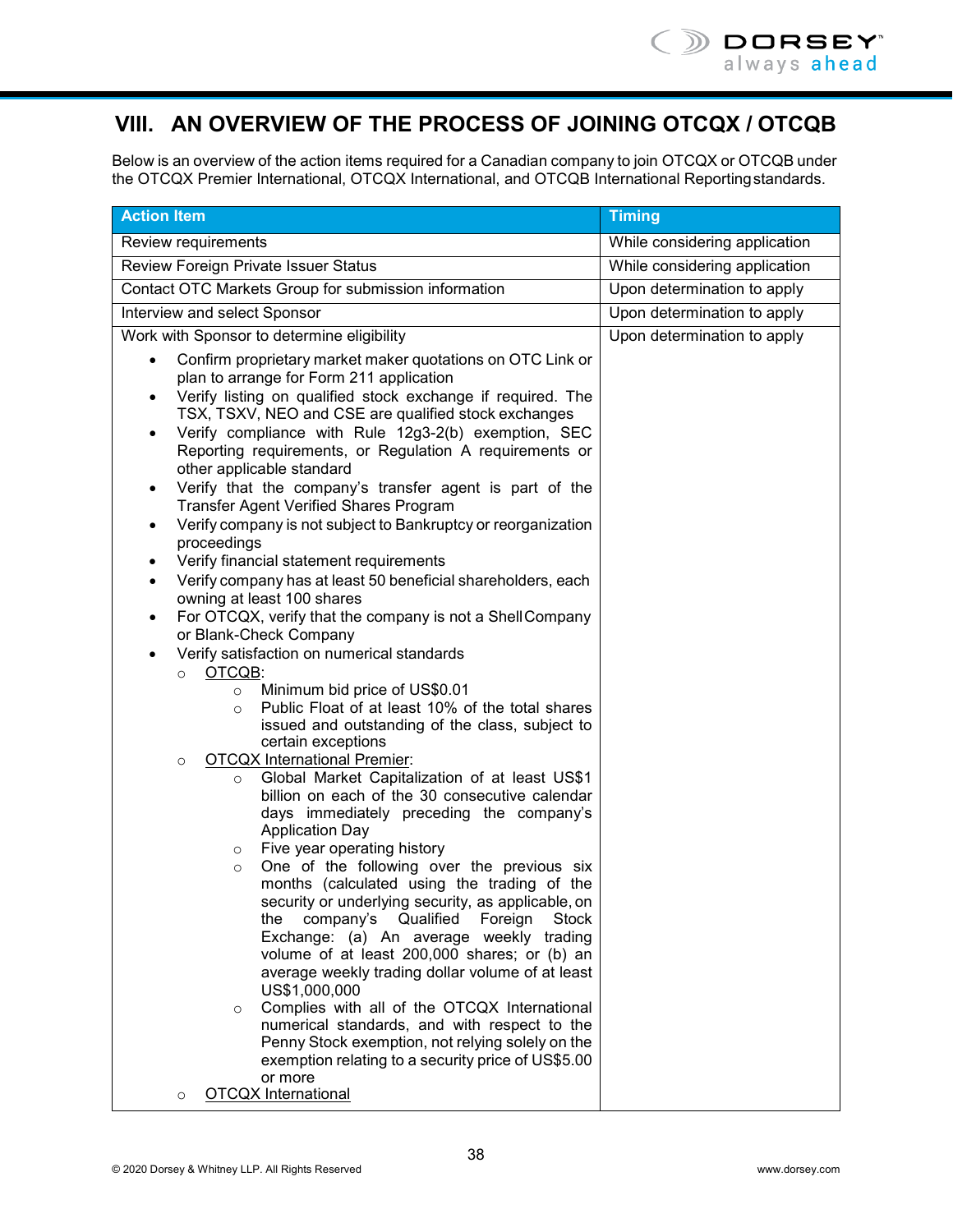

| <b>Action Item</b>                                                                                                                                                                                                                                                                                                                                                                                                                                                                                                                                                                                                                                                                                                                                                                                                                                                                                                                                                                                                                                                                                                                                                                                                                                                                                                                                                                                                                                                                                                                                                                                                                                                           | <b>Timing</b>                                                                              |
|------------------------------------------------------------------------------------------------------------------------------------------------------------------------------------------------------------------------------------------------------------------------------------------------------------------------------------------------------------------------------------------------------------------------------------------------------------------------------------------------------------------------------------------------------------------------------------------------------------------------------------------------------------------------------------------------------------------------------------------------------------------------------------------------------------------------------------------------------------------------------------------------------------------------------------------------------------------------------------------------------------------------------------------------------------------------------------------------------------------------------------------------------------------------------------------------------------------------------------------------------------------------------------------------------------------------------------------------------------------------------------------------------------------------------------------------------------------------------------------------------------------------------------------------------------------------------------------------------------------------------------------------------------------------------|--------------------------------------------------------------------------------------------|
| One of the following exemptions consistent with<br>$\circ$<br>the definition of a "Penny Stock" under Rule<br>3a51-1 of the Exchange Act: (1) the company<br>has net tangible assets (i.e., total assets less<br>intangible assets and liabilities) in excess of<br>US\$2,000,000, if the company has been in<br>continuous operation for at least three years, or<br>US\$5,000,000, if the company has been in<br>continuous operation for less than three years,<br>as demonstrated by audited financial statements<br>dated less than fifteen months prior to the<br>Application Day; (2) the company has average<br>revenue of at least US\$6,000,000 for the last<br>three years, as demonstrated by audited<br>financial statements dated less than fifteen<br>months prior to the Application Day; or (3) the<br>security has an inside bid quotation of US\$5.00<br>or more on the close of business on each of the<br>30 consecutive calendar days immediately<br>preceding the Application Day, and as of the<br>most recent fiscal year end have at least one of<br>the following: (A) net income of US\$500,000; (B)<br>net tangible assets of US\$1,000,000; (C)<br>revenues of US\$2,000,000; or (D) total assets of<br>US\$5,000,000<br>A minimum bid price of US\$0.25 per share as of<br>$\circ$<br>the close of business on each of the 30<br>calendar<br>days<br>consecutive<br>immediately<br>preceding the company's Application Day,<br>subject to certain exceptions<br>A Global Market Capitalization of at least<br>$\circ$<br>US\$10,000,000 on each of the 30 consecutive<br>calendar days immediately preceding<br>the<br><b>Application Day</b> |                                                                                            |
| Work with Sponsor to complete OTCQX or OTCQB application                                                                                                                                                                                                                                                                                                                                                                                                                                                                                                                                                                                                                                                                                                                                                                                                                                                                                                                                                                                                                                                                                                                                                                                                                                                                                                                                                                                                                                                                                                                                                                                                                     | 30 - 40 days prior to submitting<br>application                                            |
| As applicable, comply with Rule 12g3-2(b); publish all required<br>company and investor documents on company website or SEDAR                                                                                                                                                                                                                                                                                                                                                                                                                                                                                                                                                                                                                                                                                                                                                                                                                                                                                                                                                                                                                                                                                                                                                                                                                                                                                                                                                                                                                                                                                                                                                | 30 - 40 days prior to submitting<br>application                                            |
| As applicable, arrange for FINRA member submission of Form 211<br>for OTC Link                                                                                                                                                                                                                                                                                                                                                                                                                                                                                                                                                                                                                                                                                                                                                                                                                                                                                                                                                                                                                                                                                                                                                                                                                                                                                                                                                                                                                                                                                                                                                                                               | $30 - 40$ days prior to submitting<br>application (FINRA clearance<br>can take 4-12 weeks) |
| Submit application and application fee                                                                                                                                                                                                                                                                                                                                                                                                                                                                                                                                                                                                                                                                                                                                                                                                                                                                                                                                                                                                                                                                                                                                                                                                                                                                                                                                                                                                                                                                                                                                                                                                                                       | Date of application submission                                                             |
| Receive confirmation of receipt of application from OTC Markets<br>Group. Receive access codes and instructions to allow posting of<br>disclosure on OTC Disclosure & News Service                                                                                                                                                                                                                                                                                                                                                                                                                                                                                                                                                                                                                                                                                                                                                                                                                                                                                                                                                                                                                                                                                                                                                                                                                                                                                                                                                                                                                                                                                           | 10 days<br>Within<br>of date<br>of<br>application                                          |
| Resolve any issues with OTC Markets Group                                                                                                                                                                                                                                                                                                                                                                                                                                                                                                                                                                                                                                                                                                                                                                                                                                                                                                                                                                                                                                                                                                                                                                                                                                                                                                                                                                                                                                                                                                                                                                                                                                    | $10 - 24$ days following date of<br>application                                            |
| Receive preliminary approval of admission                                                                                                                                                                                                                                                                                                                                                                                                                                                                                                                                                                                                                                                                                                                                                                                                                                                                                                                                                                                                                                                                                                                                                                                                                                                                                                                                                                                                                                                                                                                                                                                                                                    | $10 - 24$ days following date of<br>application                                            |
| Submit any amendments or revisions to application                                                                                                                                                                                                                                                                                                                                                                                                                                                                                                                                                                                                                                                                                                                                                                                                                                                                                                                                                                                                                                                                                                                                                                                                                                                                                                                                                                                                                                                                                                                                                                                                                            | Within 7 days of receipt of<br>preliminary approval                                        |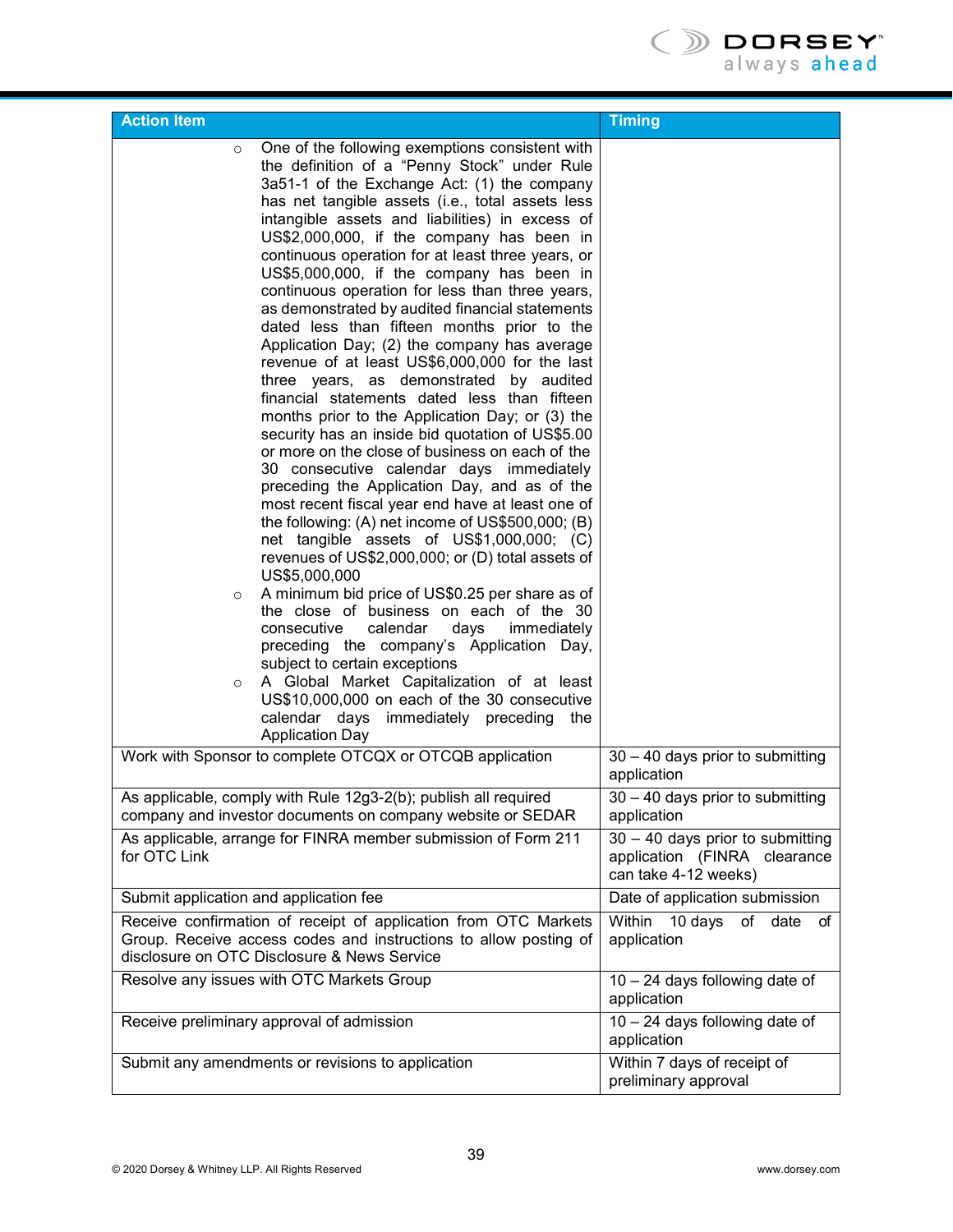

| <b>Action Item</b>                                                                                                                                                                             | <b>Timing</b>                                                                 |
|------------------------------------------------------------------------------------------------------------------------------------------------------------------------------------------------|-------------------------------------------------------------------------------|
| Make initial disclosure as required on OTC Disclosure & News<br>Service (other than press releases). This is not required for SEC<br>Reporting Companies or a Regulation A Reporting Companies | Within 90 days of submission<br>approval and before first day of<br>quotation |
| For OTCQB, file onto the OTCIQ, the OTCQB Certification Form                                                                                                                                   | Within 90 days of submission<br>approval and before first day of<br>quotation |
| Submission of Letter of Introduction (if applicable)                                                                                                                                           | Once<br>admission<br>all<br>requirements have been met                        |
| Sponsor certification that all of the eligibility requirements and filings<br>have been made for admission, including:                                                                         |                                                                               |
| <b>Sponsor Qualifications</b>                                                                                                                                                                  |                                                                               |
| Issuer formal compliance                                                                                                                                                                       |                                                                               |
| Commence quotation                                                                                                                                                                             | First day of quotation                                                        |
| Satisfy all ongoing requirements                                                                                                                                                               | Ongoing                                                                       |
| Determine if optional Blue Sky exemption filings are required                                                                                                                                  | Post admission                                                                |

The foregoing is an estimated timeline for the OTCQX and OTCQB admission process. The actual timing may vary depending on the circumstances of an individual company.

This Guide provides a very general overview of the initial admission requirements and procedures related to maintenance of a quotation on the OTCQX or OTCQB by Canadian companies under the OTCQX Premier International, OTCQX International, and OTCQB International Reporting standards. It is not intended as a definitive statement on the subject.

If you have any questions related to this Guide or the OTCQX or OTCQB markets, please feel free to contact your local office of Dorsey & Whitney LLP.

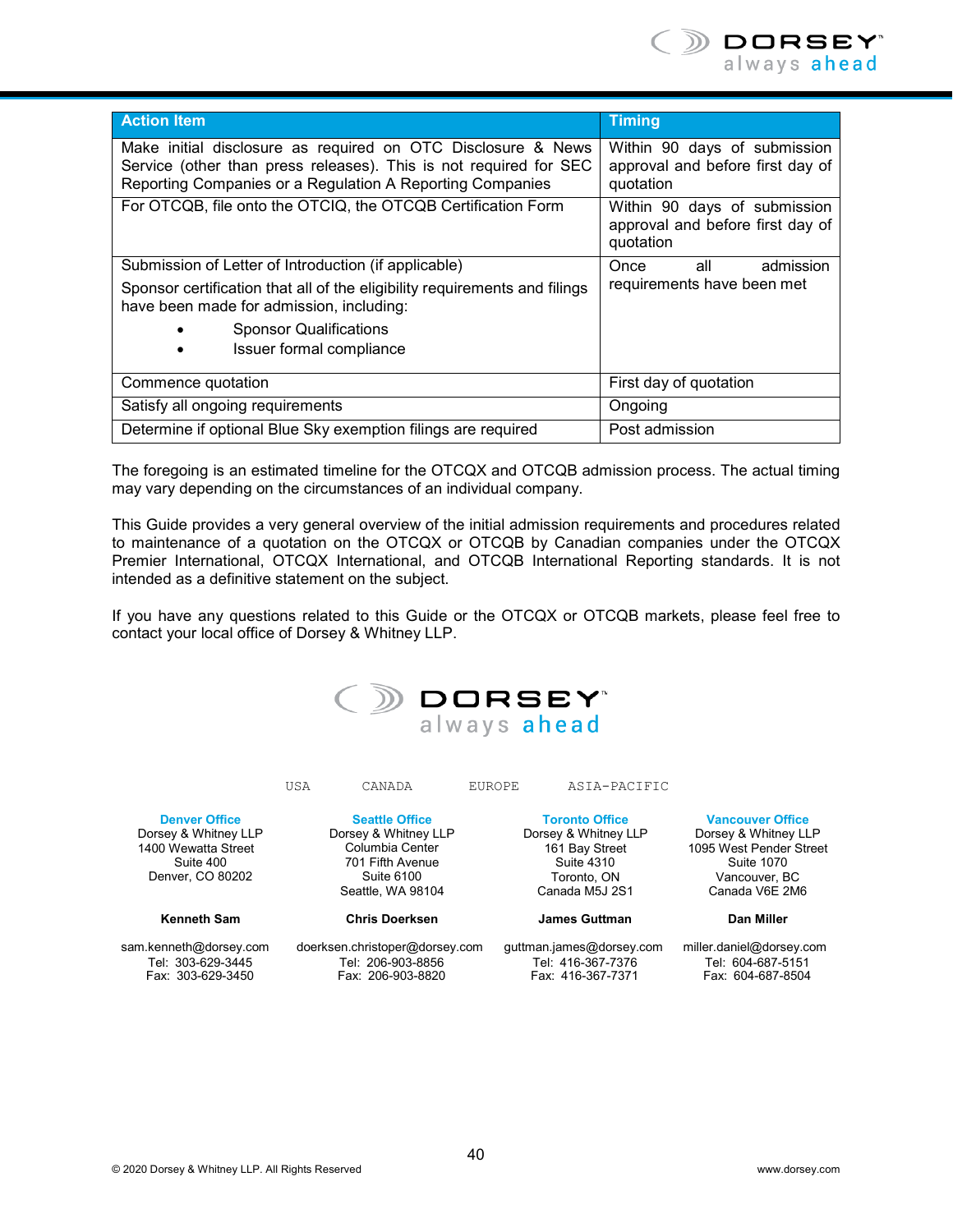

**For additional information relating to OTC Markets Group's Products and Services, Contact:**

**OTCMarkets** 

**Chris King OTC Markets Group 304 Hudson Street, 3rd Floor New York, NY 10013**

**[cking@otcmarkets.com](mailto:cking@otcmarkets.com) Tel: 212.896.4459**